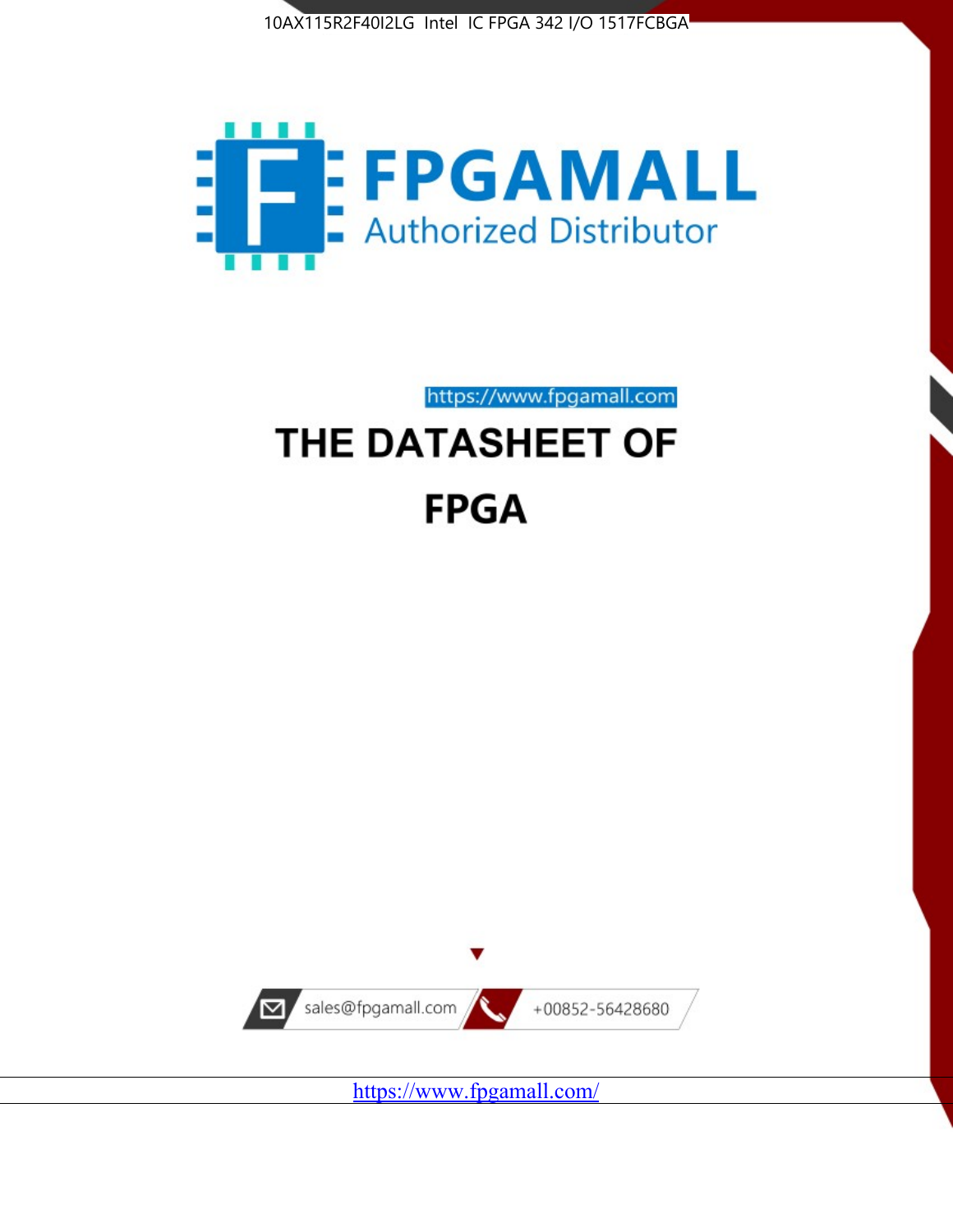10AX115R2F40I2LG Intel IC FPGA 342 I/O 1517FCBGA



# **Intel® Arria® 10 Device Overview**



**A10-OVERVIEW | 2018.12.06** Latest document on the web: **[PDF](https://www.intel.com/content/dam/www/programmable/us/en/pdfs/literature/hb/arria-10/a10_overview.pdf)** | **[HTML](https://www.intel.com/content/www/us/en/programmable/documentation/sam1403480274650.html)**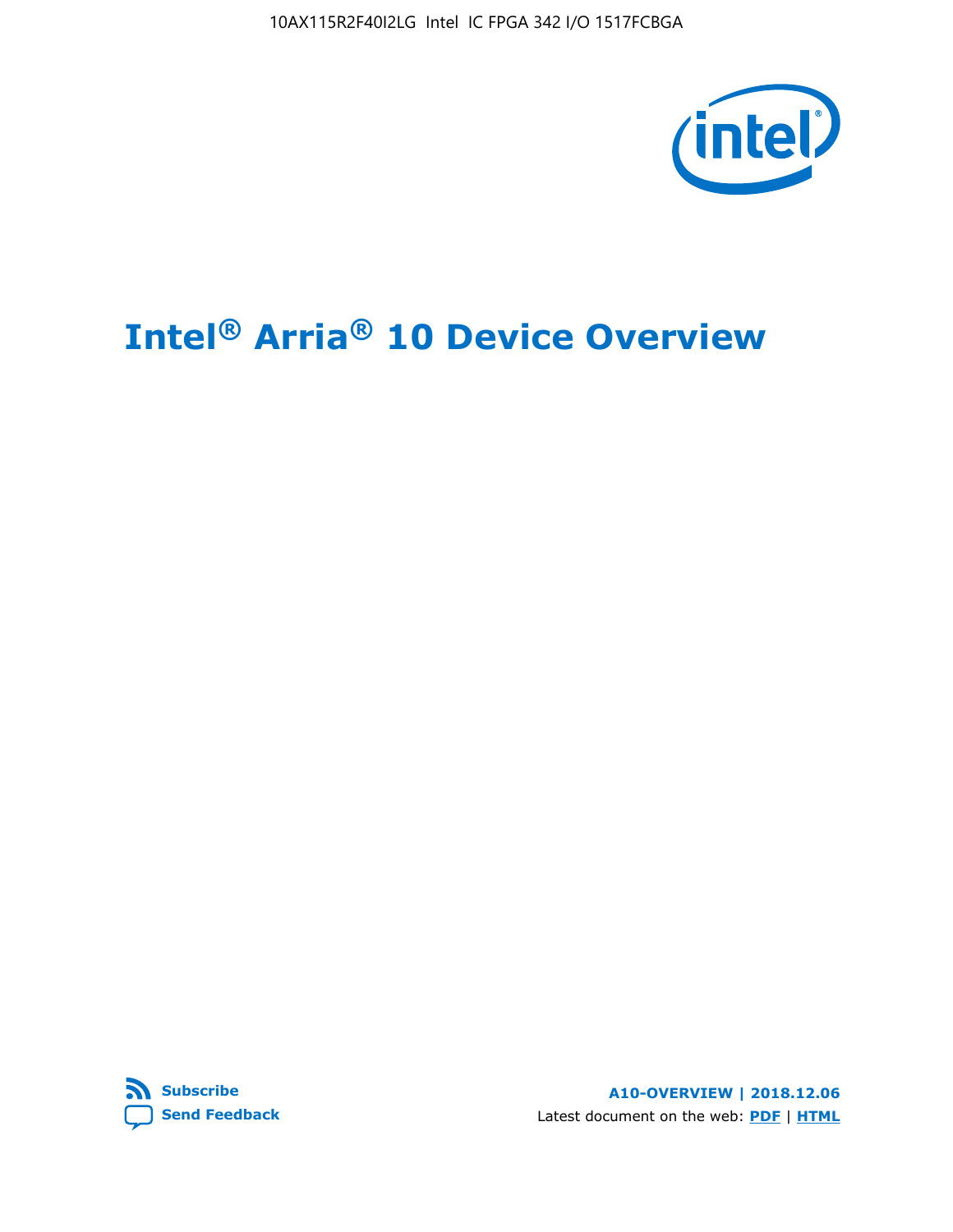

**Contents** 

# **Contents**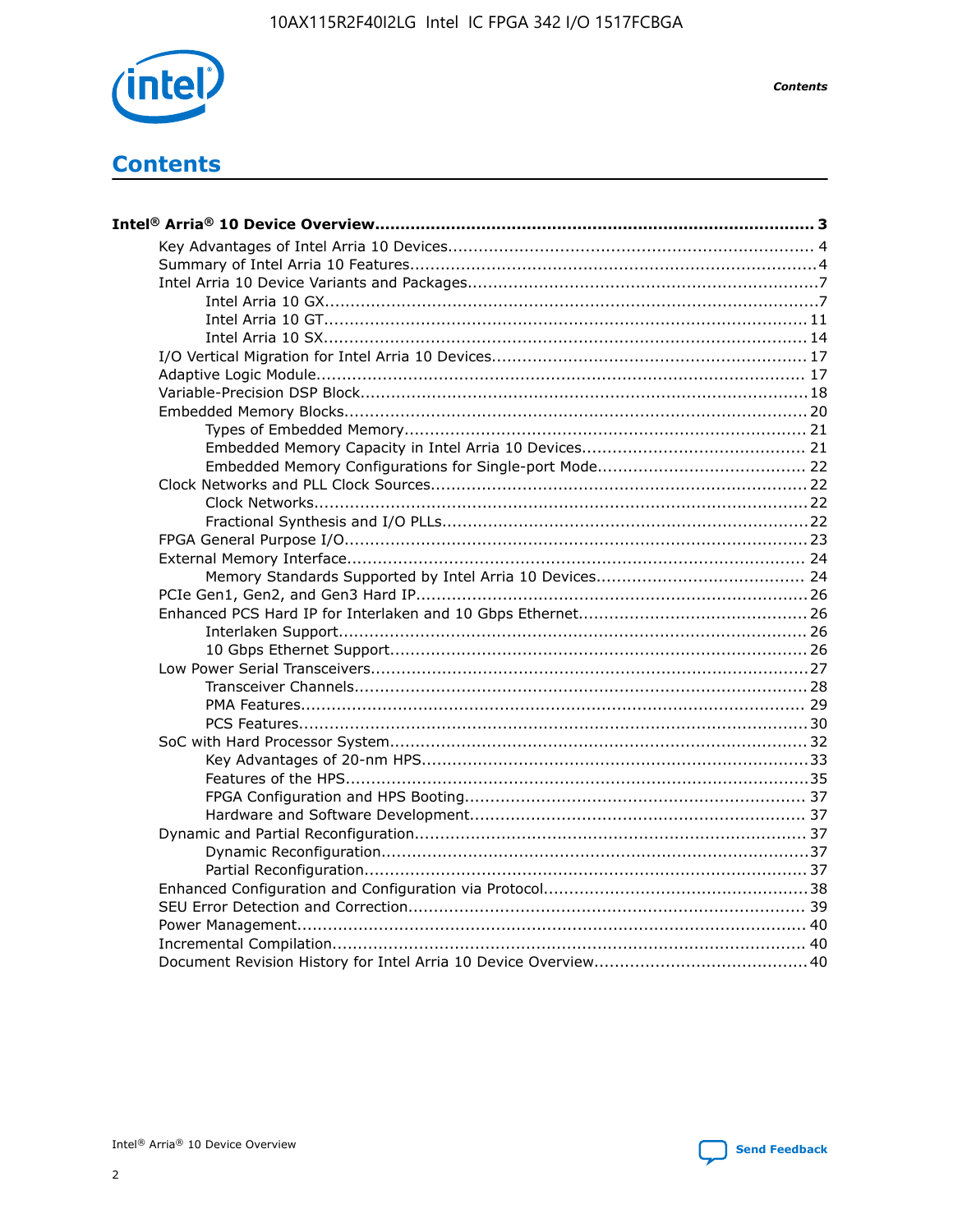**A10-OVERVIEW | 2018.12.06**

**[Send Feedback](mailto:FPGAtechdocfeedback@intel.com?subject=Feedback%20on%20Intel%20Arria%2010%20Device%20Overview%20(A10-OVERVIEW%202018.12.06)&body=We%20appreciate%20your%20feedback.%20In%20your%20comments,%20also%20specify%20the%20page%20number%20or%20paragraph.%20Thank%20you.)**



# **Intel® Arria® 10 Device Overview**

The Intel<sup>®</sup> Arria<sup>®</sup> 10 device family consists of high-performance and power-efficient 20 nm mid-range FPGAs and SoCs.

Intel Arria 10 device family delivers:

- Higher performance than the previous generation of mid-range and high-end FPGAs.
- Power efficiency attained through a comprehensive set of power-saving technologies.

The Intel Arria 10 devices are ideal for high performance, power-sensitive, midrange applications in diverse markets.

| <b>Market</b>         | <b>Applications</b>                                                                                               |
|-----------------------|-------------------------------------------------------------------------------------------------------------------|
| Wireless              | Channel and switch cards in remote radio heads<br>٠<br>Mobile backhaul<br>٠                                       |
| Wireline              | 40G/100G muxponders and transponders<br>٠<br>100G line cards<br>٠<br><b>Bridging</b><br>٠<br>Aggregation<br>٠     |
| <b>Broadcast</b>      | Studio switches<br>٠<br>Servers and transport<br>٠<br>Videoconferencing<br>٠<br>Professional audio and video<br>٠ |
| Computing and Storage | Flash cache<br>٠<br>Cloud computing servers<br>٠<br>Server acceleration<br>٠                                      |
| Medical               | Diagnostic scanners<br>٠<br>Diagnostic imaging<br>٠                                                               |
| Military              | Missile guidance and control<br>٠<br>Radar<br>٠<br>Electronic warfare<br>٠<br>Secure communications<br>٠          |

#### **Table 1. Sample Markets and Ideal Applications for Intel Arria 10 Devices**

#### **Related Information**

- [Intel Arria 10 Device Handbook: Known Issues](http://www.altera.com/support/kdb/solutions/rd07302013_646.html) Lists the planned updates to the *Intel Arria 10 Device Handbook* chapters.
- [Intel Arria 10 GX/GT Device Errata and Design Recommendations](https://www.intel.com/content/www/us/en/programmable/documentation/agz1493851706374.html#yqz1494433888646)
- [Intel Arria 10 SX Device Errata and Design Recommendations](https://www.intel.com/content/www/us/en/programmable/documentation/cru1462832385668.html#cru1462832558642)

Intel Corporation. All rights reserved. Intel, the Intel logo, Altera, Arria, Cyclone, Enpirion, MAX, Nios, Quartus and Stratix words and logos are trademarks of Intel Corporation or its subsidiaries in the U.S. and/or other countries. Intel warrants performance of its FPGA and semiconductor products to current specifications in accordance with Intel's standard warranty, but reserves the right to make changes to any products and services at any time without notice. Intel assumes no responsibility or liability arising out of the application or use of any information, product, or service described herein except as expressly agreed to in writing by Intel. Intel customers are advised to obtain the latest version of device specifications before relying on any published information and before placing orders for products or services. \*Other names and brands may be claimed as the property of others.

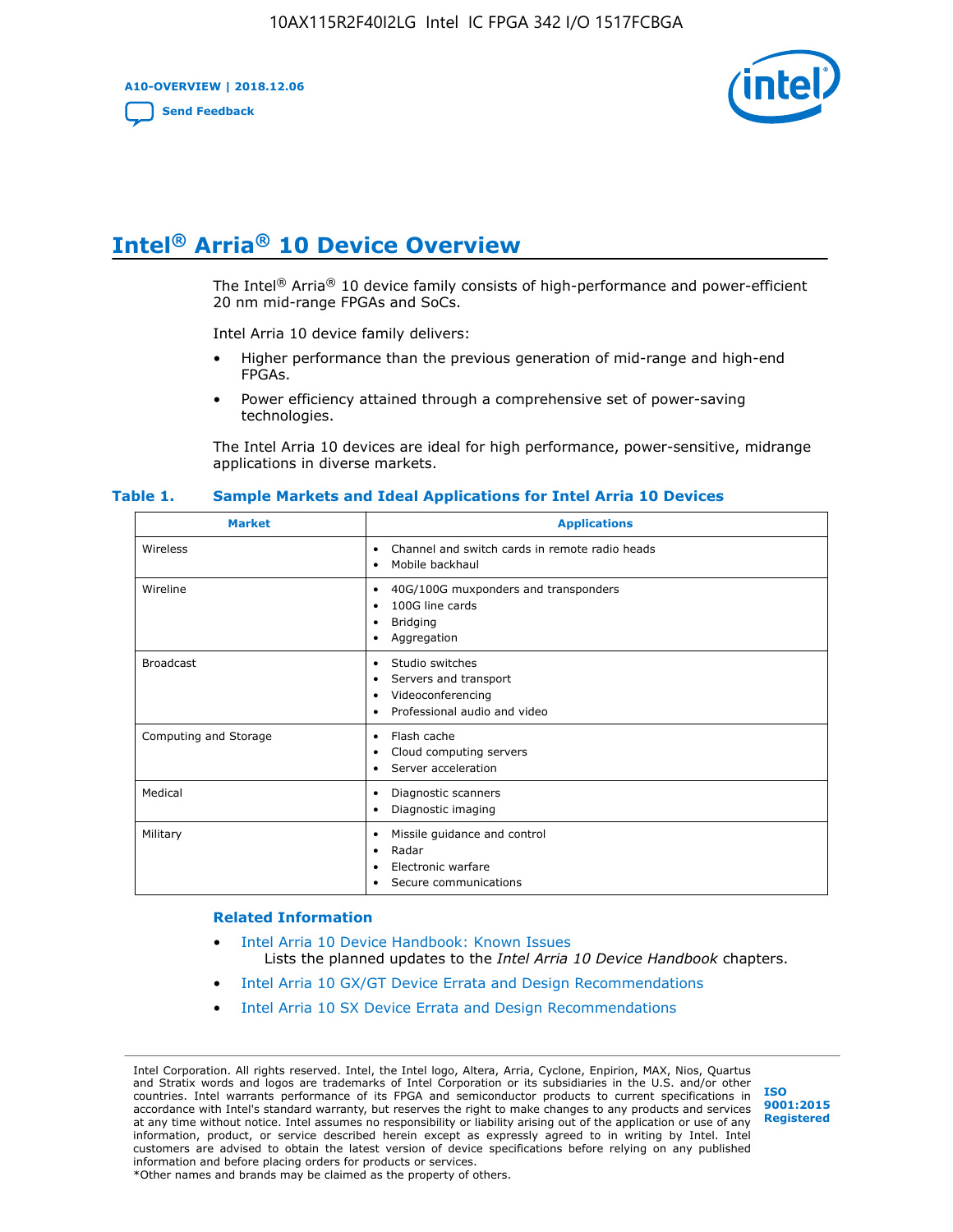

# **Key Advantages of Intel Arria 10 Devices**

# **Table 2. Key Advantages of the Intel Arria 10 Device Family**

| <b>Advantage</b>                                                                                          | <b>Supporting Feature</b>                                                                                                                                                                                                                                                                                                |  |  |  |  |  |
|-----------------------------------------------------------------------------------------------------------|--------------------------------------------------------------------------------------------------------------------------------------------------------------------------------------------------------------------------------------------------------------------------------------------------------------------------|--|--|--|--|--|
| Enhanced core architecture                                                                                | Built on TSMC's 20 nm process technology<br>٠<br>60% higher performance than the previous generation of mid-range FPGAs<br>٠<br>15% higher performance than the fastest previous-generation FPGA<br>٠                                                                                                                    |  |  |  |  |  |
| High-bandwidth integrated<br>transceivers                                                                 | Short-reach rates up to 25.8 Gigabits per second (Gbps)<br>٠<br>Backplane capability up to 12.5 Gbps<br>٠<br>Integrated 10GBASE-KR and 40GBASE-KR4 Forward Error Correction (FEC)<br>٠                                                                                                                                   |  |  |  |  |  |
| Improved logic integration and<br>hard IP blocks                                                          | 8-input adaptive logic module (ALM)<br>٠<br>Up to 65.6 megabits (Mb) of embedded memory<br>٠<br>Variable-precision digital signal processing (DSP) blocks<br>Fractional synthesis phase-locked loops (PLLs)<br>Hard PCI Express Gen3 IP blocks<br>Hard memory controllers and PHY up to 2,400 Megabits per second (Mbps) |  |  |  |  |  |
| Second generation hard<br>processor system (HPS) with<br>integrated ARM* Cortex*-A9*<br>MPCore* processor | Tight integration of a dual-core ARM Cortex-A9 MPCore processor, hard IP, and an<br>٠<br>FPGA in a single Intel Arria 10 system-on-a-chip (SoC)<br>Supports over 128 Gbps peak bandwidth with integrated data coherency between<br>$\bullet$<br>the processor and the FPGA fabric                                        |  |  |  |  |  |
| Advanced power savings                                                                                    | Comprehensive set of advanced power saving features<br>٠<br>Power-optimized MultiTrack routing and core architecture<br>٠<br>Up to 40% lower power compared to previous generation of mid-range FPGAs<br>٠<br>Up to 60% lower power compared to previous generation of high-end FPGAs                                    |  |  |  |  |  |

# **Summary of Intel Arria 10 Features**

## **Table 3. Summary of Features for Intel Arria 10 Devices**

| <b>Feature</b>                  | <b>Description</b>                                                                                                                                                                                                                                                                                                                                                                                 |
|---------------------------------|----------------------------------------------------------------------------------------------------------------------------------------------------------------------------------------------------------------------------------------------------------------------------------------------------------------------------------------------------------------------------------------------------|
| Technology                      | TSMC's 20-nm SoC process technology<br>Allows operation at a lower $V_{\text{CC}}$ level of 0.82 V instead of the 0.9 V standard $V_{\text{CC}}$ core voltage                                                                                                                                                                                                                                      |
| Packaging                       | 1.0 mm ball-pitch Fineline BGA packaging<br>٠<br>0.8 mm ball-pitch Ultra Fineline BGA packaging<br>Multiple devices with identical package footprints for seamless migration between different<br><b>FPGA</b> densities<br>Devices with compatible package footprints allow migration to next generation high-end<br>Stratix $@10$ devices<br>RoHS, leaded $(1)$ , and lead-free (Pb-free) options |
| High-performance<br>FPGA fabric | Enhanced 8-input ALM with four registers<br>Improved multi-track routing architecture to reduce congestion and improve compilation time<br>Hierarchical core clocking architecture<br>Fine-grained partial reconfiguration                                                                                                                                                                         |
| Internal memory<br>blocks       | M20K-20-Kb memory blocks with hard error correction code (ECC)<br>Memory logic array block (MLAB)-640-bit memory                                                                                                                                                                                                                                                                                   |
|                                 | continued                                                                                                                                                                                                                                                                                                                                                                                          |



<sup>(1)</sup> Contact Intel for availability.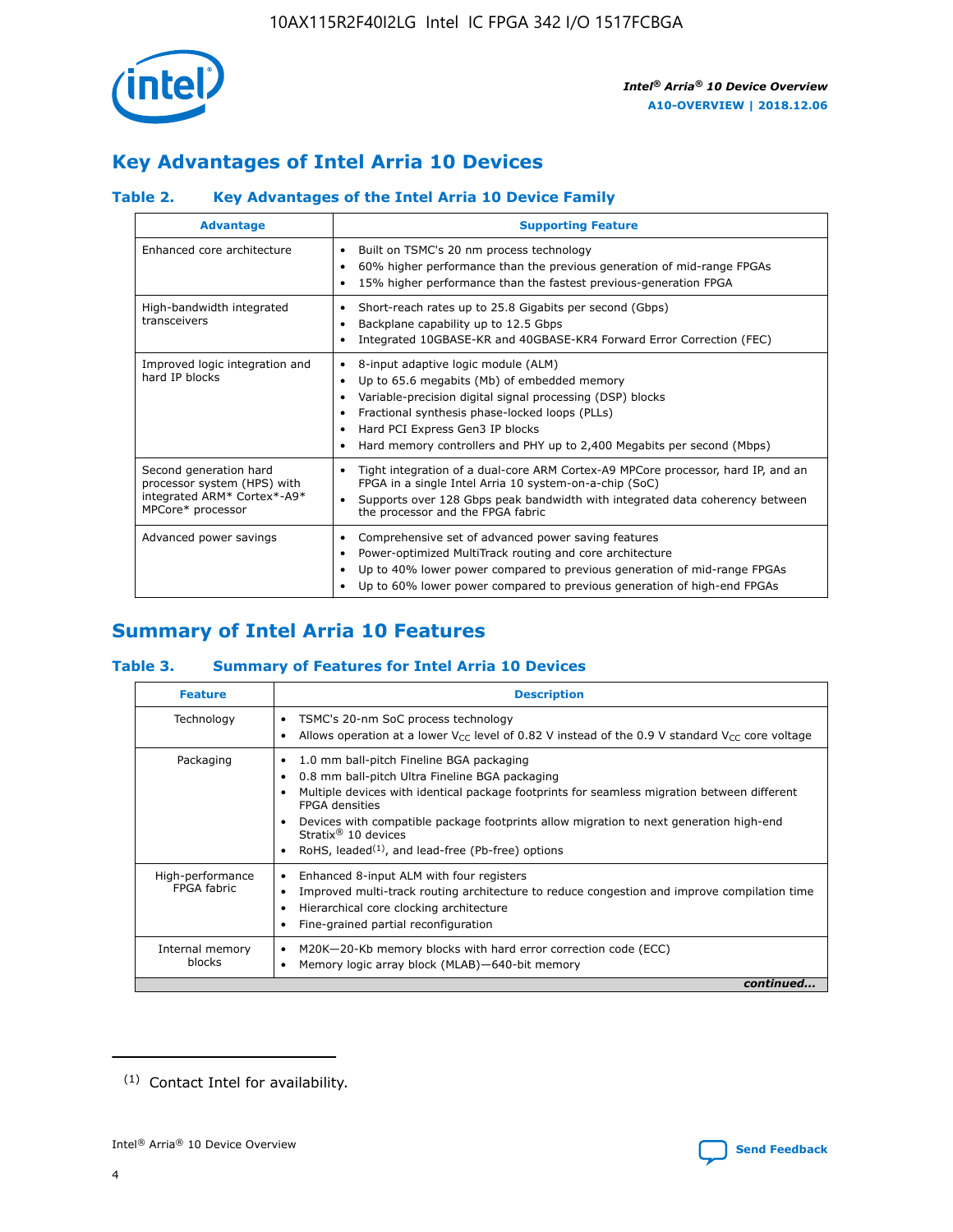$\mathsf{r}$ 



| <b>Feature</b>                         |                                                                                                                | <b>Description</b>                                                                                                                                                                                                                                                                                                                                                                                                                                                                                                                                                                                                                                                                                                                                                                                                                     |
|----------------------------------------|----------------------------------------------------------------------------------------------------------------|----------------------------------------------------------------------------------------------------------------------------------------------------------------------------------------------------------------------------------------------------------------------------------------------------------------------------------------------------------------------------------------------------------------------------------------------------------------------------------------------------------------------------------------------------------------------------------------------------------------------------------------------------------------------------------------------------------------------------------------------------------------------------------------------------------------------------------------|
| Embedded Hard IP<br>blocks             | Variable-precision DSP                                                                                         | Native support for signal processing precision levels from $18 \times 19$ to<br>54 x 54<br>Native support for 27 x 27 multiplier mode<br>64-bit accumulator and cascade for systolic finite impulse responses<br>(FIRs)<br>Internal coefficient memory banks<br>$\bullet$<br>Preadder/subtractor for improved efficiency<br>Additional pipeline register to increase performance and reduce<br>power<br>Supports floating point arithmetic:<br>- Perform multiplication, addition, subtraction, multiply-add,<br>multiply-subtract, and complex multiplication.<br>- Supports multiplication with accumulation capability, cascade<br>summation, and cascade subtraction capability.<br>- Dynamic accumulator reset control.<br>- Support direct vector dot and complex multiplication chaining<br>multiply floating point DSP blocks. |
|                                        | Memory controller                                                                                              | DDR4, DDR3, and DDR3L                                                                                                                                                                                                                                                                                                                                                                                                                                                                                                                                                                                                                                                                                                                                                                                                                  |
|                                        | PCI Express*                                                                                                   | PCI Express (PCIe*) Gen3 (x1, x2, x4, or x8), Gen2 (x1, x2, x4, or x8)<br>and Gen1 (x1, x2, x4, or x8) hard IP with complete protocol stack,<br>endpoint, and root port                                                                                                                                                                                                                                                                                                                                                                                                                                                                                                                                                                                                                                                                |
|                                        | Transceiver I/O                                                                                                | 10GBASE-KR/40GBASE-KR4 Forward Error Correction (FEC)<br>PCS hard IPs that support:<br>$\bullet$<br>- 10-Gbps Ethernet (10GbE)<br>- PCIe PIPE interface<br>$-$ Interlaken<br>- Gbps Ethernet (GbE)<br>- Common Public Radio Interface (CPRI) with deterministic latency<br>support<br>- Gigabit-capable passive optical network (GPON) with fast lock-<br>time support<br>13.5G JESD204b<br>$\bullet$<br>8B/10B, 64B/66B, 64B/67B encoders and decoders<br>Custom mode support for proprietary protocols                                                                                                                                                                                                                                                                                                                               |
| Core clock networks                    | $\bullet$<br>$\bullet$                                                                                         | Up to 800 MHz fabric clocking, depending on the application:<br>- 667 MHz external memory interface clocking with 2,400 Mbps DDR4 interface<br>- 800 MHz LVDS interface clocking with 1,600 Mbps LVDS interface<br>Global, regional, and peripheral clock networks<br>Clock networks that are not used can be gated to reduce dynamic power                                                                                                                                                                                                                                                                                                                                                                                                                                                                                            |
| Phase-locked loops<br>(PLLs)           | High-resolution fractional synthesis PLLs:<br>$\bullet$<br>Integer PLLs:<br>- Adjacent to general purpose I/Os | - Precision clock synthesis, clock delay compensation, and zero delay buffering (ZDB)<br>- Support integer mode and fractional mode<br>- Fractional mode support with third-order delta-sigma modulation<br>- Support external memory and LVDS interfaces                                                                                                                                                                                                                                                                                                                                                                                                                                                                                                                                                                              |
| FPGA General-purpose<br>$I/Os$ (GPIOs) | On-chip termination (OCT)                                                                                      | 1.6 Gbps LVDS-every pair can be configured as receiver or transmitter<br>1.2 V to 3.0 V single-ended LVTTL/LVCMOS interfacing                                                                                                                                                                                                                                                                                                                                                                                                                                                                                                                                                                                                                                                                                                          |
| <b>External Memory</b><br>Interface    |                                                                                                                | Hard memory controller- DDR4, DDR3, and DDR3L support<br>$-$ DDR4 $-$ speeds up to 1,200 MHz/2,400 Mbps<br>- DDR3-speeds up to 1,067 MHz/2,133 Mbps<br>Soft memory controller—provides support for RLDRAM $3^{(2)}$ , QDR IV $^{(2)}$ , and QDR II+<br>continued                                                                                                                                                                                                                                                                                                                                                                                                                                                                                                                                                                       |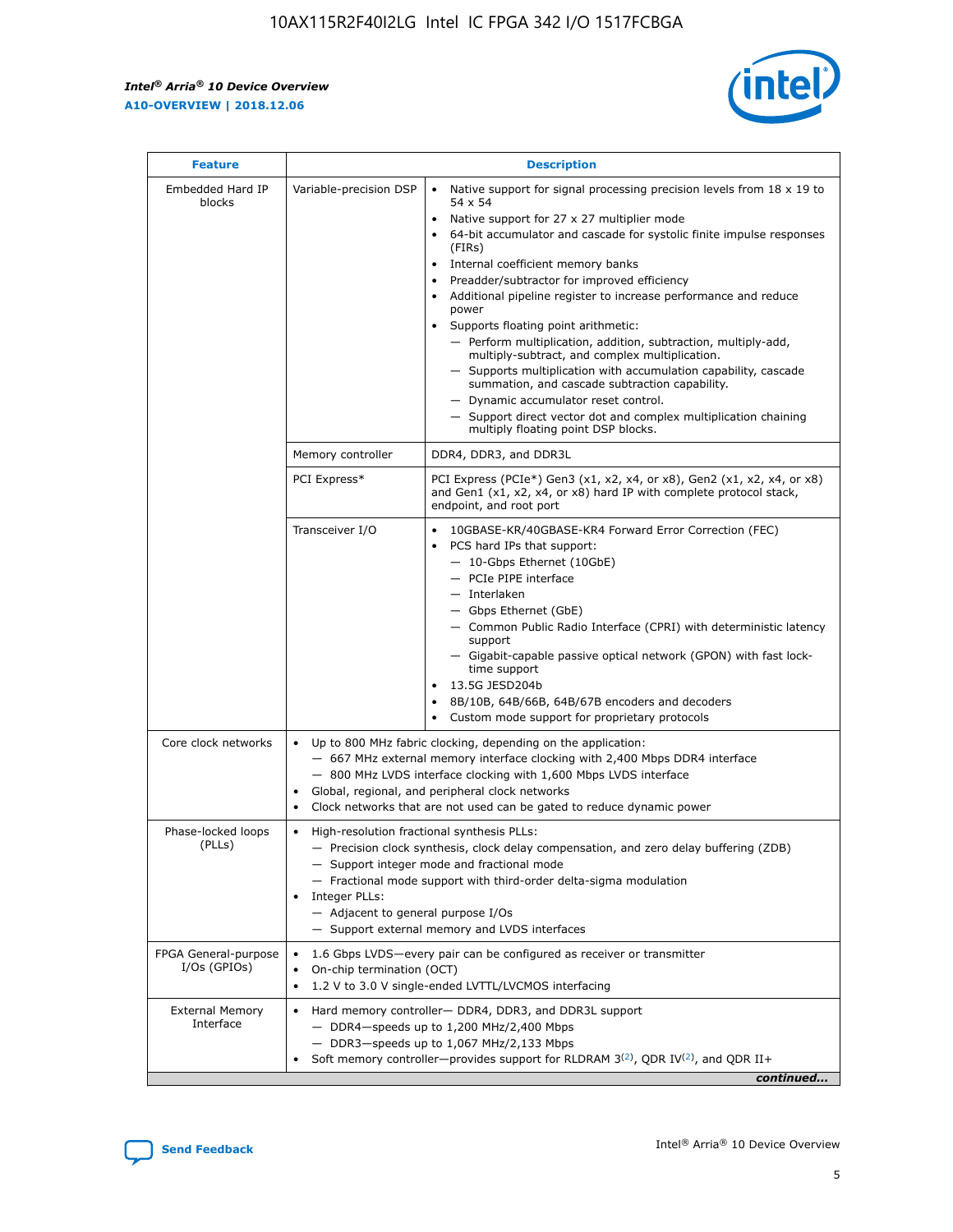

| <b>Feature</b>                                    | <b>Description</b>                                                                                                                                                                                                                                                                                                                                                                                                                                                                                                                                                                                                                                      |
|---------------------------------------------------|---------------------------------------------------------------------------------------------------------------------------------------------------------------------------------------------------------------------------------------------------------------------------------------------------------------------------------------------------------------------------------------------------------------------------------------------------------------------------------------------------------------------------------------------------------------------------------------------------------------------------------------------------------|
| Low-power serial<br>transceivers                  | • Continuous operating range:<br>- Intel Arria 10 GX-1 Gbps to 17.4 Gbps<br>- Intel Arria 10 GT-1 Gbps to 25.8 Gbps<br>Backplane support:<br>$-$ Intel Arria 10 GX-up to 12.5<br>- Intel Arria 10 GT-up to 12.5<br>Extended range down to 125 Mbps with oversampling<br>ATX transmit PLLs with user-configurable fractional synthesis capability<br>• Electronic Dispersion Compensation (EDC) support for XFP, SFP+, QSFP, and CFP optical<br>module<br>Adaptive linear and decision feedback equalization<br>$\bullet$<br>Transmitter pre-emphasis and de-emphasis<br>$\bullet$<br>Dynamic partial reconfiguration of individual transceiver channels |
| <b>HPS</b><br>(Intel Arria 10 SX<br>devices only) | Processor and system<br>Dual-core ARM Cortex-A9 MPCore processor-1.2 GHz CPU with<br>$\bullet$<br>1.5 GHz overdrive capability<br>• 256 KB on-chip RAM and 64 KB on-chip ROM<br>System peripherals-general-purpose timers, watchdog timers, direct<br>memory access (DMA) controller, FPGA configuration manager, and<br>clock and reset managers<br>• Security features—anti-tamper, secure boot, Advanced Encryption<br>Standard (AES) and authentication (SHA)<br>ARM CoreSight* JTAG debug access port, trace port, and on-chip<br>trace storage                                                                                                    |
|                                                   | <b>External interfaces</b><br>Hard memory interface—Hard memory controller (2,400 Mbps DDR4,<br>$\bullet$<br>and 2,133 Mbps DDR3), Quad serial peripheral interface (QSPI) flash<br>controller, NAND flash controller, direct memory access (DMA)<br>controller, Secure Digital/MultiMediaCard (SD/MMC) controller<br>Communication interface-10/100/1000 Ethernet media access<br>control (MAC), USB On-The-GO (OTG) controllers, I <sup>2</sup> C controllers,<br>UART 16550, serial peripheral interface (SPI), and up to 62<br>HPS GPIO interfaces (48 direct-share I/Os)                                                                           |
|                                                   | High-performance ARM AMBA* AXI bus bridges that support<br>Interconnects to core<br>$\bullet$<br>simultaneous read and write<br>HPS-FPGA bridges—include the FPGA-to-HPS, HPS-to-FPGA, and<br>lightweight HPS-to-FPGA bridges that allow the FPGA fabric to issue<br>transactions to slaves in the HPS, and vice versa<br>Configuration bridge that allows HPS configuration manager to<br>configure the core logic via dedicated 32-bit configuration port<br>FPGA-to-HPS SDRAM controller bridge-provides configuration<br>interfaces for the multiport front end (MPFE) of the HPS SDRAM<br>controller                                               |
| Configuration                                     | Tamper protection—comprehensive design protection to protect your valuable IP investments<br>Enhanced 256-bit advanced encryption standard (AES) design security with authentication<br>٠<br>Configuration via protocol (CvP) using PCIe Gen1, Gen2, or Gen3<br>continued                                                                                                                                                                                                                                                                                                                                                                               |

<sup>(2)</sup> Intel Arria 10 devices support this external memory interface using hard PHY with soft memory controller.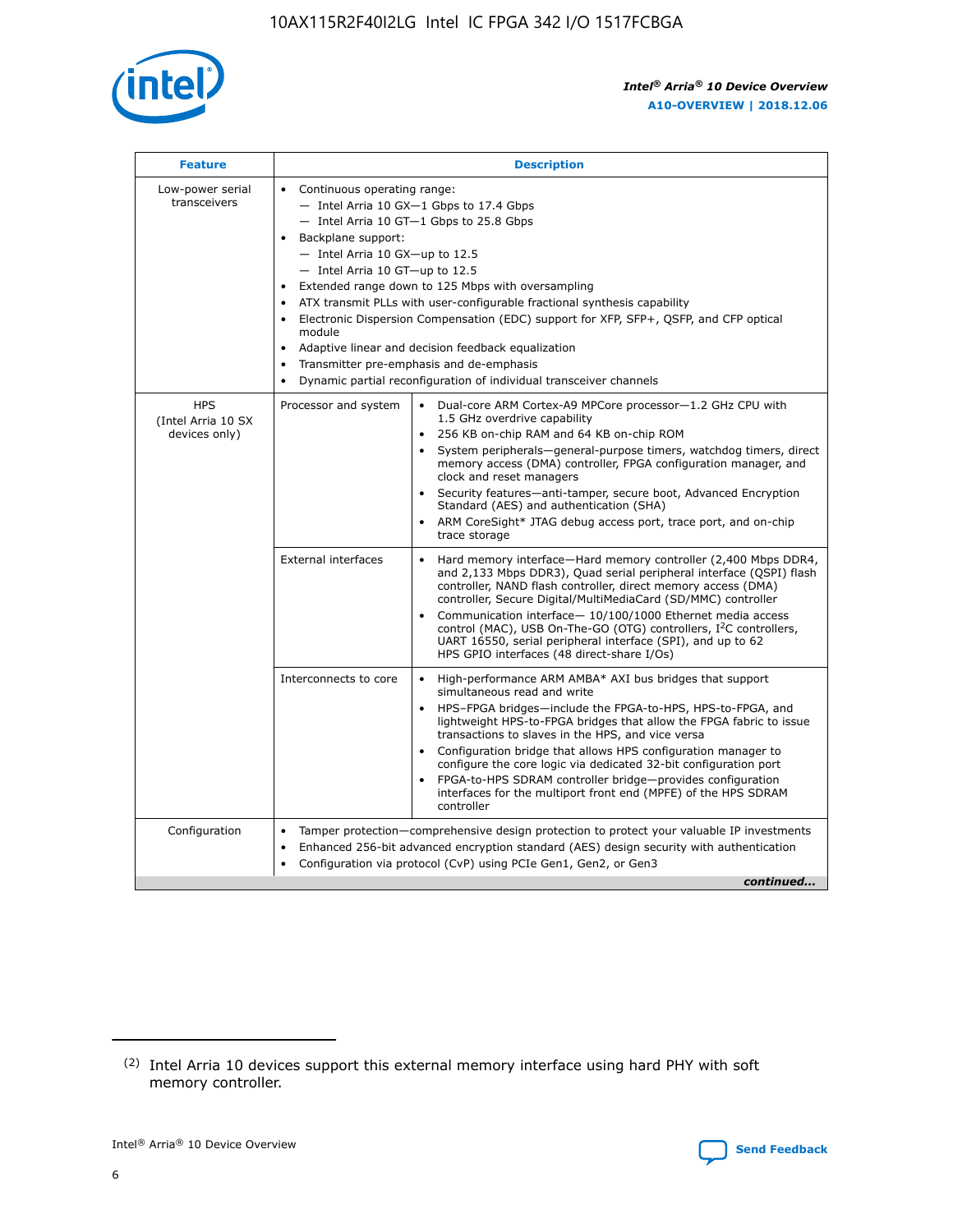

| <b>Feature</b>     | <b>Description</b>                                                                                                                                                                                               |
|--------------------|------------------------------------------------------------------------------------------------------------------------------------------------------------------------------------------------------------------|
|                    | Dynamic reconfiguration of the transceivers and PLLs<br>Fine-grained partial reconfiguration of the core fabric<br>Active Serial x4 Interface<br>$\bullet$                                                       |
| Power management   | SmartVID<br>Low static power device options<br>Programmable Power Technology<br>Intel Quartus <sup>®</sup> Prime integrated power analysis                                                                       |
| Software and tools | Intel Quartus Prime design suite<br>Transceiver toolkit<br>Platform Designer system integration tool<br>DSP Builder for Intel FPGAs<br>OpenCL <sup>™</sup> support<br>Intel SoC FPGA Embedded Design Suite (EDS) |

## **Related Information**

[Intel Arria 10 Transceiver PHY Overview](https://www.intel.com/content/www/us/en/programmable/documentation/nik1398707230472.html#nik1398706768037) Provides details on Intel Arria 10 transceivers.

# **Intel Arria 10 Device Variants and Packages**

#### **Table 4. Device Variants for the Intel Arria 10 Device Family**

| <b>Variant</b>    | <b>Description</b>                                                                                                                                                                                                     |
|-------------------|------------------------------------------------------------------------------------------------------------------------------------------------------------------------------------------------------------------------|
| Intel Arria 10 GX | FPGA featuring 17.4 Gbps transceivers for short reach applications with 12.5 backplane driving<br>capability.                                                                                                          |
| Intel Arria 10 GT | FPGA featuring:<br>17.4 Gbps transceivers for short reach applications with 12.5 backplane driving capability.<br>25.8 Gbps transceivers for supporting CAUI-4 and CEI-25G applications with CFP2 and CFP4<br>modules. |
| Intel Arria 10 SX | SoC integrating ARM-based HPS and FPGA featuring 17.4 Gbps transceivers for short reach<br>applications with 12.5 backplane driving capability.                                                                        |

# **Intel Arria 10 GX**

This section provides the available options, maximum resource counts, and package plan for the Intel Arria 10 GX devices.

The information in this section is correct at the time of publication. For the latest information and to get more details, refer to the Intel FPGA Product Selector.

#### **Related Information**

#### [Intel FPGA Product Selector](http://www.altera.com/products/selector/psg-selector.html) Provides the latest information on Intel products.

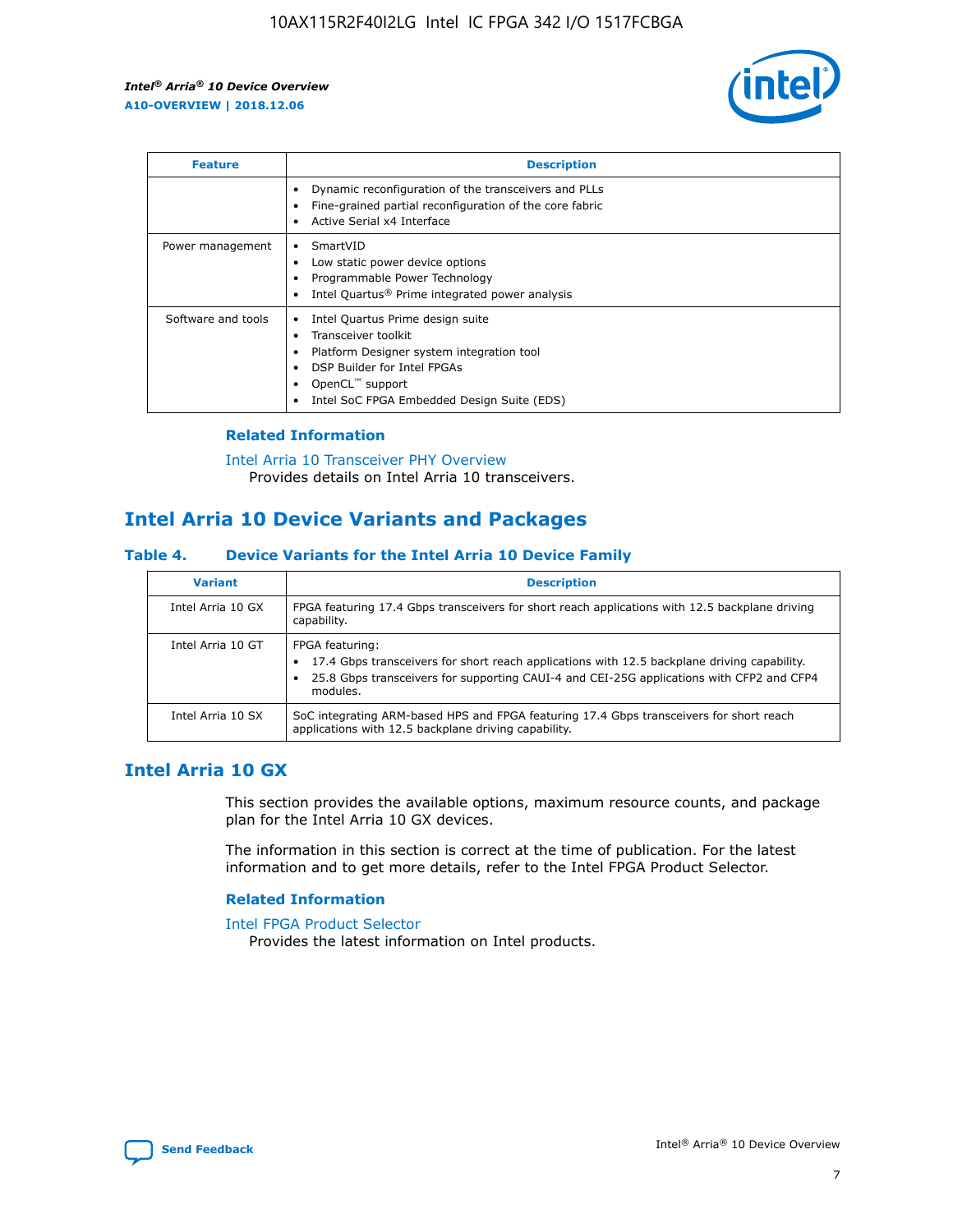

# **Available Options**





#### **Related Information**

[Transceiver Performance for Intel Arria 10 GX/SX Devices](https://www.intel.com/content/www/us/en/programmable/documentation/mcn1413182292568.html#mcn1413213965502) Provides more information about the transceiver speed grade.

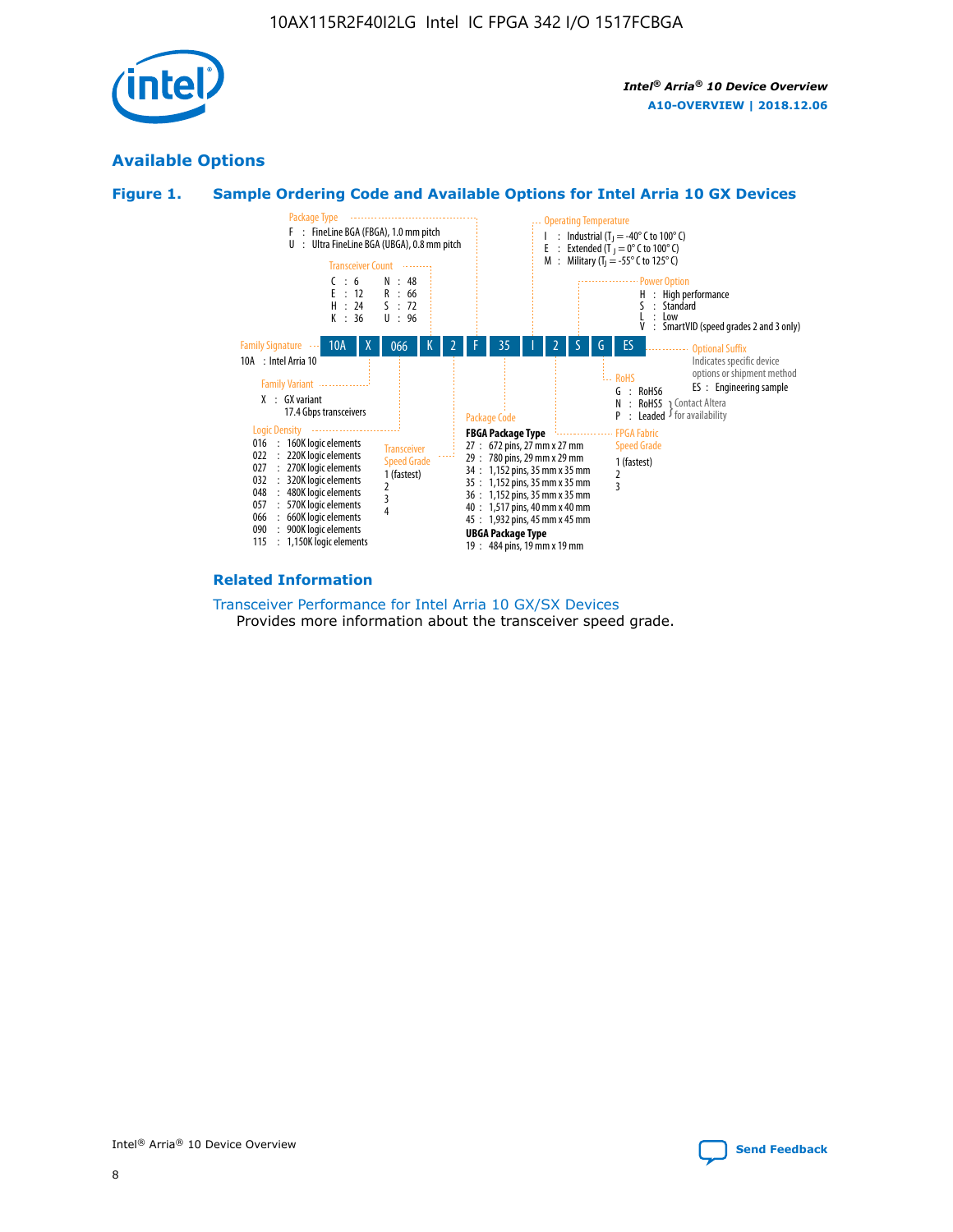

## **Maximum Resources**

#### **Table 5. Maximum Resource Counts for Intel Arria 10 GX Devices (GX 160, GX 220, GX 270, GX 320, and GX 480)**

| <b>Resource</b>         |                              | <b>Product Line</b> |                                |                |                |                |  |  |
|-------------------------|------------------------------|---------------------|--------------------------------|----------------|----------------|----------------|--|--|
|                         |                              | <b>GX 160</b>       | <b>GX 220</b><br><b>GX 270</b> |                | <b>GX 320</b>  | <b>GX 480</b>  |  |  |
| Logic Elements (LE) (K) |                              | 160                 | 220                            | 270            | 320            | 480            |  |  |
| <b>ALM</b>              |                              | 61,510              | 80,330                         | 101,620        | 119,900        | 183,590        |  |  |
| Register                |                              | 246,040             | 321,320                        | 406,480        | 479,600        | 734,360        |  |  |
| Memory (Kb)             | M <sub>20</sub> K            | 8,800               | 11,740                         | 15,000         | 17,820         | 28,620         |  |  |
| <b>MLAB</b>             |                              | 1,050               | 1,690                          | 2,452          | 2,727          | 4,164          |  |  |
|                         | Variable-precision DSP Block |                     | 156<br>192<br>830              |                | 985            | 1,368          |  |  |
| 18 x 19 Multiplier      |                              | 312                 | 384                            | 1,970<br>1,660 |                | 2,736          |  |  |
| PLL                     | Fractional<br>Synthesis      | 6                   | 6                              | 8              | 8              | 12             |  |  |
|                         | I/O                          | 6                   | 6                              | 8              | 8              | 12             |  |  |
| 17.4 Gbps Transceiver   |                              | 12                  | 12                             | 24             | 24             | 36             |  |  |
| GPIO <sup>(3)</sup>     |                              | 288<br>288<br>384   |                                | 384            | 492            |                |  |  |
| LVDS Pair $(4)$         |                              | 120                 | 120                            | 168            | 168            | 222            |  |  |
| PCIe Hard IP Block      |                              | 1                   | 1                              | 2              | $\overline{2}$ | $\overline{2}$ |  |  |
| Hard Memory Controller  |                              | 6                   | 6                              | 8              | 8              | 12             |  |  |

<sup>(4)</sup> Each LVDS I/O pair can be used as differential input or output.



<sup>(3)</sup> The number of GPIOs does not include transceiver I/Os. In the Intel Quartus Prime software, the number of user I/Os includes transceiver I/Os.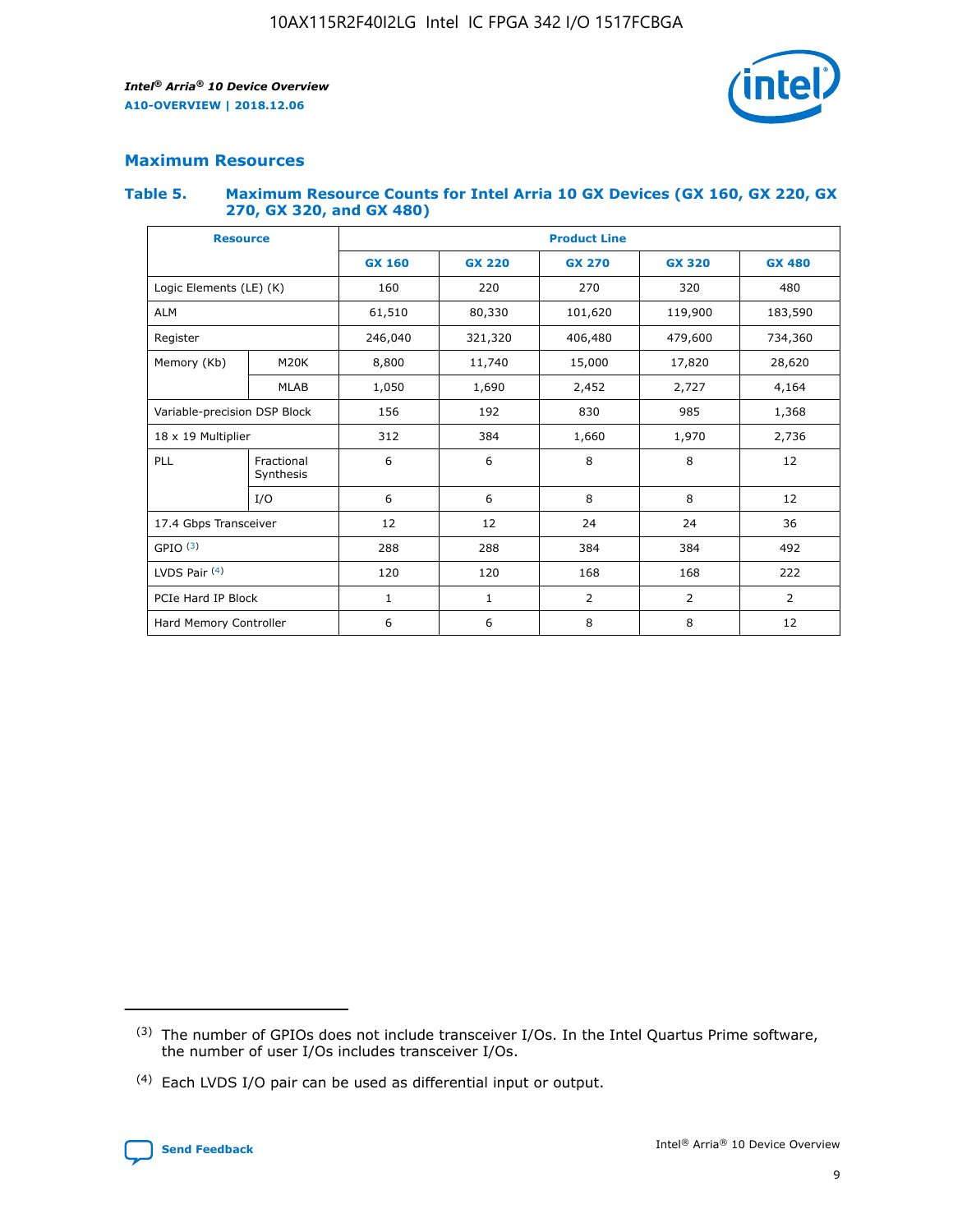

## **Table 6. Maximum Resource Counts for Intel Arria 10 GX Devices (GX 570, GX 660, GX 900, and GX 1150)**

|                              | <b>Resource</b>         | <b>Product Line</b> |                |                |                |  |  |  |
|------------------------------|-------------------------|---------------------|----------------|----------------|----------------|--|--|--|
|                              |                         | <b>GX 570</b>       | <b>GX 660</b>  | <b>GX 900</b>  | <b>GX 1150</b> |  |  |  |
| Logic Elements (LE) (K)      |                         | 570                 | 660            | 900            | 1,150          |  |  |  |
| <b>ALM</b>                   |                         | 217,080             | 251,680        | 339,620        | 427,200        |  |  |  |
| Register                     |                         | 868,320             | 1,006,720      | 1,358,480      | 1,708,800      |  |  |  |
| Memory (Kb)                  | <b>M20K</b>             | 36,000              | 42,620         | 48,460         | 54,260         |  |  |  |
| <b>MLAB</b>                  |                         | 5,096               | 5,788<br>9,386 |                | 12,984         |  |  |  |
| Variable-precision DSP Block |                         | 1,523               | 1,687          | 1,518          | 1,518          |  |  |  |
| $18 \times 19$ Multiplier    |                         | 3,046               | 3,374          | 3,036          | 3,036          |  |  |  |
| PLL                          | Fractional<br>Synthesis | 16                  | 16             | 32             | 32             |  |  |  |
|                              | I/O                     | 16                  | 16             | 16             | 16             |  |  |  |
| 17.4 Gbps Transceiver        |                         | 48                  | 48             | 96             | 96             |  |  |  |
| GPIO <sup>(3)</sup>          |                         | 696                 | 696            | 768            | 768            |  |  |  |
| LVDS Pair $(4)$              |                         | 324                 | 324            | 384            | 384            |  |  |  |
| PCIe Hard IP Block           |                         | 2                   | $\overline{2}$ | $\overline{4}$ | $\overline{4}$ |  |  |  |
| Hard Memory Controller       |                         | 16                  | 16             | 16             | 16             |  |  |  |

# **Package Plan**

## **Table 7. Package Plan for Intel Arria 10 GX Devices (U19, F27, and F29)**

Refer to I/O and High Speed I/O in Intel Arria 10 Devices chapter for the number of 3 V I/O, LVDS I/O, and LVDS channels in each device package.

| <b>Product Line</b> |         | U <sub>19</sub><br>$(19 \text{ mm} \times 19 \text{ mm})$<br>484-pin UBGA) |             |         | <b>F27</b><br>(27 mm × 27 mm,<br>672-pin FBGA) |             | <b>F29</b><br>(29 mm × 29 mm,<br>780-pin FBGA) |          |             |
|---------------------|---------|----------------------------------------------------------------------------|-------------|---------|------------------------------------------------|-------------|------------------------------------------------|----------|-------------|
|                     | 3 V I/O | LVDS I/O                                                                   | <b>XCVR</b> | 3 V I/O | LVDS I/O                                       | <b>XCVR</b> | 3 V I/O                                        | LVDS I/O | <b>XCVR</b> |
| GX 160              | 48      | 192                                                                        | 6           | 48      | 192                                            | 12          | 48                                             | 240      | 12          |
| GX 220              | 48      | 192                                                                        | 6           | 48      | 192                                            | 12          | 48                                             | 240      | 12          |
| GX 270              |         |                                                                            |             | 48      | 192                                            | 12          | 48                                             | 312      | 12          |
| GX 320              |         |                                                                            |             | 48      | 192                                            | 12          | 48                                             | 312      | 12          |
| GX 480              |         |                                                                            |             |         |                                                |             | 48                                             | 312      | 12          |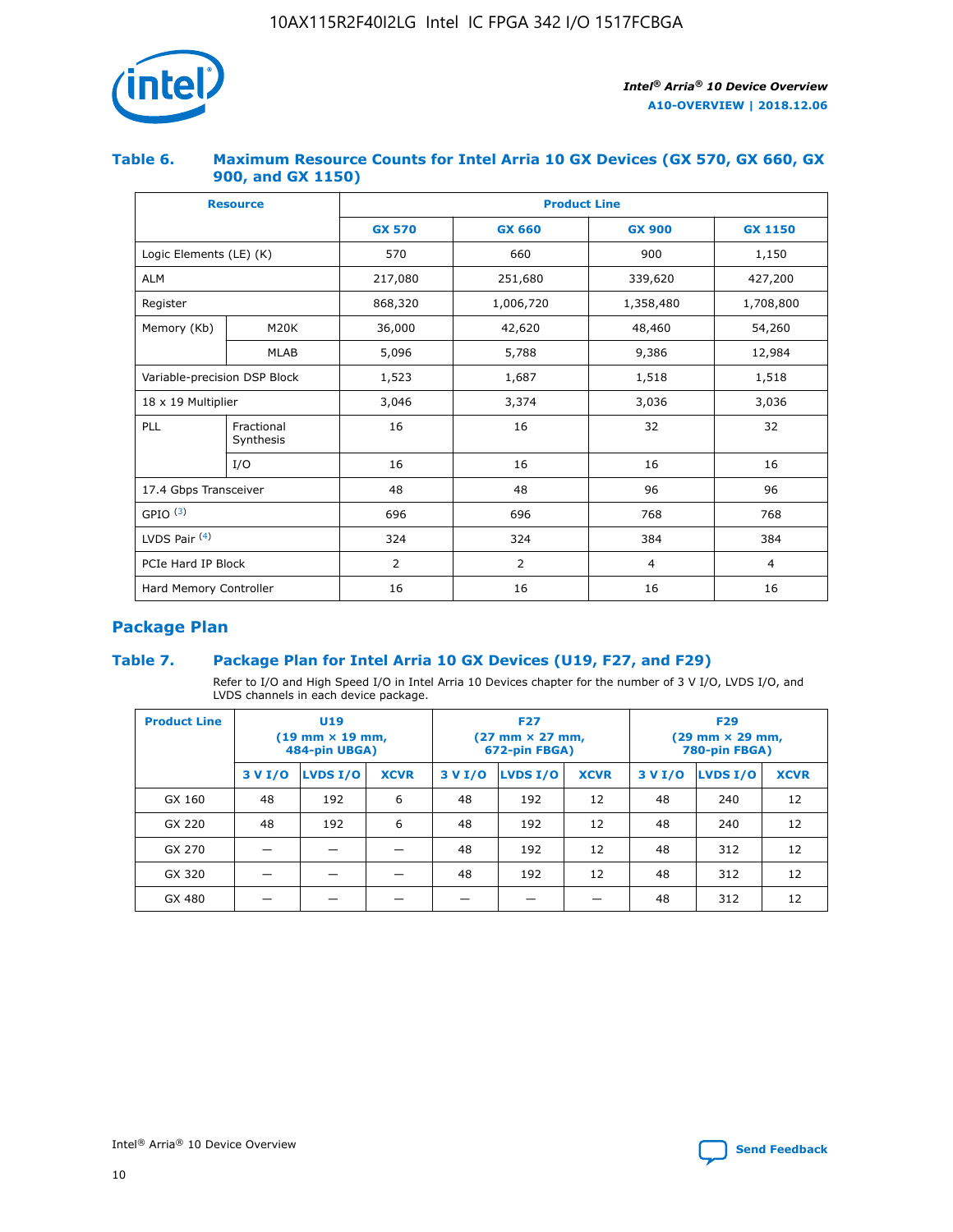

#### **Table 8. Package Plan for Intel Arria 10 GX Devices (F34, F35, NF40, and KF40)**

Refer to I/O and High Speed I/O in Intel Arria 10 Devices chapter for the number of 3 V I/O, LVDS I/O, and LVDS channels in each device package.

| <b>Product Line</b> |           | <b>F34</b><br>$(35 \text{ mm} \times 35 \text{ mm})$<br><b>1152-pin FBGA)</b> |             |           | <b>F35</b><br>$(35 \text{ mm} \times 35 \text{ mm})$<br><b>1152-pin FBGA)</b> |             | <b>KF40</b><br>$(40$ mm $\times$ 40 mm,<br>1517-pin FBGA) |                    | <b>NF40</b><br>$(40 \text{ mm} \times 40 \text{ mm})$<br>1517-pin FBGA) |           |                    |             |
|---------------------|-----------|-------------------------------------------------------------------------------|-------------|-----------|-------------------------------------------------------------------------------|-------------|-----------------------------------------------------------|--------------------|-------------------------------------------------------------------------|-----------|--------------------|-------------|
|                     | 3V<br>I/O | <b>LVDS</b><br>I/O                                                            | <b>XCVR</b> | 3V<br>I/O | <b>LVDS</b><br>I/O                                                            | <b>XCVR</b> | 3V<br>I/O                                                 | <b>LVDS</b><br>I/O | <b>XCVR</b>                                                             | 3V<br>I/O | <b>LVDS</b><br>I/O | <b>XCVR</b> |
| GX 270              | 48        | 336                                                                           | 24          | 48        | 336                                                                           | 24          |                                                           |                    |                                                                         |           |                    |             |
| GX 320              | 48        | 336                                                                           | 24          | 48        | 336                                                                           | 24          |                                                           |                    |                                                                         |           |                    |             |
| GX 480              | 48        | 444                                                                           | 24          | 48        | 348                                                                           | 36          |                                                           |                    |                                                                         |           |                    |             |
| GX 570              | 48        | 444                                                                           | 24          | 48        | 348                                                                           | 36          | 96                                                        | 600                | 36                                                                      | 48        | 540                | 48          |
| GX 660              | 48        | 444                                                                           | 24          | 48        | 348                                                                           | 36          | 96                                                        | 600                | 36                                                                      | 48        | 540                | 48          |
| GX 900              |           | 504                                                                           | 24          | –         |                                                                               | -           |                                                           |                    |                                                                         |           | 600                | 48          |
| GX 1150             |           | 504                                                                           | 24          |           |                                                                               |             |                                                           |                    |                                                                         |           | 600                | 48          |

#### **Table 9. Package Plan for Intel Arria 10 GX Devices (RF40, NF45, SF45, and UF45)**

Refer to I/O and High Speed I/O in Intel Arria 10 Devices chapter for the number of 3 V I/O, LVDS I/O, and LVDS channels in each device package.

| <b>Product Line</b> | <b>RF40</b><br>$(40$ mm $\times$ 40 mm,<br>1517-pin FBGA) |                    | <b>NF45</b><br>$(45 \text{ mm} \times 45 \text{ mm})$<br><b>1932-pin FBGA)</b> |            |                    | <b>SF45</b><br>$(45 \text{ mm} \times 45 \text{ mm})$<br><b>1932-pin FBGA)</b> |            |                    | <b>UF45</b><br>$(45 \text{ mm} \times 45 \text{ mm})$<br><b>1932-pin FBGA)</b> |           |                    |             |
|---------------------|-----------------------------------------------------------|--------------------|--------------------------------------------------------------------------------|------------|--------------------|--------------------------------------------------------------------------------|------------|--------------------|--------------------------------------------------------------------------------|-----------|--------------------|-------------|
|                     | 3V<br>I/O                                                 | <b>LVDS</b><br>I/O | <b>XCVR</b>                                                                    | 3 V<br>I/O | <b>LVDS</b><br>I/O | <b>XCVR</b>                                                                    | 3 V<br>I/O | <b>LVDS</b><br>I/O | <b>XCVR</b>                                                                    | 3V<br>I/O | <b>LVDS</b><br>I/O | <b>XCVR</b> |
| GX 900              |                                                           | 342                | 66                                                                             | _          | 768                | 48                                                                             |            | 624                | 72                                                                             |           | 480                | 96          |
| GX 1150             |                                                           | 342                | 66                                                                             | _          | 768                | 48                                                                             |            | 624                | 72                                                                             |           | 480                | 96          |

#### **Related Information**

[I/O and High-Speed Differential I/O Interfaces in Intel Arria 10 Devices chapter, Intel](https://www.intel.com/content/www/us/en/programmable/documentation/sam1403482614086.html#sam1403482030321) [Arria 10 Device Handbook](https://www.intel.com/content/www/us/en/programmable/documentation/sam1403482614086.html#sam1403482030321)

Provides the number of 3 V and LVDS I/Os, and LVDS channels for each Intel Arria 10 device package.

# **Intel Arria 10 GT**

This section provides the available options, maximum resource counts, and package plan for the Intel Arria 10 GT devices.

The information in this section is correct at the time of publication. For the latest information and to get more details, refer to the Intel FPGA Product Selector.

#### **Related Information**

#### [Intel FPGA Product Selector](http://www.altera.com/products/selector/psg-selector.html)

Provides the latest information on Intel products.

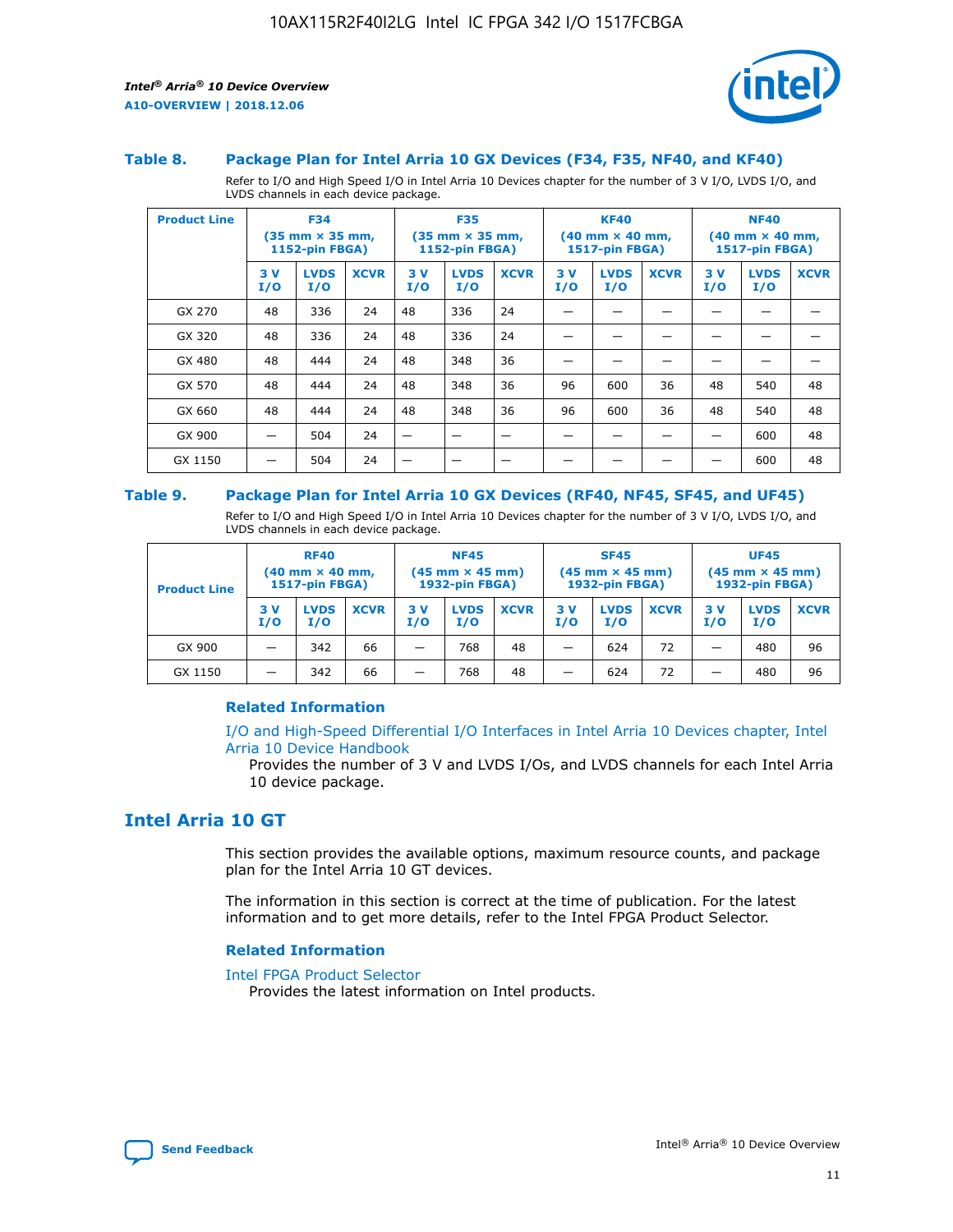

# **Available Options**

# **Figure 2. Sample Ordering Code and Available Options for Intel Arria 10 GT Devices**

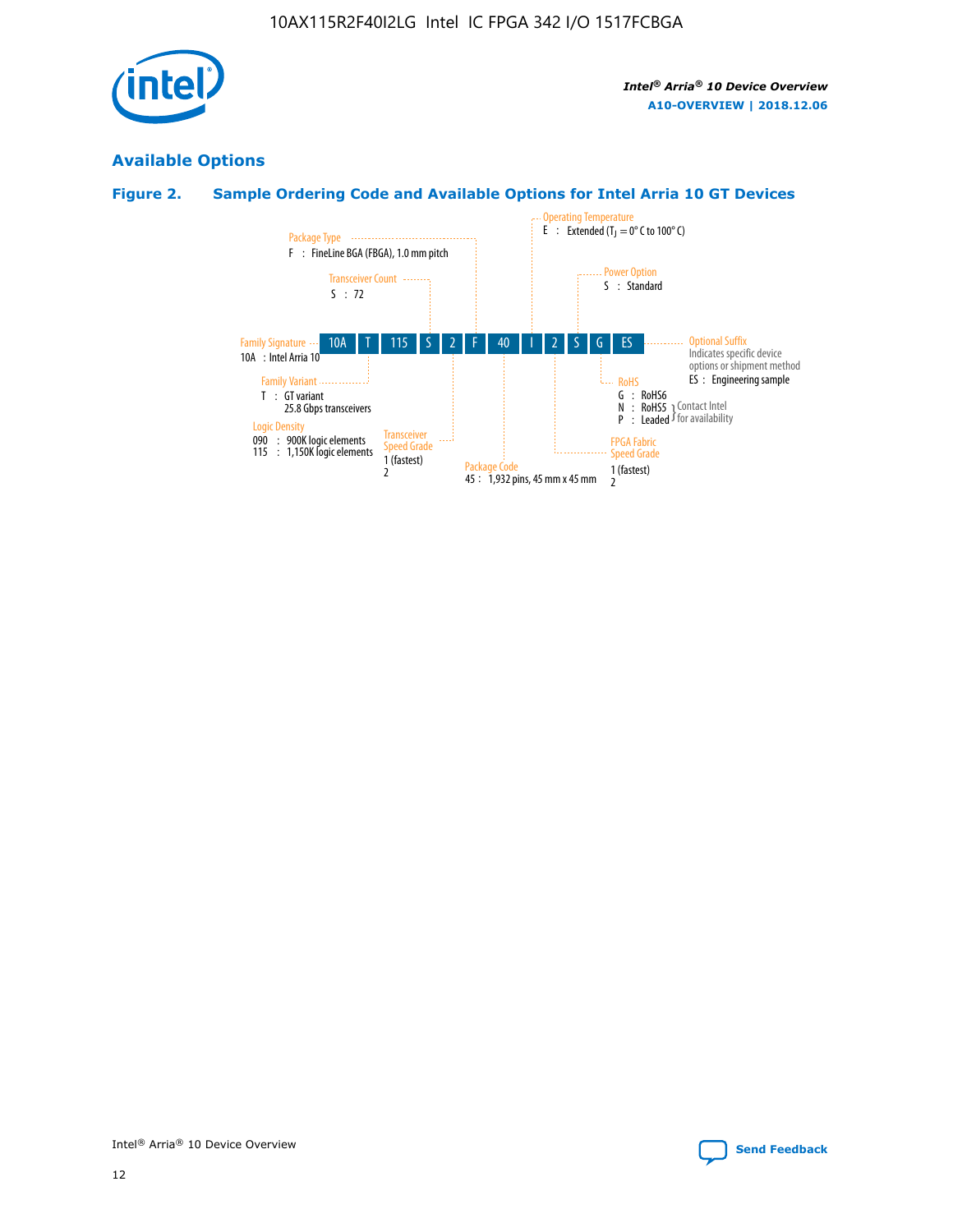

## **Maximum Resources**

#### **Table 10. Maximum Resource Counts for Intel Arria 10 GT Devices**

| <b>Resource</b>              |                      | <b>Product Line</b> |                |  |
|------------------------------|----------------------|---------------------|----------------|--|
|                              |                      | <b>GT 900</b>       | <b>GT 1150</b> |  |
| Logic Elements (LE) (K)      |                      | 900                 | 1,150          |  |
| <b>ALM</b>                   |                      | 339,620             | 427,200        |  |
| Register                     |                      | 1,358,480           | 1,708,800      |  |
| Memory (Kb)                  | M20K                 | 48,460              | 54,260         |  |
|                              | <b>MLAB</b>          | 9,386               | 12,984         |  |
| Variable-precision DSP Block |                      | 1,518               | 1,518          |  |
| 18 x 19 Multiplier           |                      | 3,036               | 3,036          |  |
| PLL                          | Fractional Synthesis | 32                  | 32             |  |
|                              | I/O                  | 16                  | 16             |  |
| Transceiver                  | 17.4 Gbps            | 72(5)               | 72(5)          |  |
|                              | 25.8 Gbps            | 6                   | 6              |  |
| GPIO <sup>(6)</sup>          |                      | 624                 | 624            |  |
| LVDS Pair $(7)$              |                      | 312                 | 312            |  |
| PCIe Hard IP Block           |                      | $\overline{4}$      | $\overline{4}$ |  |
| Hard Memory Controller       |                      | 16                  | 16             |  |

#### **Related Information**

#### [Intel Arria 10 GT Channel Usage](https://www.intel.com/content/www/us/en/programmable/documentation/nik1398707230472.html#nik1398707008178)

Configuring GT/GX channels in Intel Arria 10 GT devices.

## **Package Plan**

#### **Table 11. Package Plan for Intel Arria 10 GT Devices**

Refer to I/O and High Speed I/O in Intel Arria 10 Devices chapter for the number of 3 V I/O, LVDS I/O, and LVDS channels in each device package.

| <b>Product Line</b> | <b>SF45</b><br>(45 mm × 45 mm, 1932-pin FBGA) |                 |             |  |  |  |
|---------------------|-----------------------------------------------|-----------------|-------------|--|--|--|
|                     | 3 V I/O                                       | <b>LVDS I/O</b> | <b>XCVR</b> |  |  |  |
| GT 900              |                                               | 624             | 72          |  |  |  |
| GT 1150             |                                               | 624             | 72          |  |  |  |

<sup>(7)</sup> Each LVDS I/O pair can be used as differential input or output.



 $(5)$  If all 6 GT channels are in use, 12 of the GX channels are not usable.

<sup>(6)</sup> The number of GPIOs does not include transceiver I/Os. In the Intel Quartus Prime software, the number of user I/Os includes transceiver I/Os.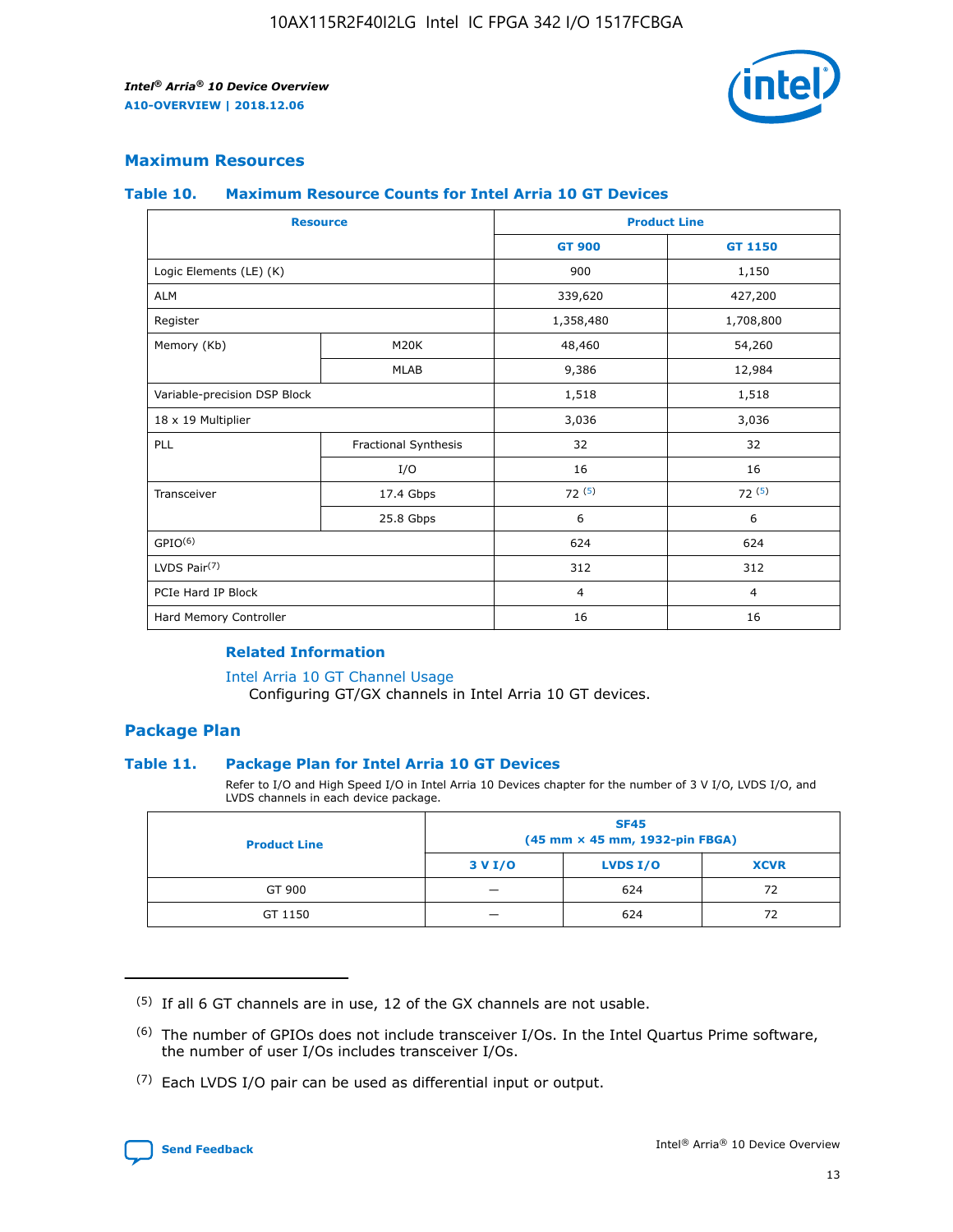

#### **Related Information**

[I/O and High-Speed Differential I/O Interfaces in Intel Arria 10 Devices chapter, Intel](https://www.intel.com/content/www/us/en/programmable/documentation/sam1403482614086.html#sam1403482030321) [Arria 10 Device Handbook](https://www.intel.com/content/www/us/en/programmable/documentation/sam1403482614086.html#sam1403482030321)

Provides the number of 3 V and LVDS I/Os, and LVDS channels for each Intel Arria 10 device package.

# **Intel Arria 10 SX**

This section provides the available options, maximum resource counts, and package plan for the Intel Arria 10 SX devices.

The information in this section is correct at the time of publication. For the latest information and to get more details, refer to the Intel FPGA Product Selector.

#### **Related Information**

[Intel FPGA Product Selector](http://www.altera.com/products/selector/psg-selector.html) Provides the latest information on Intel products.

#### **Available Options**

#### **Figure 3. Sample Ordering Code and Available Options for Intel Arria 10 SX Devices**



#### **Related Information**

[Transceiver Performance for Intel Arria 10 GX/SX Devices](https://www.intel.com/content/www/us/en/programmable/documentation/mcn1413182292568.html#mcn1413213965502) Provides more information about the transceiver speed grade.

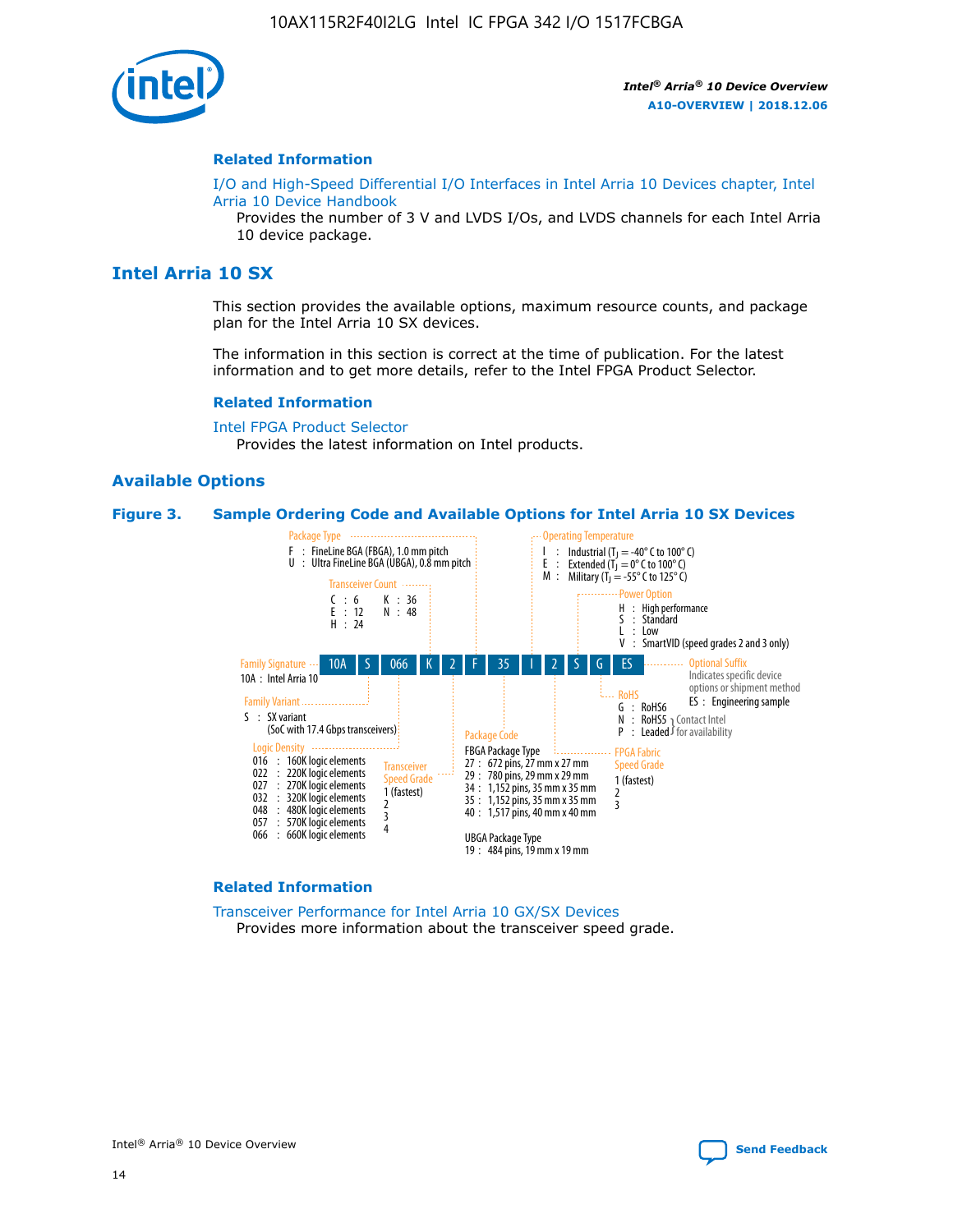

## **Maximum Resources**

#### **Table 12. Maximum Resource Counts for Intel Arria 10 SX Devices**

| <b>Resource</b>                   |                         | <b>Product Line</b> |               |               |                |               |               |               |  |  |  |
|-----------------------------------|-------------------------|---------------------|---------------|---------------|----------------|---------------|---------------|---------------|--|--|--|
|                                   |                         | <b>SX 160</b>       | <b>SX 220</b> | <b>SX 270</b> | <b>SX 320</b>  | <b>SX 480</b> | <b>SX 570</b> | <b>SX 660</b> |  |  |  |
| Logic Elements (LE) (K)           |                         | 160                 | 220           | 270           | 320            | 480           | 570           | 660           |  |  |  |
| <b>ALM</b>                        |                         | 61,510              | 80,330        | 101,620       | 119,900        | 183,590       | 217,080       | 251,680       |  |  |  |
| Register                          |                         | 246,040             | 321,320       | 406,480       | 479,600        | 734,360       | 868,320       | 1,006,720     |  |  |  |
| Memory (Kb)                       | M20K                    | 8,800               | 11,740        | 15,000        | 17,820         | 28,620        | 36,000        | 42,620        |  |  |  |
|                                   | <b>MLAB</b>             | 1,050               | 1,690         | 2,452         | 2,727          | 4,164         | 5,096         | 5,788         |  |  |  |
| Variable-precision DSP Block      |                         | 156                 | 192           | 830           | 985            | 1,368         | 1,523         | 1,687         |  |  |  |
| 18 x 19 Multiplier                |                         | 312                 | 384           | 1,660         | 1,970          | 2,736         | 3,046         | 3,374         |  |  |  |
| PLL                               | Fractional<br>Synthesis | 6                   | 6             | 8             | 8              | 12            | 16            | 16            |  |  |  |
|                                   | I/O                     | 6                   | 6             | 8             | 8              | 12            | 16            | 16            |  |  |  |
| 17.4 Gbps Transceiver             |                         | 12                  | 12            | 24            | 24             | 36            | 48            | 48            |  |  |  |
| GPIO <sup>(8)</sup>               |                         | 288                 | 288           | 384           | 384            | 492           | 696           | 696           |  |  |  |
| LVDS Pair $(9)$                   |                         | 120                 | 120           | 168           | 168            | 174           | 324           | 324           |  |  |  |
|                                   | PCIe Hard IP Block      |                     | $\mathbf{1}$  | 2             | $\overline{2}$ | 2             | 2             | 2             |  |  |  |
| Hard Memory Controller            |                         | 6                   | 6             | 8             | 8              | 12            | 16            | 16            |  |  |  |
| ARM Cortex-A9 MPCore<br>Processor |                         | Yes                 | Yes           | Yes           | Yes            | Yes           | Yes           | Yes           |  |  |  |

## **Package Plan**

#### **Table 13. Package Plan for Intel Arria 10 SX Devices (U19, F27, F29, and F34)**

Refer to I/O and High Speed I/O in Intel Arria 10 Devices chapter for the number of 3 V I/O, LVDS I/O, and LVDS channels in each device package.

| <b>Product Line</b> | U <sub>19</sub><br>$(19 \text{ mm} \times 19 \text{ mm})$<br>484-pin UBGA) |                    | <b>F27</b><br>$(27 \text{ mm} \times 27 \text{ mm})$<br>672-pin FBGA) |           | <b>F29</b><br>$(29 \text{ mm} \times 29 \text{ mm})$<br>780-pin FBGA) |             |            | <b>F34</b><br>$(35 \text{ mm} \times 35 \text{ mm})$<br><b>1152-pin FBGA)</b> |             |           |                    |             |
|---------------------|----------------------------------------------------------------------------|--------------------|-----------------------------------------------------------------------|-----------|-----------------------------------------------------------------------|-------------|------------|-------------------------------------------------------------------------------|-------------|-----------|--------------------|-------------|
|                     | 3V<br>I/O                                                                  | <b>LVDS</b><br>I/O | <b>XCVR</b>                                                           | 3V<br>I/O | <b>LVDS</b><br>I/O                                                    | <b>XCVR</b> | 3 V<br>I/O | <b>LVDS</b><br>I/O                                                            | <b>XCVR</b> | 3V<br>I/O | <b>LVDS</b><br>I/O | <b>XCVR</b> |
| SX 160              | 48                                                                         | 144                | 6                                                                     | 48        | 192                                                                   | 12          | 48         | 240                                                                           | 12          | –         |                    |             |
| SX 220              | 48                                                                         | 144                | 6                                                                     | 48        | 192                                                                   | 12          | 48         | 240                                                                           | 12          |           |                    |             |
| SX 270              |                                                                            |                    |                                                                       | 48        | 192                                                                   | 12          | 48         | 312                                                                           | 12          | 48        | 336                | 24          |
| SX 320              |                                                                            |                    |                                                                       | 48        | 192                                                                   | 12          | 48         | 312                                                                           | 12          | 48        | 336                | 24          |
|                     |                                                                            |                    |                                                                       |           |                                                                       |             |            |                                                                               |             |           |                    | continued   |

 $(8)$  The number of GPIOs does not include transceiver I/Os. In the Intel Quartus Prime software, the number of user I/Os includes transceiver I/Os.

 $(9)$  Each LVDS I/O pair can be used as differential input or output.

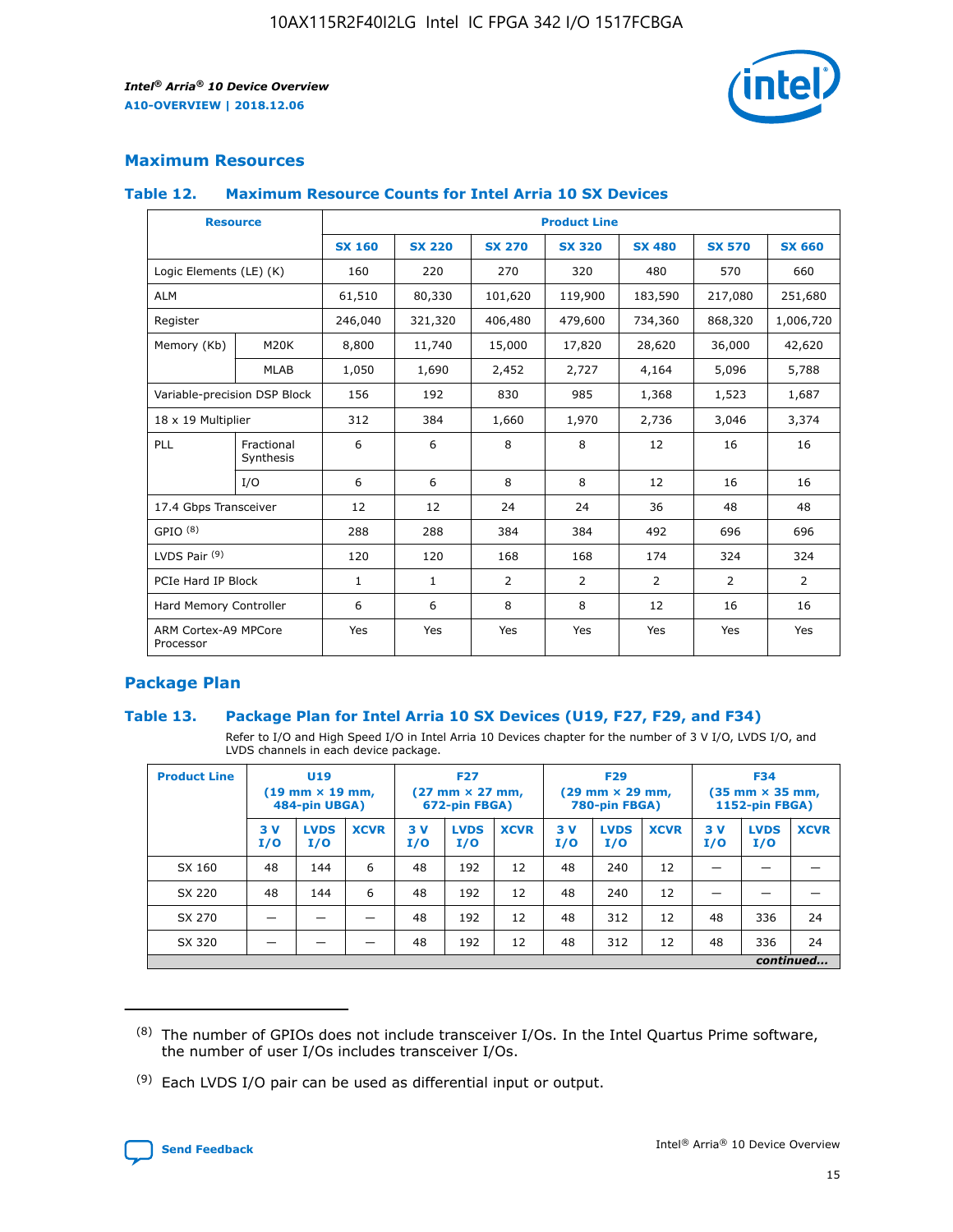

| <b>Product Line</b> | U <sub>19</sub><br>$(19 \text{ mm} \times 19 \text{ mm})$<br>484-pin UBGA) |                    | <b>F27</b><br>$(27 \text{ mm} \times 27 \text{ mm})$<br>672-pin FBGA) |           | <b>F29</b><br>$(29 \text{ mm} \times 29 \text{ mm})$<br>780-pin FBGA) |             |           | <b>F34</b><br>$(35 \text{ mm} \times 35 \text{ mm})$<br><b>1152-pin FBGA)</b> |             |           |                    |             |
|---------------------|----------------------------------------------------------------------------|--------------------|-----------------------------------------------------------------------|-----------|-----------------------------------------------------------------------|-------------|-----------|-------------------------------------------------------------------------------|-------------|-----------|--------------------|-------------|
|                     | 3 V<br>I/O                                                                 | <b>LVDS</b><br>I/O | <b>XCVR</b>                                                           | 3V<br>I/O | <b>LVDS</b><br>I/O                                                    | <b>XCVR</b> | 3V<br>I/O | <b>LVDS</b><br>I/O                                                            | <b>XCVR</b> | 3V<br>I/O | <b>LVDS</b><br>I/O | <b>XCVR</b> |
| SX 480              |                                                                            |                    |                                                                       |           |                                                                       |             | 48        | 312                                                                           | 12          | 48        | 444                | 24          |
| SX 570              |                                                                            |                    |                                                                       |           |                                                                       |             |           |                                                                               |             | 48        | 444                | 24          |
| SX 660              |                                                                            |                    |                                                                       |           |                                                                       |             |           |                                                                               |             | 48        | 444                | 24          |

## **Table 14. Package Plan for Intel Arria 10 SX Devices (F35, KF40, and NF40)**

Refer to I/O and High Speed I/O in Intel Arria 10 Devices chapter for the number of 3 V I/O, LVDS I/O, and LVDS channels in each device package.

| <b>Product Line</b> | <b>F35</b><br>$(35 \text{ mm} \times 35 \text{ mm})$<br><b>1152-pin FBGA)</b> |          |             |                                           | <b>KF40</b><br>(40 mm × 40 mm,<br>1517-pin FBGA) |    | <b>NF40</b><br>$(40 \text{ mm} \times 40 \text{ mm})$<br>1517-pin FBGA) |          |             |  |
|---------------------|-------------------------------------------------------------------------------|----------|-------------|-------------------------------------------|--------------------------------------------------|----|-------------------------------------------------------------------------|----------|-------------|--|
|                     | 3 V I/O                                                                       | LVDS I/O | <b>XCVR</b> | <b>LVDS I/O</b><br><b>XCVR</b><br>3 V I/O |                                                  |    | 3 V I/O                                                                 | LVDS I/O | <b>XCVR</b> |  |
| SX 270              | 48                                                                            | 336      | 24          |                                           |                                                  |    |                                                                         |          |             |  |
| SX 320              | 48                                                                            | 336      | 24          |                                           |                                                  |    |                                                                         |          |             |  |
| SX 480              | 48                                                                            | 348      | 36          |                                           |                                                  |    |                                                                         |          |             |  |
| SX 570              | 48                                                                            | 348      | 36          | 96                                        | 600                                              | 36 | 48                                                                      | 540      | 48          |  |
| SX 660              | 48                                                                            | 348      | 36          | 96                                        | 600                                              | 36 | 48                                                                      | 540      | 48          |  |

# **Related Information**

[I/O and High-Speed Differential I/O Interfaces in Intel Arria 10 Devices chapter, Intel](https://www.intel.com/content/www/us/en/programmable/documentation/sam1403482614086.html#sam1403482030321) [Arria 10 Device Handbook](https://www.intel.com/content/www/us/en/programmable/documentation/sam1403482614086.html#sam1403482030321)

Provides the number of 3 V and LVDS I/Os, and LVDS channels for each Intel Arria 10 device package.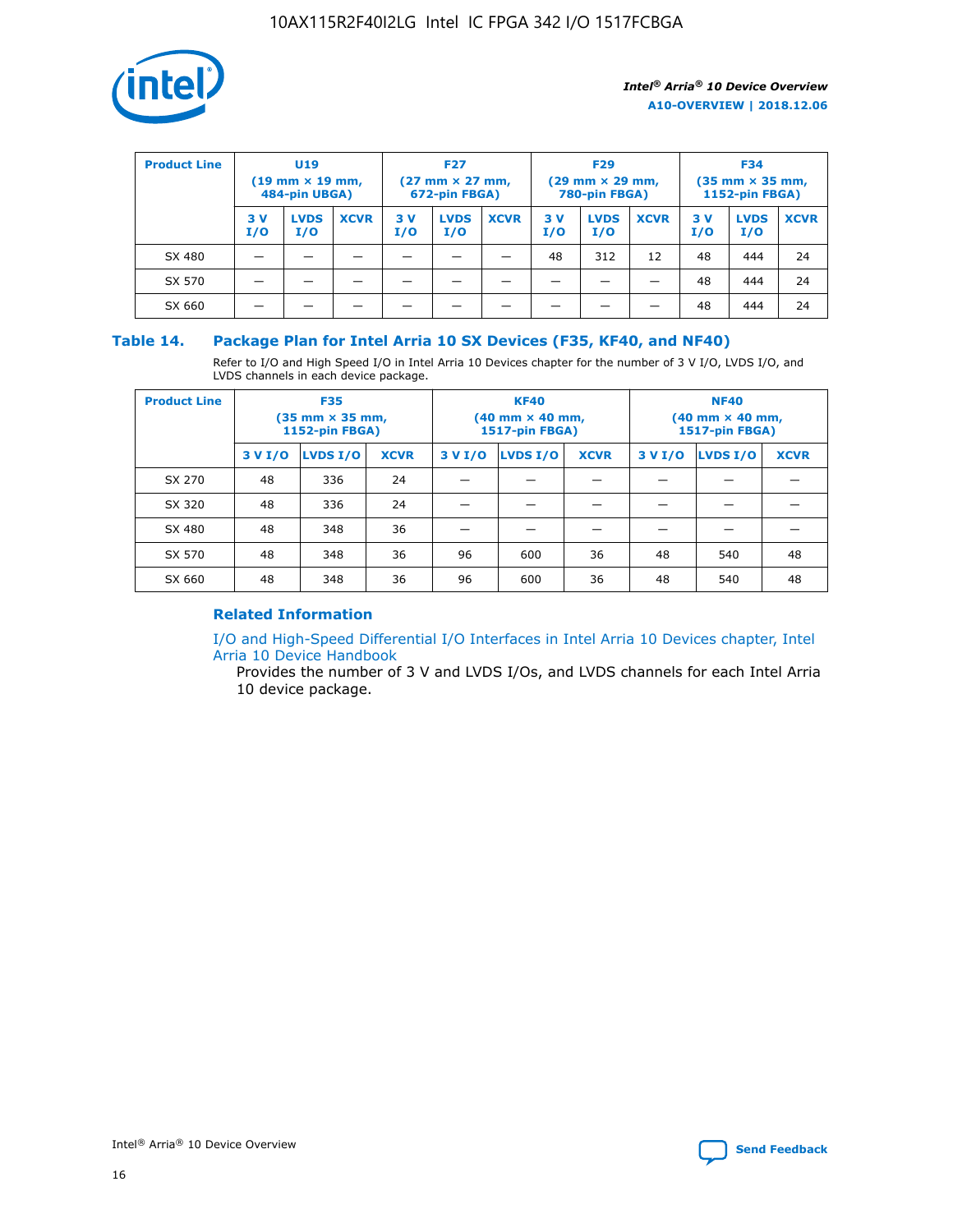

# **I/O Vertical Migration for Intel Arria 10 Devices**

#### **Figure 4. Migration Capability Across Intel Arria 10 Product Lines**

- The arrows indicate the migration paths. The devices included in each vertical migration path are shaded. Devices with fewer resources in the same path have lighter shades.
- To achieve the full I/O migration across product lines in the same migration path, restrict I/Os and transceivers usage to match the product line with the lowest I/O and transceiver counts.
- An LVDS I/O bank in the source device may be mapped to a 3 V I/O bank in the target device. To use memory interface clock frequency higher than 533 MHz, assign external memory interface pins only to banks that are LVDS I/O in both devices.
- There may be nominal 0.15 mm package height difference between some product lines in the same package type.
	- **Variant Product Line Package U19 F27 F29 F34 F35 KF40 NF40 RF40 NF45 SF45 UF45** Intel® Arria® 10 GX GX 160 GX 220 GX 270 GX 320 GX 480 GX 570 GX 660 GX 900 GX 1150 Intel Arria 10 GT GT 900 GT 1150 Intel Arria 10 SX SX 160 SX 220 SX 270 SX 320 SX 480 SX 570 SX 660
- Some migration paths are not shown in the Intel Quartus Prime software **Pin Migration View**.

*Note:* To verify the pin migration compatibility, use the **Pin Migration View** window in the Intel Quartus Prime software Pin Planner.

# **Adaptive Logic Module**

Intel Arria 10 devices use a 20 nm ALM as the basic building block of the logic fabric.

The ALM architecture is the same as the previous generation FPGAs, allowing for efficient implementation of logic functions and easy conversion of IP between the device generations.

The ALM, as shown in following figure, uses an 8-input fracturable look-up table (LUT) with four dedicated registers to help improve timing closure in register-rich designs and achieve an even higher design packing capability than the traditional two-register per LUT architecture.

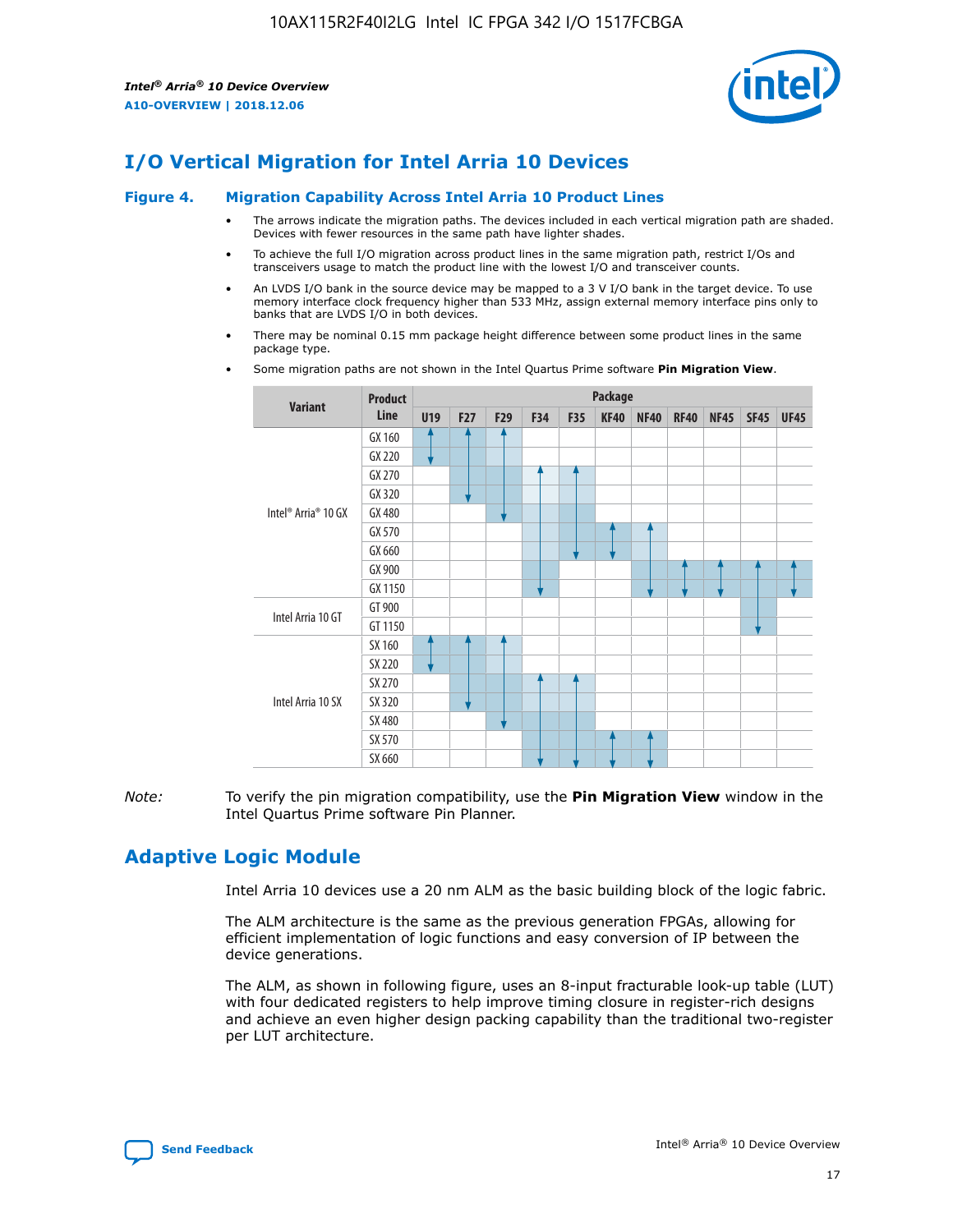

**Figure 5. ALM for Intel Arria 10 Devices**



The Intel Quartus Prime software optimizes your design according to the ALM logic structure and automatically maps legacy designs into the Intel Arria 10 ALM architecture.

# **Variable-Precision DSP Block**

The Intel Arria 10 variable precision DSP blocks support fixed-point arithmetic and floating-point arithmetic.

Features for fixed-point arithmetic:

- High-performance, power-optimized, and fully registered multiplication operations
- 18-bit and 27-bit word lengths
- Two 18 x 19 multipliers or one 27 x 27 multiplier per DSP block
- Built-in addition, subtraction, and 64-bit double accumulation register to combine multiplication results
- Cascading 19-bit or 27-bit when pre-adder is disabled and cascading 18-bit when pre-adder is used to form the tap-delay line for filtering applications
- Cascading 64-bit output bus to propagate output results from one block to the next block without external logic support
- Hard pre-adder supported in 19-bit and 27-bit modes for symmetric filters
- Internal coefficient register bank in both 18-bit and 27-bit modes for filter implementation
- 18-bit and 27-bit systolic finite impulse response (FIR) filters with distributed output adder
- Biased rounding support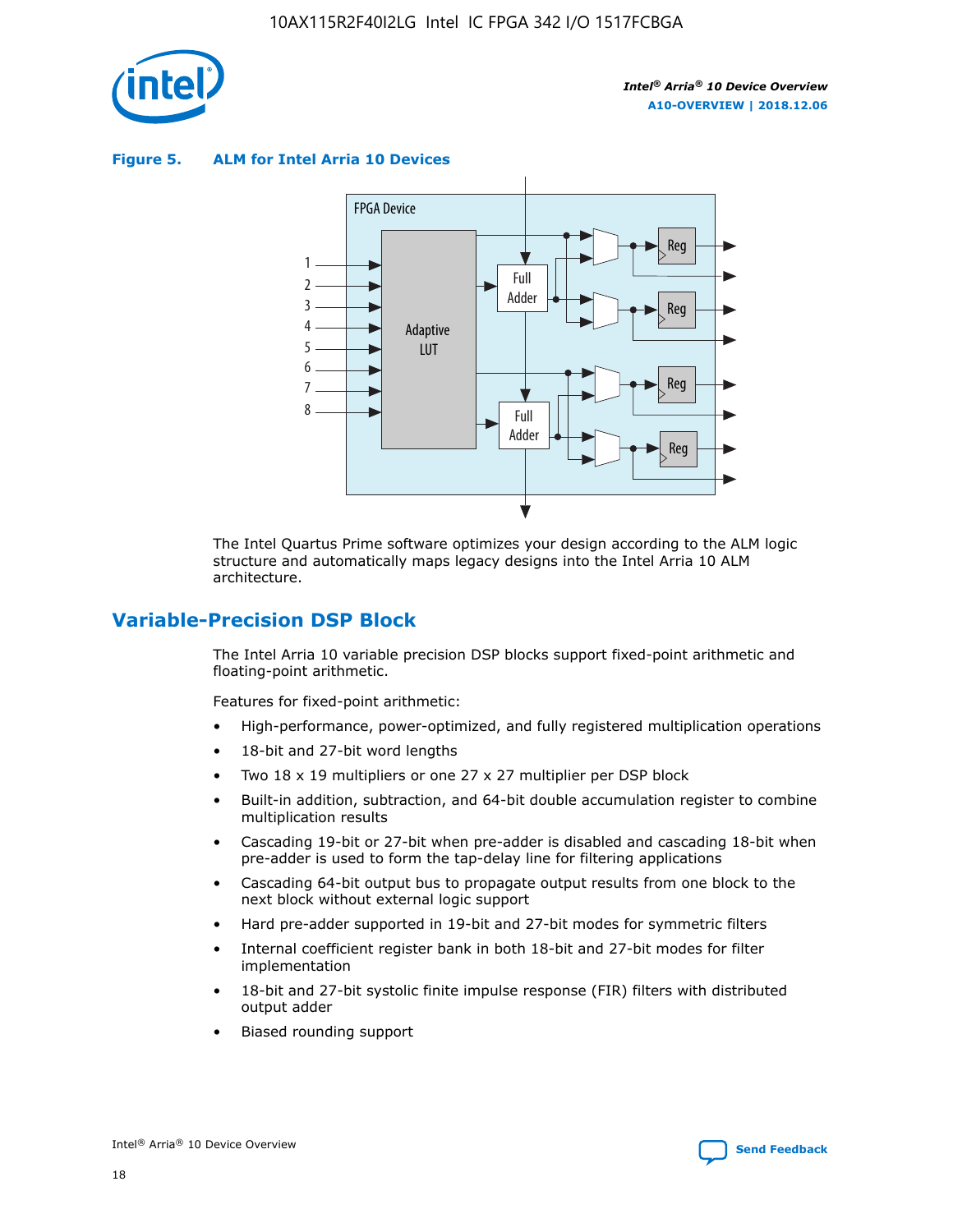

Features for floating-point arithmetic:

- A completely hardened architecture that supports multiplication, addition, subtraction, multiply-add, and multiply-subtract
- Multiplication with accumulation capability and a dynamic accumulator reset control
- Multiplication with cascade summation capability
- Multiplication with cascade subtraction capability
- Complex multiplication
- Direct vector dot product
- Systolic FIR filter

#### **Table 15. Variable-Precision DSP Block Configurations for Intel Arria 10 Devices**

| <b>Usage Example</b>                                       | <b>Multiplier Size (Bit)</b>    | <b>DSP Block Resources</b> |
|------------------------------------------------------------|---------------------------------|----------------------------|
| Medium precision fixed point                               | Two 18 x 19                     |                            |
| High precision fixed or Single precision<br>floating point | One 27 x 27                     |                            |
| Fixed point FFTs                                           | One 19 x 36 with external adder |                            |
| Very high precision fixed point                            | One 36 x 36 with external adder |                            |
| Double precision floating point                            | One 54 x 54 with external adder | 4                          |

#### **Table 16. Resources for Fixed-Point Arithmetic in Intel Arria 10 Devices**

The table lists the variable-precision DSP resources by bit precision for each Intel Arria 10 device.

| <b>Variant</b>  | <b>Product Line</b> | <b>Variable-</b><br>precision<br><b>DSP Block</b> | <b>Independent Input and Output</b><br><b>Multiplications Operator</b> |                                     | 18 x 19<br><b>Multiplier</b><br><b>Adder Sum</b> | $18 \times 18$<br><b>Multiplier</b><br><b>Adder</b> |
|-----------------|---------------------|---------------------------------------------------|------------------------------------------------------------------------|-------------------------------------|--------------------------------------------------|-----------------------------------------------------|
|                 |                     |                                                   | 18 x 19<br><b>Multiplier</b>                                           | $27 \times 27$<br><b>Multiplier</b> | <b>Mode</b>                                      | <b>Summed with</b><br>36 bit Input                  |
| AIntel Arria 10 | GX 160              | 156                                               | 312                                                                    | 156                                 | 156                                              | 156                                                 |
| GX              | GX 220              | 192                                               | 384                                                                    | 192                                 | 192                                              | 192                                                 |
|                 | GX 270              | 830                                               | 1,660                                                                  | 830                                 | 830                                              | 830                                                 |
|                 | GX 320              | 984                                               | 1,968                                                                  | 984                                 | 984                                              | 984                                                 |
|                 | GX 480              | 1,368                                             | 2,736                                                                  | 1,368                               | 1,368                                            | 1,368                                               |
|                 | GX 570              | 1,523                                             | 3,046                                                                  | 1,523                               | 1,523                                            | 1,523                                               |
|                 | GX 660              | 1,687                                             | 3,374                                                                  | 1,687                               | 1,687                                            | 1,687                                               |
|                 | GX 900              | 1,518                                             | 3,036                                                                  | 1,518                               | 1,518                                            | 1,518                                               |
|                 | GX 1150             | 1,518                                             | 3,036                                                                  | 1,518                               | 1,518                                            | 1,518                                               |
| Intel Arria 10  | GT 900              | 1,518                                             | 3,036                                                                  | 1,518                               | 1,518                                            | 1,518                                               |
| GT              | GT 1150             | 1,518                                             | 3,036                                                                  | 1,518                               | 1,518                                            | 1,518                                               |
| Intel Arria 10  | SX 160              | 156                                               | 312                                                                    | 156                                 | 156                                              | 156                                                 |
| <b>SX</b>       | SX 220              | 192                                               | 384                                                                    | 192                                 | 192                                              | 192                                                 |
|                 | SX 270              | 830                                               | 830<br>1,660                                                           |                                     | 830                                              | 830                                                 |
|                 |                     |                                                   |                                                                        |                                     |                                                  | continued                                           |

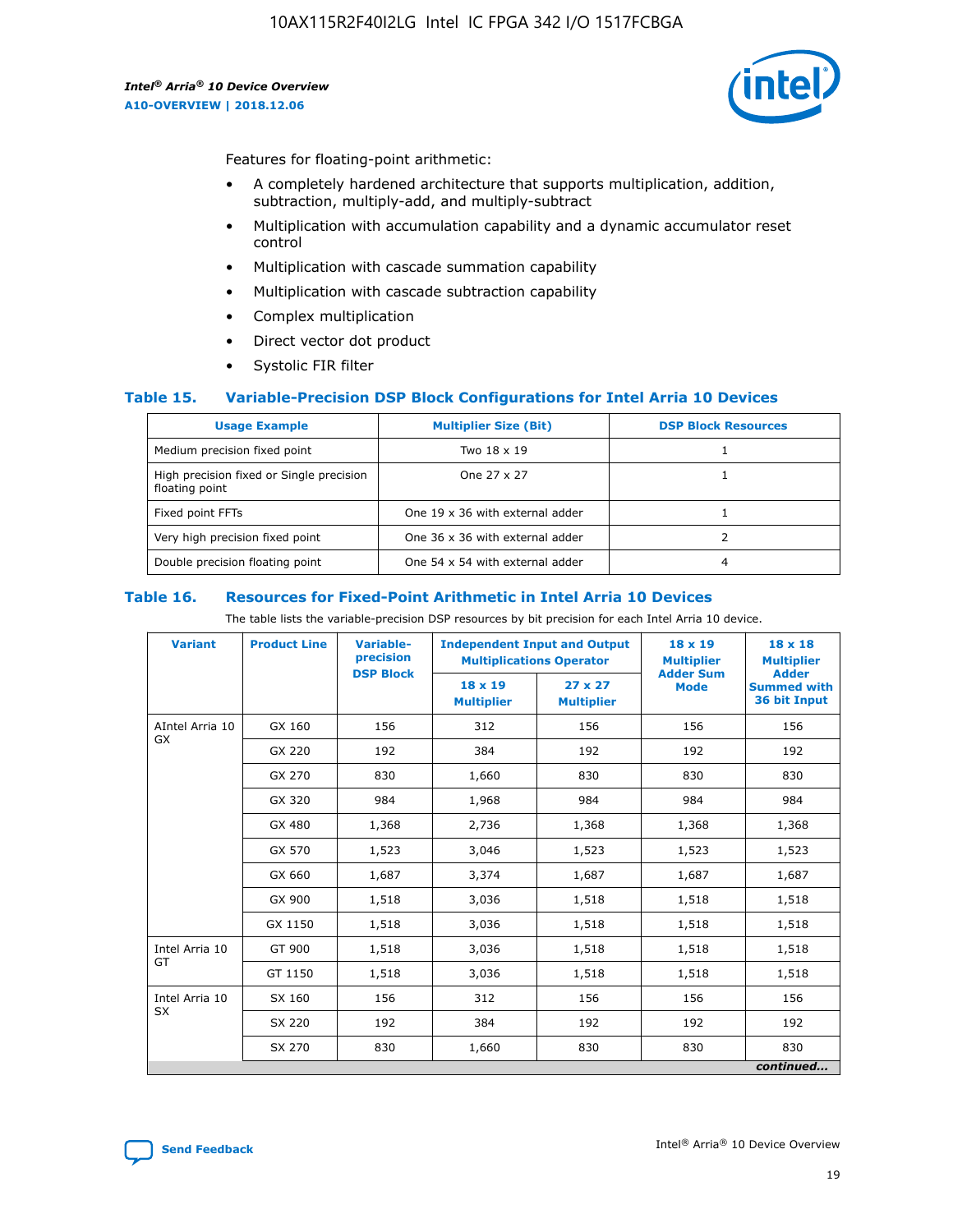

| <b>Variant</b> | <b>Product Line</b> | <b>Variable-</b><br>precision |                                     | <b>Independent Input and Output</b><br><b>Multiplications Operator</b> | $18 \times 19$<br><b>Multiplier</b> | $18 \times 18$<br><b>Multiplier</b><br><b>Adder</b> |  |
|----------------|---------------------|-------------------------------|-------------------------------------|------------------------------------------------------------------------|-------------------------------------|-----------------------------------------------------|--|
|                |                     | <b>DSP Block</b>              | $18 \times 19$<br><b>Multiplier</b> | $27 \times 27$<br><b>Multiplier</b>                                    | <b>Adder Sum</b><br>Mode            | <b>Summed with</b><br>36 bit Input                  |  |
|                | SX 320              | 984                           | 1,968                               | 984                                                                    | 984                                 | 984                                                 |  |
|                | SX 480              | 1,368                         | 2,736                               | 1,368                                                                  | 1,368                               | 1,368                                               |  |
|                | SX 570              | 1,523                         | 3,046                               | 1,523                                                                  | 1,523                               | 1,523                                               |  |
|                | SX 660              | 1,687                         | 3,374                               | 1,687                                                                  | 1,687                               | 1,687                                               |  |

# **Table 17. Resources for Floating-Point Arithmetic in Intel Arria 10 Devices**

The table lists the variable-precision DSP resources by bit precision for each Intel Arria 10 device.

| <b>Variant</b> | <b>Product Line</b> | <b>Variable-</b><br>precision<br><b>DSP Block</b> | <b>Single</b><br><b>Precision</b><br><b>Floating-Point</b><br><b>Multiplication</b><br><b>Mode</b> | <b>Single-Precision</b><br><b>Floating-Point</b><br><b>Adder Mode</b> | Single-<br><b>Precision</b><br><b>Floating-Point</b><br><b>Multiply</b><br><b>Accumulate</b><br><b>Mode</b> | <b>Peak</b><br><b>Giga Floating-</b><br><b>Point</b><br><b>Operations</b><br>per Second<br>(GFLOPs) |
|----------------|---------------------|---------------------------------------------------|----------------------------------------------------------------------------------------------------|-----------------------------------------------------------------------|-------------------------------------------------------------------------------------------------------------|-----------------------------------------------------------------------------------------------------|
| Intel Arria 10 | GX 160              | 156                                               | 156                                                                                                | 156                                                                   | 156                                                                                                         | 140                                                                                                 |
| <b>GX</b>      | GX 220              | 192                                               | 192                                                                                                | 192                                                                   | 192                                                                                                         | 173                                                                                                 |
|                | GX 270              | 830                                               | 830                                                                                                | 830                                                                   | 830                                                                                                         | 747                                                                                                 |
|                | GX 320              | 984                                               | 984                                                                                                | 984                                                                   | 984                                                                                                         | 886                                                                                                 |
|                | GX 480              | 1,369                                             | 1,368                                                                                              | 1,368                                                                 | 1,368                                                                                                       | 1,231                                                                                               |
|                | GX 570              | 1,523                                             | 1,523                                                                                              | 1,523                                                                 | 1,523                                                                                                       | 1,371                                                                                               |
|                | GX 660              | 1,687                                             | 1,687                                                                                              | 1,687                                                                 | 1,687                                                                                                       | 1,518                                                                                               |
|                | GX 900              | 1,518                                             | 1,518                                                                                              | 1,518                                                                 | 1,518                                                                                                       | 1,366                                                                                               |
|                | GX 1150             | 1,518                                             | 1,518                                                                                              | 1,518                                                                 | 1,518                                                                                                       | 1,366                                                                                               |
| Intel Arria 10 | GT 900              | 1,518                                             | 1,518                                                                                              | 1,518                                                                 | 1,518                                                                                                       | 1,366                                                                                               |
| GT             | GT 1150             | 1,518                                             | 1,518                                                                                              | 1,518                                                                 | 1,518                                                                                                       | 1,366                                                                                               |
| Intel Arria 10 | SX 160              | 156                                               | 156                                                                                                | 156                                                                   | 156                                                                                                         | 140                                                                                                 |
| SX             | SX 220              | 192                                               | 192                                                                                                | 192                                                                   | 192                                                                                                         | 173                                                                                                 |
|                | SX 270              | 830                                               | 830                                                                                                | 830                                                                   | 830                                                                                                         | 747                                                                                                 |
|                | SX 320              | 984                                               | 984                                                                                                | 984                                                                   | 984                                                                                                         | 886                                                                                                 |
|                | SX 480              | 1,369                                             | 1,368                                                                                              | 1,368                                                                 | 1,368                                                                                                       | 1,231                                                                                               |
|                | SX 570              | 1,523                                             | 1,523                                                                                              | 1,523                                                                 | 1,523                                                                                                       | 1,371                                                                                               |
|                | SX 660              | 1,687                                             | 1,687                                                                                              | 1,687                                                                 | 1,687                                                                                                       | 1,518                                                                                               |

# **Embedded Memory Blocks**

The embedded memory blocks in the devices are flexible and designed to provide an optimal amount of small- and large-sized memory arrays to fit your design requirements.

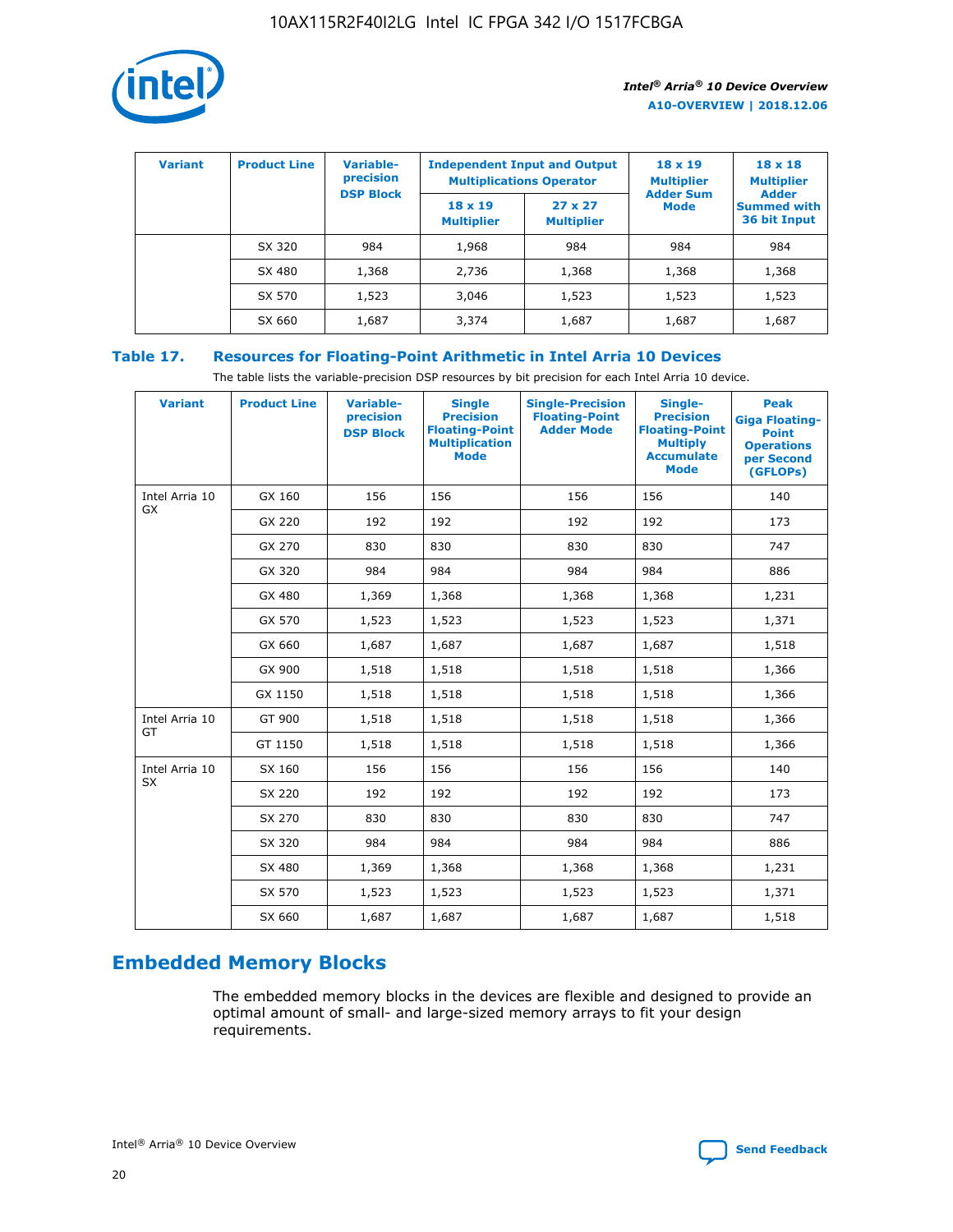

# **Types of Embedded Memory**

The Intel Arria 10 devices contain two types of memory blocks:

- 20 Kb M20K blocks—blocks of dedicated memory resources. The M20K blocks are ideal for larger memory arrays while still providing a large number of independent ports.
- 640 bit memory logic array blocks (MLABs)—enhanced memory blocks that are configured from dual-purpose logic array blocks (LABs). The MLABs are ideal for wide and shallow memory arrays. The MLABs are optimized for implementation of shift registers for digital signal processing (DSP) applications, wide and shallow FIFO buffers, and filter delay lines. Each MLAB is made up of ten adaptive logic modules (ALMs). In the Intel Arria 10 devices, you can configure these ALMs as ten 32 x 2 blocks, giving you one 32 x 20 simple dual-port SRAM block per MLAB.

# **Embedded Memory Capacity in Intel Arria 10 Devices**

|                   | <b>Product</b> |              | <b>M20K</b>         | <b>MLAB</b>  |                     | <b>Total RAM Bit</b> |
|-------------------|----------------|--------------|---------------------|--------------|---------------------|----------------------|
| <b>Variant</b>    | Line           | <b>Block</b> | <b>RAM Bit (Kb)</b> | <b>Block</b> | <b>RAM Bit (Kb)</b> | (Kb)                 |
| Intel Arria 10 GX | GX 160         | 440          | 8,800               | 1,680        | 1,050               | 9,850                |
|                   | GX 220         | 587          | 11,740              | 2,703        | 1,690               | 13,430               |
|                   | GX 270         | 750          | 15,000              | 3,922        | 2,452               | 17,452               |
|                   | GX 320         | 891          | 17,820              | 4,363        | 2,727               | 20,547               |
|                   | GX 480         | 1,431        | 28,620              | 6,662        | 4,164               | 32,784               |
|                   | GX 570         | 1,800        | 36,000              | 8,153        | 5,096               | 41,096               |
|                   | GX 660         | 2,131        | 42,620              | 9,260        | 5,788               | 48,408               |
|                   | GX 900         | 2,423        | 48,460              | 15,017       | 9,386               | 57,846               |
|                   | GX 1150        | 2,713        | 54,260              | 20,774       | 12,984              | 67,244               |
| Intel Arria 10 GT | GT 900         | 2,423        | 48,460              | 15,017       | 9,386               | 57,846               |
|                   | GT 1150        | 2,713        | 54,260              | 20,774       | 12,984              | 67,244               |
| Intel Arria 10 SX | SX 160         | 440          | 8,800               | 1,680        | 1,050               | 9,850                |
|                   | SX 220         | 587          | 11,740              | 2,703        | 1,690               | 13,430               |
|                   | SX 270         | 750          | 15,000              | 3,922        | 2,452               | 17,452               |
|                   | SX 320         | 891          | 17,820              | 4,363        | 2,727               | 20,547               |
|                   | SX 480         | 1,431        | 28,620              | 6,662        | 4,164               | 32,784               |
|                   | SX 570         | 1,800        | 36,000              | 8,153        | 5,096               | 41,096               |
|                   | SX 660         | 2,131        | 42,620              | 9,260        | 5,788               | 48,408               |

#### **Table 18. Embedded Memory Capacity and Distribution in Intel Arria 10 Devices**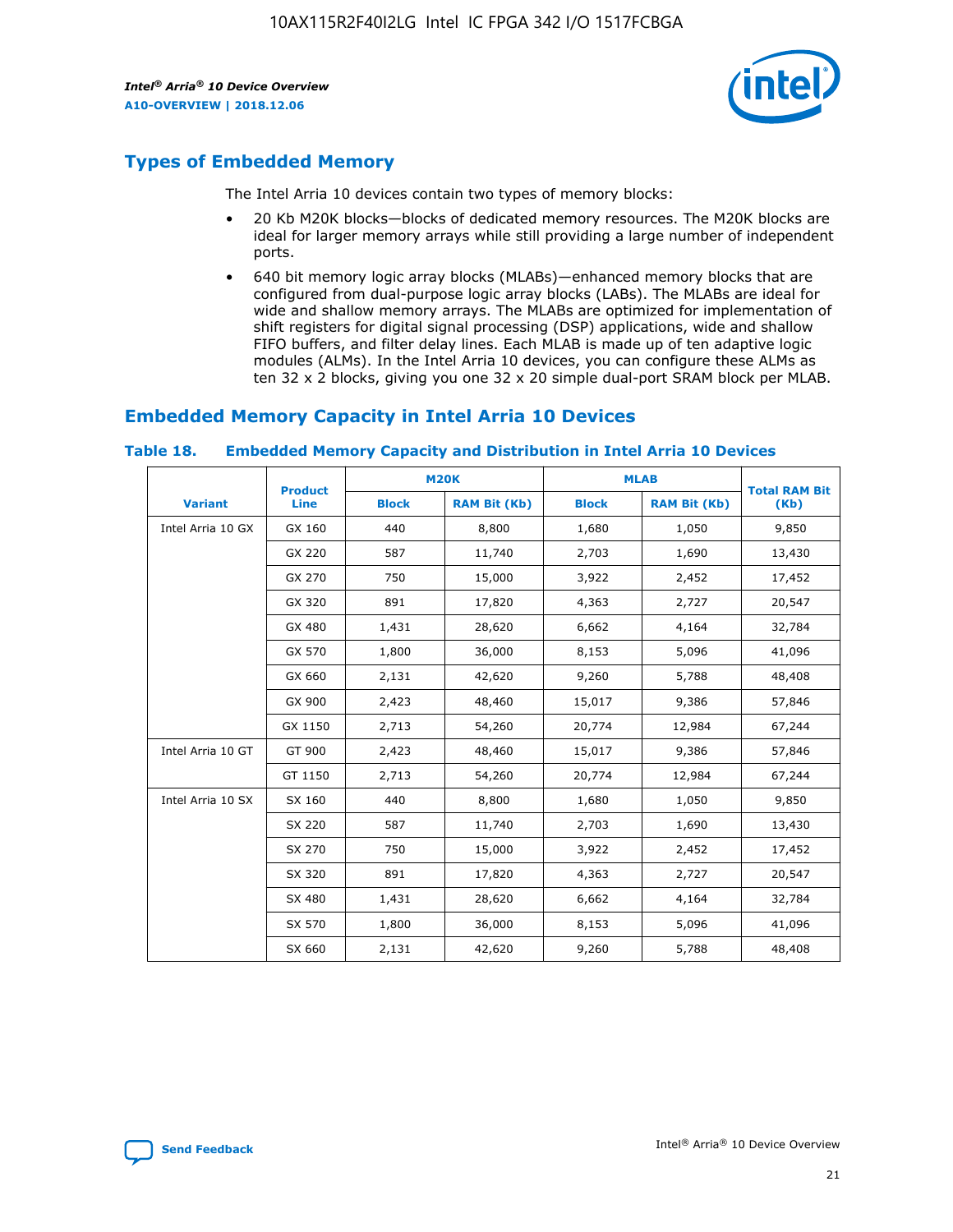

# **Embedded Memory Configurations for Single-port Mode**

#### **Table 19. Single-port Embedded Memory Configurations for Intel Arria 10 Devices**

This table lists the maximum configurations supported for single-port RAM and ROM modes.

| <b>Memory Block</b> | Depth (bits) | <b>Programmable Width</b> |
|---------------------|--------------|---------------------------|
| MLAB                | 32           | x16, x18, or x20          |
|                     | 64(10)       | x8, x9, x10               |
| M20K                | 512          | x40, x32                  |
|                     | 1K           | x20, x16                  |
|                     | 2K           | x10, x8                   |
|                     | 4K           | x5, x4                    |
|                     | 8K           | x2                        |
|                     | 16K          | x1                        |

# **Clock Networks and PLL Clock Sources**

The clock network architecture is based on Intel's global, regional, and peripheral clock structure. This clock structure is supported by dedicated clock input pins, fractional clock synthesis PLLs, and integer I/O PLLs.

# **Clock Networks**

The Intel Arria 10 core clock networks are capable of up to 800 MHz fabric operation across the full industrial temperature range. For the external memory interface, the clock network supports the hard memory controller with speeds up to 2,400 Mbps in a quarter-rate transfer.

To reduce power consumption, the Intel Quartus Prime software identifies all unused sections of the clock network and powers them down.

# **Fractional Synthesis and I/O PLLs**

Intel Arria 10 devices contain up to 32 fractional synthesis PLLs and up to 16 I/O PLLs that are available for both specific and general purpose uses in the core:

- Fractional synthesis PLLs—located in the column adjacent to the transceiver blocks
- I/O PLLs—located in each bank of the 48 I/Os

## **Fractional Synthesis PLLs**

You can use the fractional synthesis PLLs to:

- Reduce the number of oscillators that are required on your board
- Reduce the number of clock pins that are used in the device by synthesizing multiple clock frequencies from a single reference clock source

<sup>(10)</sup> Supported through software emulation and consumes additional MLAB blocks.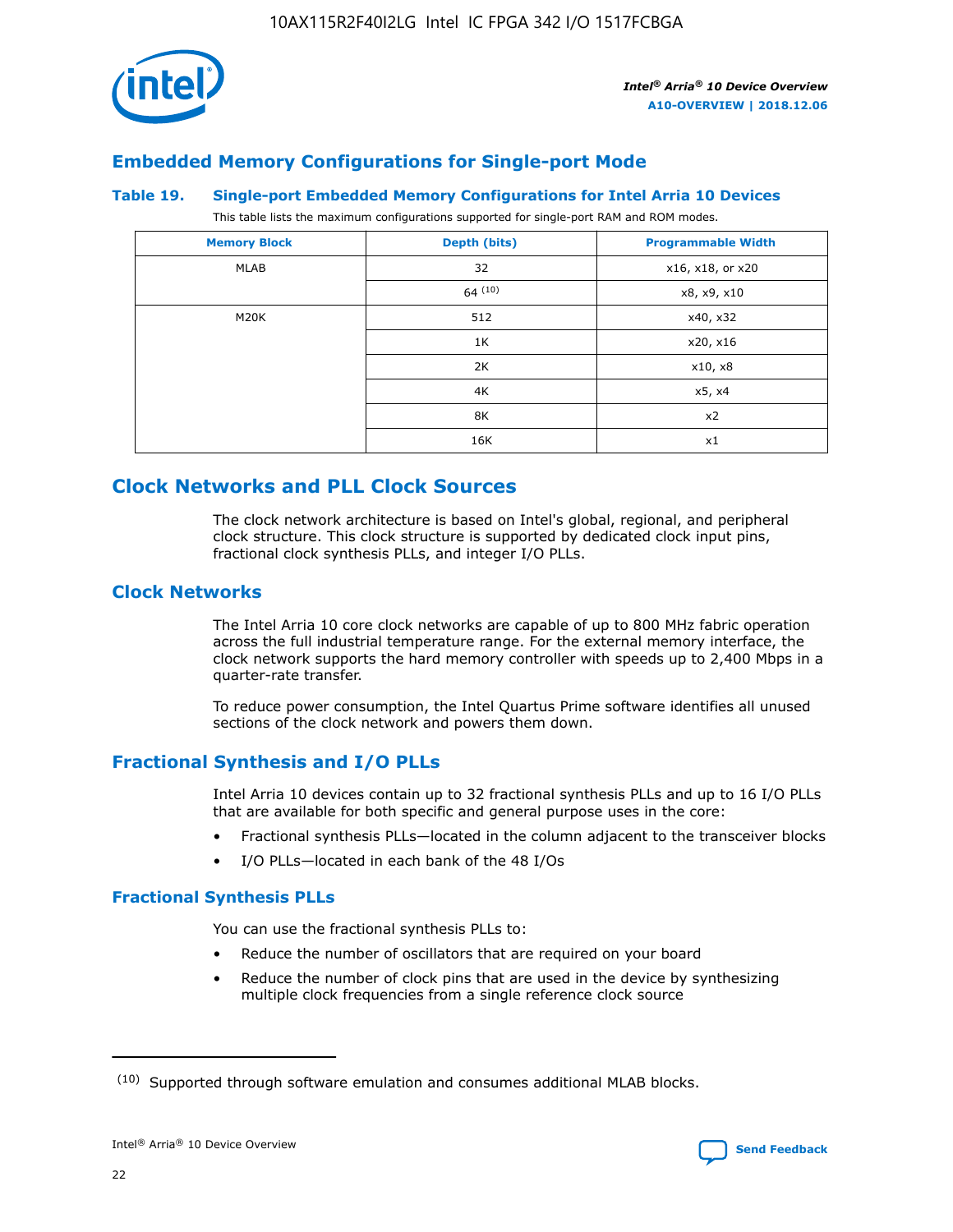

The fractional synthesis PLLs support the following features:

- Reference clock frequency synthesis for transceiver CMU and Advanced Transmit (ATX) PLLs
- Clock network delay compensation
- Zero-delay buffering
- Direct transmit clocking for transceivers
- Independently configurable into two modes:
	- Conventional integer mode equivalent to the general purpose PLL
	- Enhanced fractional mode with third order delta-sigma modulation
- PLL cascading

## **I/O PLLs**

The integer mode I/O PLLs are located in each bank of 48 I/Os. You can use the I/O PLLs to simplify the design of external memory and high-speed LVDS interfaces.

In each I/O bank, the I/O PLLs are adjacent to the hard memory controllers and LVDS SERDES. Because these PLLs are tightly coupled with the I/Os that need to use them, it makes it easier to close timing.

You can use the I/O PLLs for general purpose applications in the core such as clock network delay compensation and zero-delay buffering.

Intel Arria 10 devices support PLL-to-PLL cascading.

# **FPGA General Purpose I/O**

Intel Arria 10 devices offer highly configurable GPIOs. Each I/O bank contains 48 general purpose I/Os and a high-efficiency hard memory controller.

The following list describes the features of the GPIOs:

- Consist of 3 V I/Os for high-voltage application and LVDS I/Os for differential signaling
	- Up to two 3 V I/O banks, available in some devices, that support up to 3 V I/O standards
	- LVDS I/O banks that support up to 1.8 V I/O standards
- Support a wide range of single-ended and differential I/O interfaces
- LVDS speeds up to 1.6 Gbps
- Each LVDS pair of pins has differential input and output buffers, allowing you to configure the LVDS direction for each pair.
- Programmable bus hold and weak pull-up
- Programmable differential output voltage  $(V_{OD})$  and programmable pre-emphasis

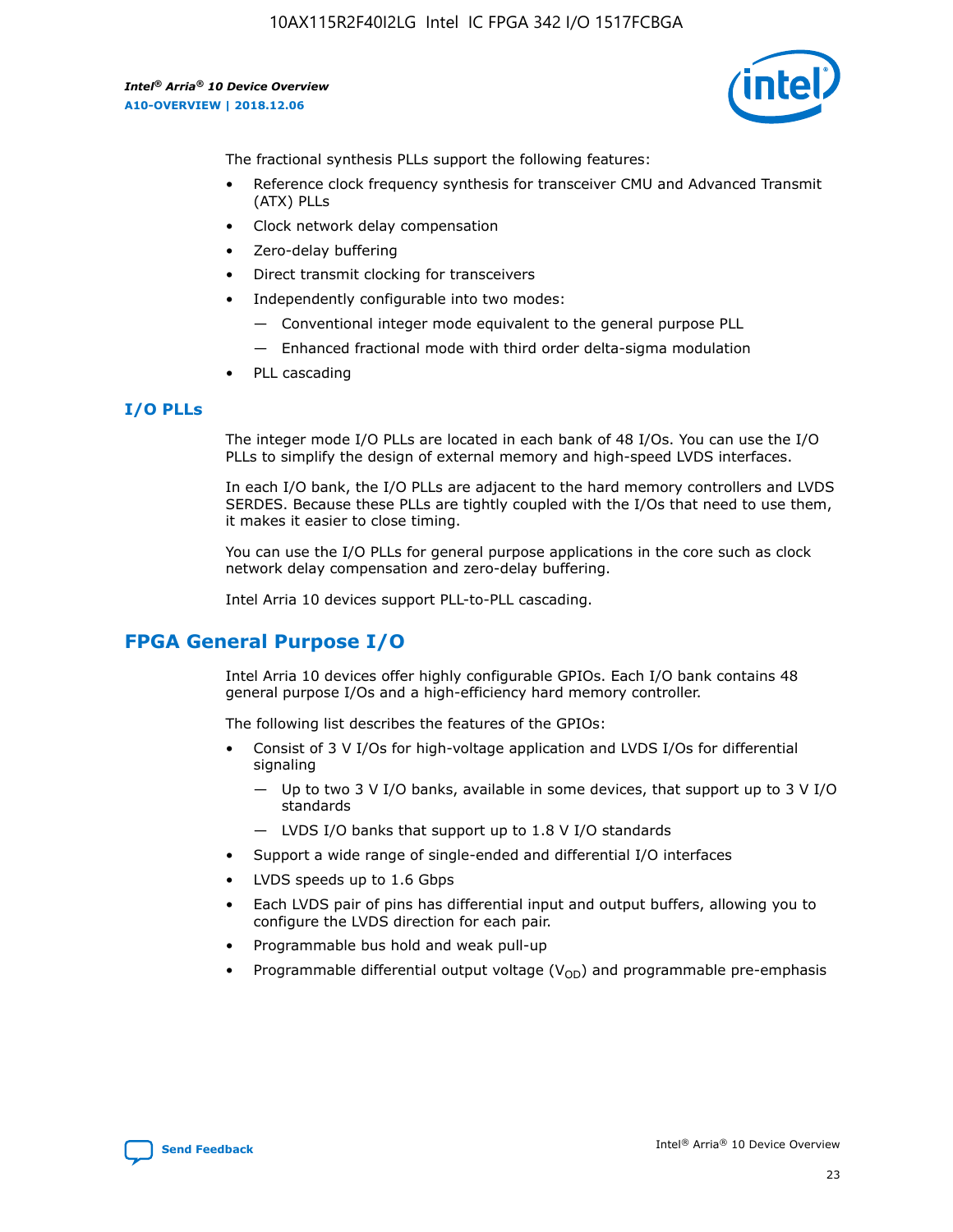

- Series (R<sub>S</sub>) and parallel (R<sub>T</sub>) on-chip termination (OCT) for all I/O banks with OCT calibration to limit the termination impedance variation
- On-chip dynamic termination that has the ability to swap between series and parallel termination, depending on whether there is read or write on a common bus for signal integrity
- Easy timing closure support using the hard read FIFO in the input register path, and delay-locked loop (DLL) delay chain with fine and coarse architecture

# **External Memory Interface**

Intel Arria 10 devices offer massive external memory bandwidth, with up to seven 32 bit DDR4 memory interfaces running at up to 2,400 Mbps. This bandwidth provides additional ease of design, lower power, and resource efficiencies of hardened highperformance memory controllers.

The memory interface within Intel Arria 10 FPGAs and SoCs delivers the highest performance and ease of use. You can configure up to a maximum width of 144 bits when using the hard or soft memory controllers. If required, you can bypass the hard memory controller and use a soft controller implemented in the user logic.

Each I/O contains a hardened DDR read/write path (PHY) capable of performing key memory interface functionality such as read/write leveling, FIFO buffering to lower latency and improve margin, timing calibration, and on-chip termination.

The timing calibration is aided by the inclusion of hard microcontrollers based on Intel's Nios® II technology, specifically tailored to control the calibration of multiple memory interfaces. This calibration allows the Intel Arria 10 device to compensate for any changes in process, voltage, or temperature either within the Intel Arria 10 device itself, or within the external memory device. The advanced calibration algorithms ensure maximum bandwidth and robust timing margin across all operating conditions.

In addition to parallel memory interfaces, Intel Arria 10 devices support serial memory technologies such as the Hybrid Memory Cube (HMC). The HMC is supported by the Intel Arria 10 high-speed serial transceivers which connect up to four HMC links, with each link running at data rates up to 15 Gbps.

#### **Related Information**

#### [External Memory Interface Spec Estimator](http://www.altera.com/technology/memory/estimator/mem-emif-index.html)

Provides a parametric tool that allows you to find and compare the performance of the supported external memory interfaces in IntelFPGAs.

# **Memory Standards Supported by Intel Arria 10 Devices**

The I/Os are designed to provide high performance support for existing and emerging external memory standards.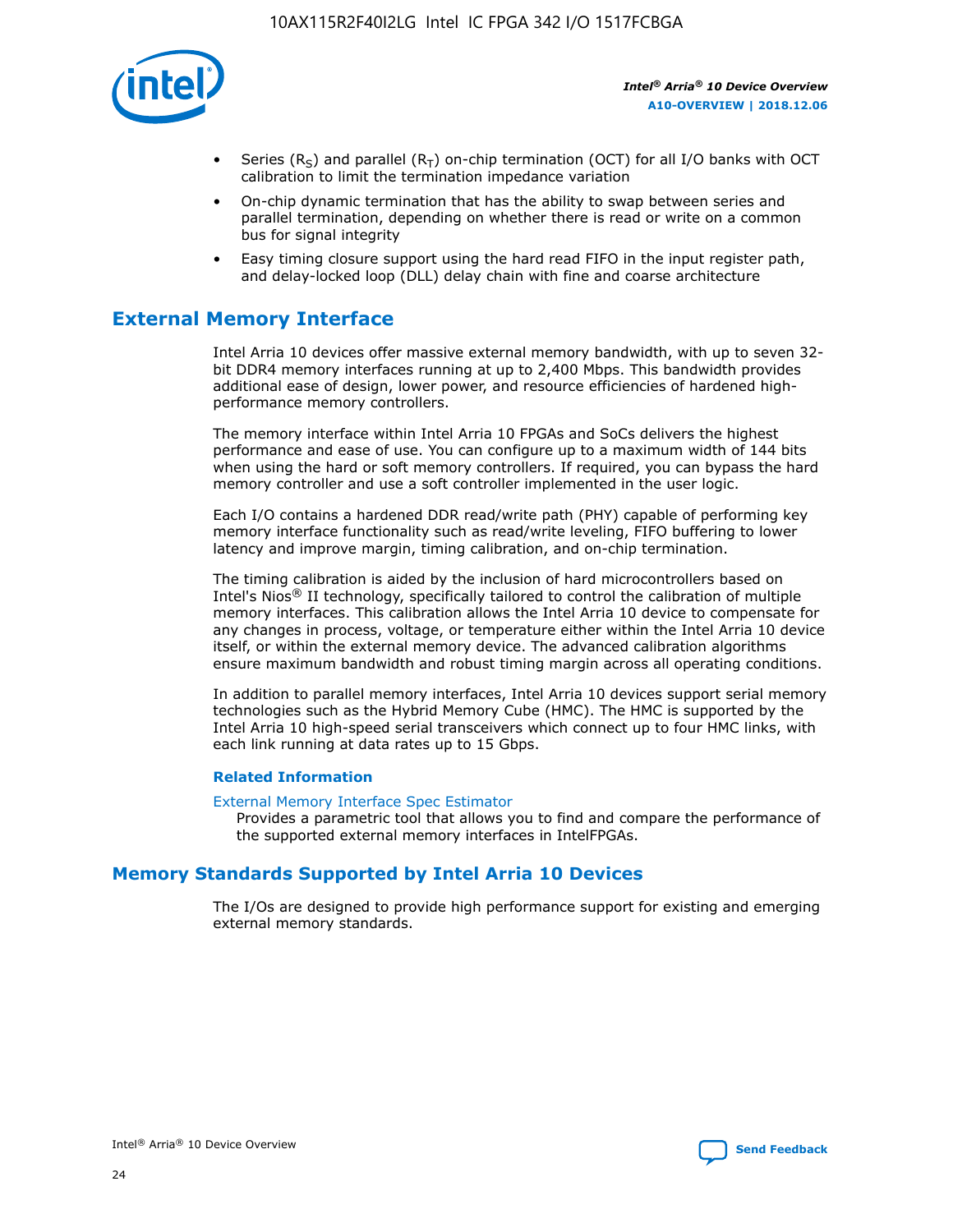

#### **Table 20. Memory Standards Supported by the Hard Memory Controller**

This table lists the overall capability of the hard memory controller. For specific details, refer to the External Memory Interface Spec Estimator and Intel Arria 10 Device Datasheet.

| <b>Memory Standard</b> | <b>Rate Support</b> | <b>Ping Pong PHY Support</b> | <b>Maximum Frequency</b><br>(MHz) |
|------------------------|---------------------|------------------------------|-----------------------------------|
| <b>DDR4 SDRAM</b>      | Quarter rate        | Yes                          | 1,067                             |
|                        |                     |                              | 1,200                             |
| <b>DDR3 SDRAM</b>      | Half rate           | Yes                          | 533                               |
|                        |                     |                              | 667                               |
|                        | Quarter rate        | Yes                          | 1,067                             |
|                        |                     |                              | 1,067                             |
| <b>DDR3L SDRAM</b>     | Half rate           | Yes                          | 533                               |
|                        |                     |                              | 667                               |
|                        | Quarter rate        | Yes                          | 933                               |
|                        |                     |                              | 933                               |
| LPDDR3 SDRAM           | Half rate           |                              | 533                               |
|                        | Quarter rate        |                              | 800                               |

#### **Table 21. Memory Standards Supported by the Soft Memory Controller**

| <b>Memory Standard</b>      | <b>Rate Support</b> | <b>Maximum Frequency</b><br>(MHz) |
|-----------------------------|---------------------|-----------------------------------|
| <b>RLDRAM 3 (11)</b>        | Quarter rate        | 1,200                             |
| ODR IV SRAM <sup>(11)</sup> | Quarter rate        | 1,067                             |
| <b>ODR II SRAM</b>          | Full rate           | 333                               |
|                             | Half rate           | 633                               |
| <b>ODR II+ SRAM</b>         | Full rate           | 333                               |
|                             | Half rate           | 633                               |
| <b>ODR II+ Xtreme SRAM</b>  | Full rate           | 333                               |
|                             | Half rate           | 633                               |

#### **Table 22. Memory Standards Supported by the HPS Hard Memory Controller**

The hard processor system (HPS) is available in Intel Arria 10 SoC devices only.

| <b>Memory Standard</b> | <b>Rate Support</b> | <b>Maximum Frequency</b><br>(MHz) |
|------------------------|---------------------|-----------------------------------|
| <b>DDR4 SDRAM</b>      | Half rate           | 1,200                             |
| <b>DDR3 SDRAM</b>      | Half rate           | 1,067                             |
| <b>DDR3L SDRAM</b>     | Half rate           | 933                               |

<sup>(11)</sup> Intel Arria 10 devices support this external memory interface using hard PHY with soft memory controller.

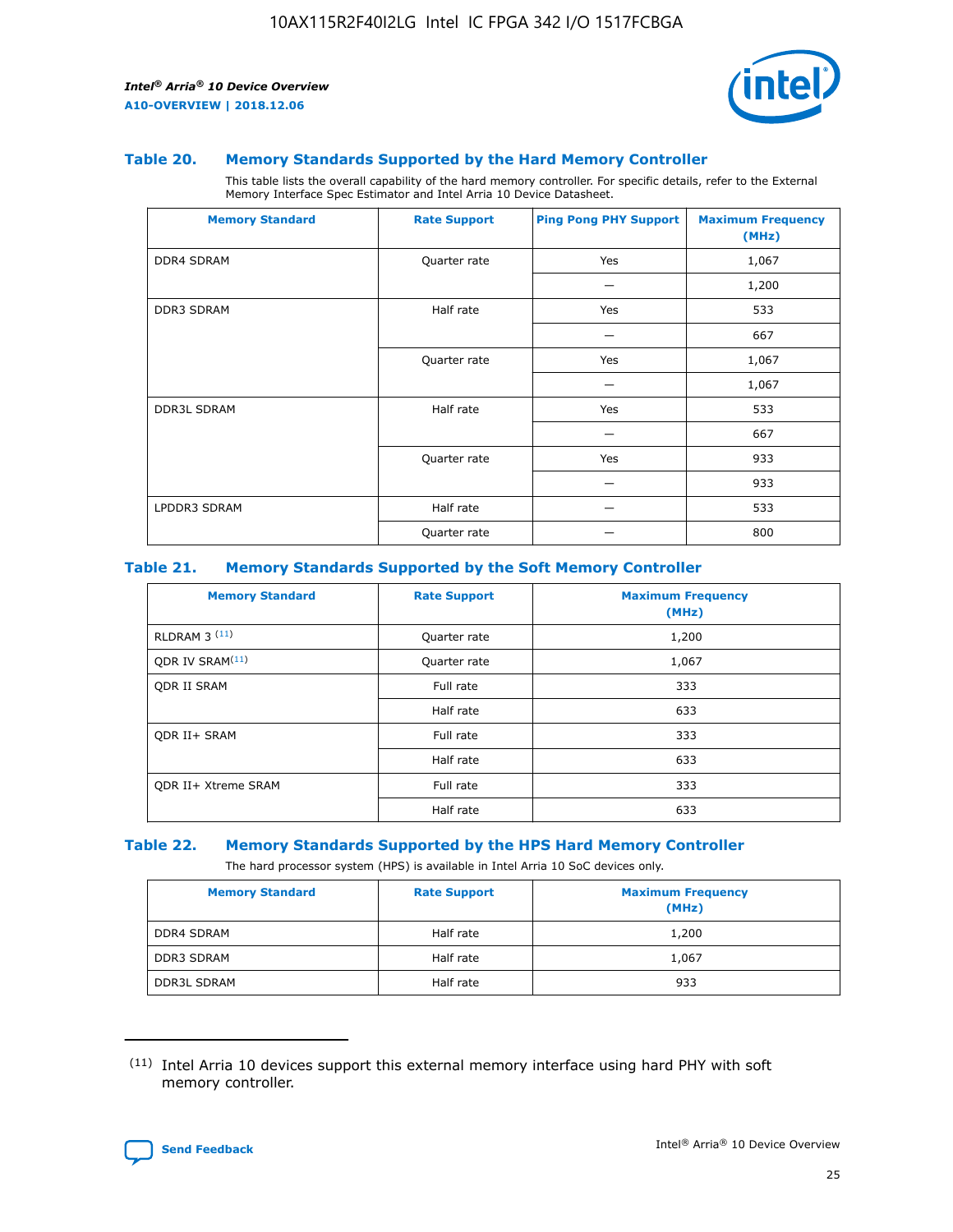

#### **Related Information**

#### [Intel Arria 10 Device Datasheet](https://www.intel.com/content/www/us/en/programmable/documentation/mcn1413182292568.html#mcn1413182153340)

Lists the memory interface performance according to memory interface standards, rank or chip select configurations, and Intel Arria 10 device speed grades.

# **PCIe Gen1, Gen2, and Gen3 Hard IP**

Intel Arria 10 devices contain PCIe hard IP that is designed for performance and ease-of-use:

- Includes all layers of the PCIe stack—transaction, data link and physical layers.
- Supports PCIe Gen3, Gen2, and Gen1 Endpoint and Root Port in x1, x2, x4, or x8 lane configuration.
- Operates independently from the core logic—optional configuration via protocol (CvP) allows the PCIe link to power up and complete link training in less than 100 ms while the Intel Arria 10 device completes loading the programming file for the rest of the FPGA.
- Provides added functionality that makes it easier to support emerging features such as Single Root I/O Virtualization (SR-IOV) and optional protocol extensions.
- Provides improved end-to-end datapath protection using ECC.
- Supports FPGA configuration via protocol (CvP) using PCIe at Gen3, Gen2, or Gen1 speed.

#### **Related Information**

PCS Features on page 30

# **Enhanced PCS Hard IP for Interlaken and 10 Gbps Ethernet**

# **Interlaken Support**

The Intel Arria 10 enhanced PCS hard IP provides integrated Interlaken PCS supporting rates up to 25.8 Gbps per lane.

The Interlaken PCS is based on the proven functionality of the PCS developed for Intel's previous generation FPGAs, which demonstrated interoperability with Interlaken ASSP vendors and third-party IP suppliers. The Interlaken PCS is present in every transceiver channel in Intel Arria 10 devices.

#### **Related Information**

PCS Features on page 30

## **10 Gbps Ethernet Support**

The Intel Arria 10 enhanced PCS hard IP supports 10GBASE-R PCS compliant with IEEE 802.3 10 Gbps Ethernet (10GbE). The integrated hard IP support for 10GbE and the 10 Gbps transceivers save external PHY cost, board space, and system power.

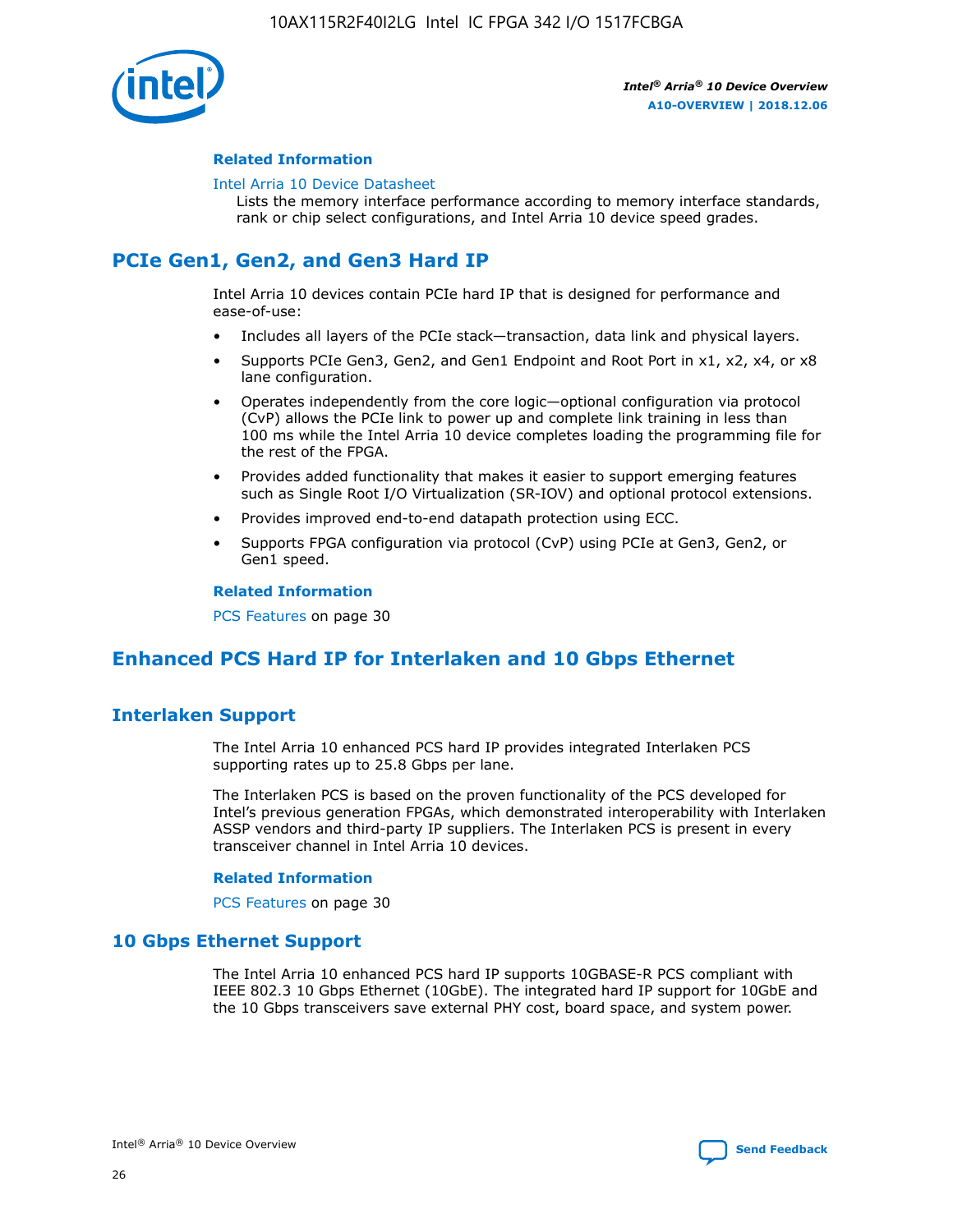

The scalable hard IP supports multiple independent 10GbE ports while using a single PLL for all the 10GBASE-R PCS instantiations, which saves on core logic resources and clock networks:

- Simplifies multiport 10GbE systems compared to XAUI interfaces that require an external XAUI-to-10G PHY.
- Incorporates Electronic Dispersion Compensation (EDC), which enables direct connection to standard 10 Gbps XFP and SFP+ pluggable optical modules.
- Supports backplane Ethernet applications and includes a hard 10GBASE-KR Forward Error Correction (FEC) circuit that you can use for 10 Gbps and 40 Gbps applications.

The 10 Gbps Ethernet PCS hard IP and 10GBASE-KR FEC are present in every transceiver channel.

#### **Related Information**

PCS Features on page 30

# **Low Power Serial Transceivers**

Intel Arria 10 FPGAs and SoCs include lowest power transceivers that deliver high bandwidth, throughput and low latency.

Intel Arria 10 devices deliver the industry's lowest power consumption per transceiver channel:

- 12.5 Gbps transceivers at as low as 242 mW
- 10 Gbps transceivers at as low as 168 mW
- 6 Gbps transceivers at as low as 117 mW

Intel Arria 10 transceivers support various data rates according to application:

- Chip-to-chip and chip-to-module applications—from 1 Gbps up to 25.8 Gbps
- Long reach and backplane applications—from 1 Gbps up to 12.5 with advanced adaptive equalization
- Critical power sensitive applications—from 1 Gbps up to 11.3 Gbps using lower power modes

The combination of 20 nm process technology and architectural advances provide the following benefits:

- Significant reduction in die area and power consumption
- Increase of up to two times in transceiver I/O density compared to previous generation devices while maintaining optimal signal integrity
- Up to 72 total transceiver channels—you can configure up to 6 of these channels to run as fast as 25.8 Gbps
- All channels feature continuous data rate support up to the maximum rated speed

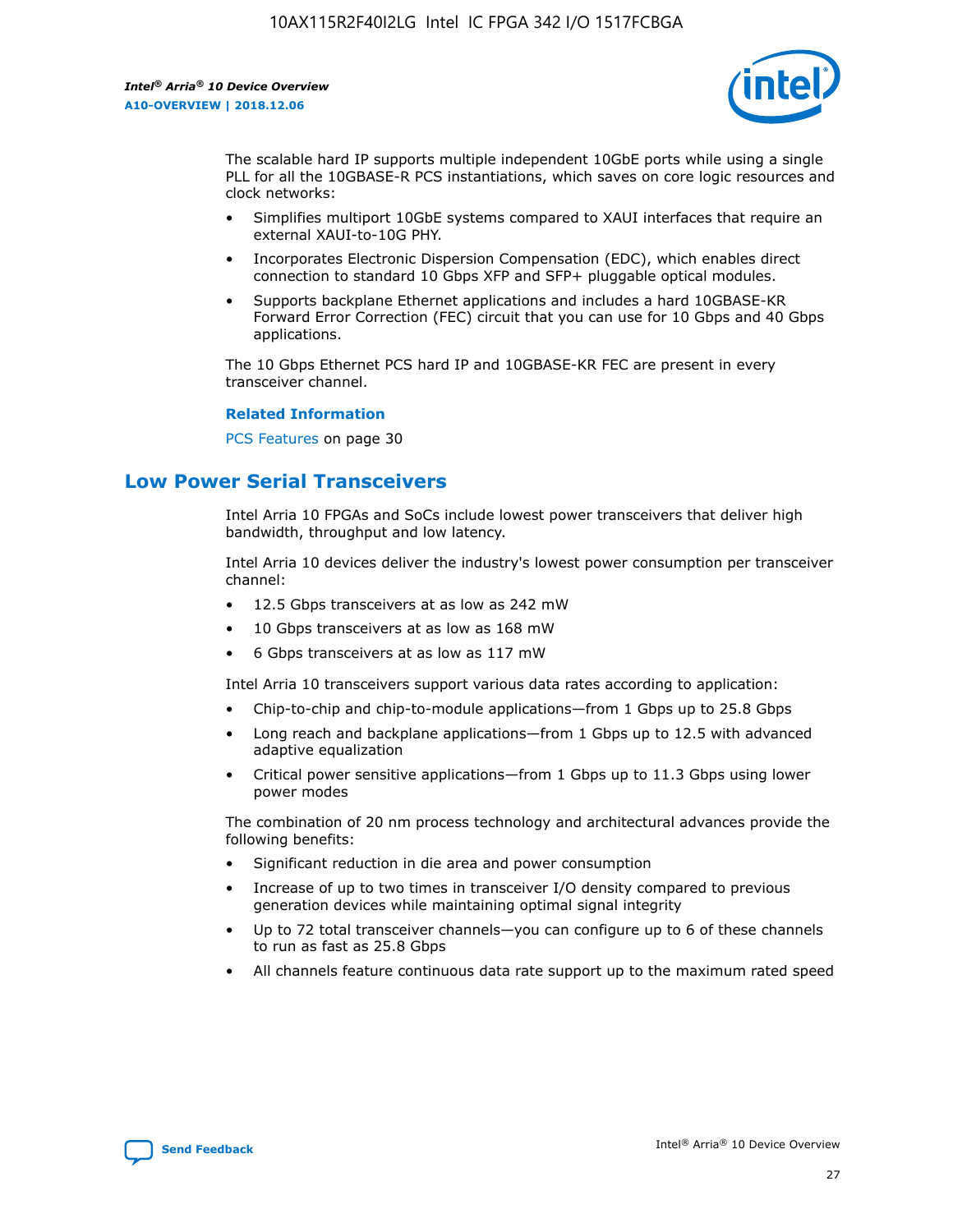

# Transceiver PMA TX/RX PCS ATX PLL Transceiver PMA TX/RX PCS fPLL Network Flexible Clock Distribution Network PCS Transceiver PMA TX/RX FPGA **Clock Distribution** Fabric PCS Transceiver PMA TX/RX ATX Flexible PLL PCS Transceiver PMA TX/RX ▲ fPLL Transceiver PMA TX/RX PCS 4

## **Figure 6. Intel Arria 10 Transceiver Block Architecture**

# **Transceiver Channels**

All transceiver channels feature a dedicated Physical Medium Attachment (PMA) and a hardened Physical Coding Sublayer (PCS).

- The PMA provides primary interfacing capabilities to physical channels.
- The PCS typically handles encoding/decoding, word alignment, and other preprocessing functions before transferring data to the FPGA core fabric.

A transceiver channel consists of a PMA and a PCS block. Most transceiver banks have 6 channels. There are some transceiver banks that contain only 3 channels.

A wide variety of bonded and non-bonded data rate configurations is possible using a highly configurable clock distribution network. Up to 80 independent transceiver data rates can be configured.

The following figures are graphical representations of top views of the silicon die, which correspond to reverse views for flip chip packages. Different Intel Arria 10 devices may have different floorplans than the ones shown in the figures.

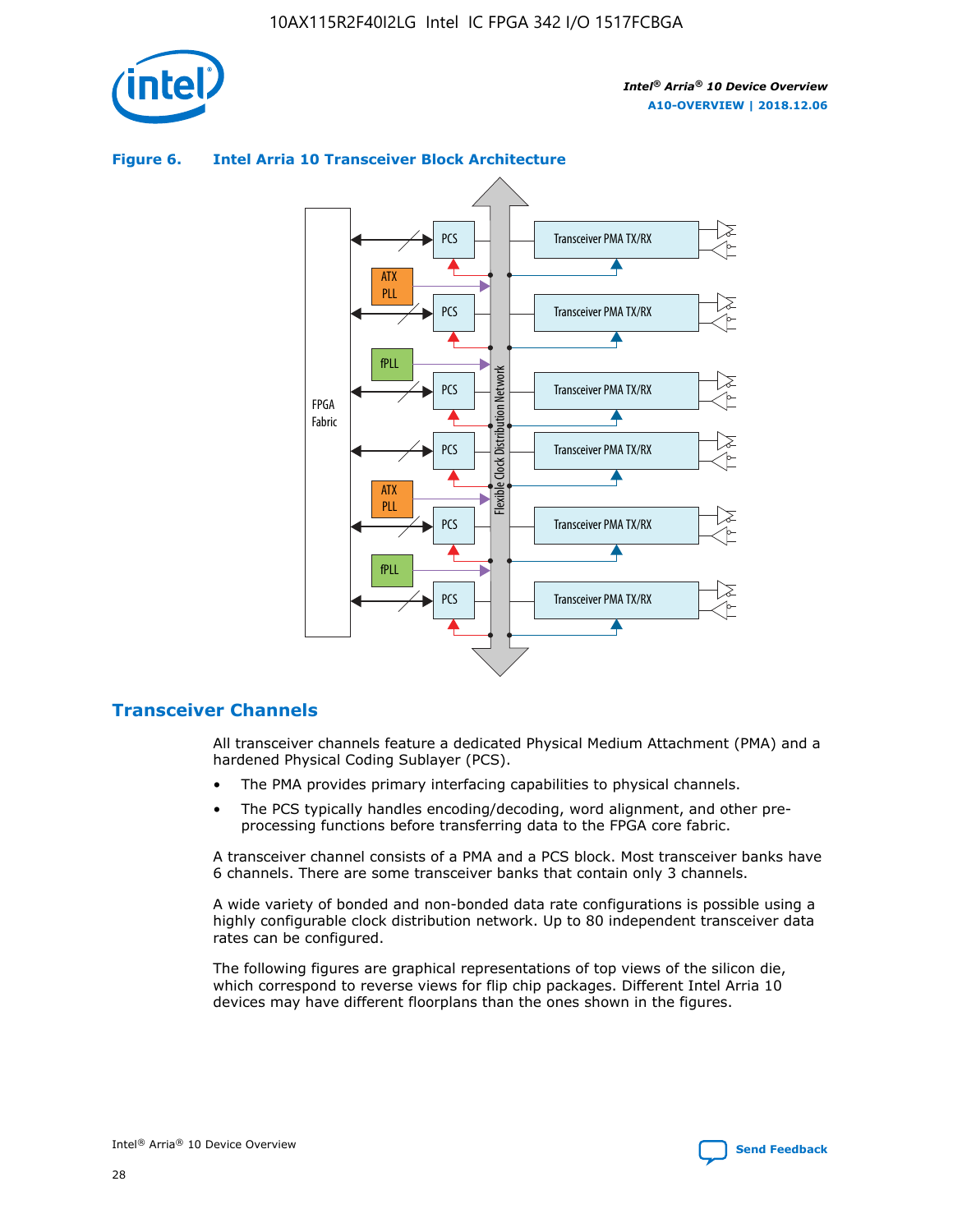

## **Figure 7. Device Chip Overview for Intel Arria 10 GX and GT Devices**





## **PMA Features**

Intel Arria 10 transceivers provide exceptional signal integrity at data rates up to 25.8 Gbps. Clocking options include ultra-low jitter ATX PLLs (LC tank based), clock multiplier unit (CMU) PLLs, and fractional PLLs.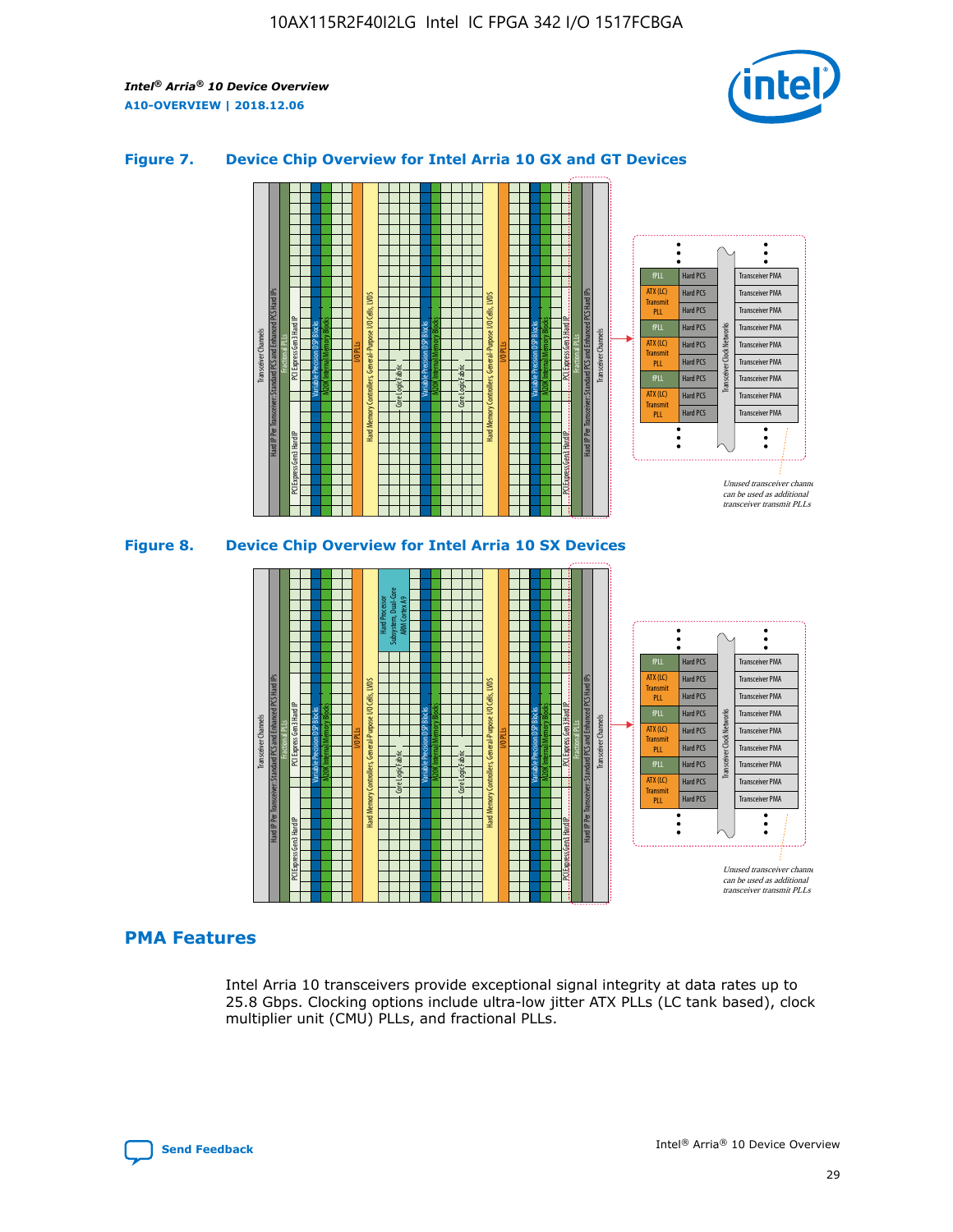

Each transceiver channel contains a channel PLL that can be used as the CMU PLL or clock data recovery (CDR) PLL. In CDR mode, the channel PLL recovers the receiver clock and data in the transceiver channel. Up to 80 independent data rates can be configured on a single Intel Arria 10 device.

# **Table 23. PMA Features of the Transceivers in Intel Arria 10 Devices**

| <b>Feature</b>                                             | <b>Capability</b>                                                                                                                                                                                                             |
|------------------------------------------------------------|-------------------------------------------------------------------------------------------------------------------------------------------------------------------------------------------------------------------------------|
| Chip-to-Chip Data Rates                                    | 1 Gbps to 17.4 Gbps (Intel Arria 10 GX devices)<br>1 Gbps to 25.8 Gbps (Intel Arria 10 GT devices)                                                                                                                            |
| <b>Backplane Support</b>                                   | Drive backplanes at data rates up to 12.5 Gbps                                                                                                                                                                                |
| <b>Optical Module Support</b>                              | SFP+/SFP, XFP, CXP, QSFP/QSFP28, CFP/CFP2/CFP4                                                                                                                                                                                |
| Cable Driving Support                                      | SFP+ Direct Attach, PCI Express over cable, eSATA                                                                                                                                                                             |
| Transmit Pre-Emphasis                                      | 4-tap transmit pre-emphasis and de-emphasis to compensate for system channel loss                                                                                                                                             |
| Continuous Time Linear<br>Equalizer (CTLE)                 | Dual mode, high-gain, and high-data rate, linear receive equalization to compensate for<br>system channel loss                                                                                                                |
| Decision Feedback Equalizer<br>(DFE)                       | 7-fixed and 4-floating tap DFE to equalize backplane channel loss in the presence of<br>crosstalk and noisy environments                                                                                                      |
| Variable Gain Amplifier                                    | Optimizes the signal amplitude prior to the CDR sampling and operates in fixed and<br>adaptive modes                                                                                                                          |
| Altera Digital Adaptive<br>Parametric Tuning (ADAPT)       | Fully digital adaptation engine to automatically adjust all link equalization parameters-<br>including CTLE, DFE, and variable gain amplifier blocks—that provide optimal link margin<br>without intervention from user logic |
| Precision Signal Integrity<br>Calibration Engine (PreSICE) | Hardened calibration controller to quickly calibrate all transceiver control parameters on<br>power-up, which provides the optimal signal integrity and jitter performance                                                    |
| Advanced Transmit (ATX)<br>PLL                             | Low jitter ATX (LC tank based) PLLs with continuous tuning range to cover a wide range of<br>standard and proprietary protocols                                                                                               |
| <b>Fractional PLLs</b>                                     | On-chip fractional frequency synthesizers to replace on-board crystal oscillators and reduce<br>system cost                                                                                                                   |
| Digitally Assisted Analog<br><b>CDR</b>                    | Superior jitter tolerance with fast lock time                                                                                                                                                                                 |
| Dynamic Partial<br>Reconfiguration                         | Allows independent control of the Avalon memory-mapped interface of each transceiver<br>channel for the highest transceiver flexibility                                                                                       |
| Multiple PCS-PMA and PCS-<br>PLD interface widths          | 8-, 10-, 16-, 20-, 32-, 40-, or 64-bit interface widths for flexibility of deserialization width,<br>encoding, and reduced latency                                                                                            |

# **PCS Features**

This table summarizes the Intel Arria 10 transceiver PCS features. You can use the transceiver PCS to support a wide range of protocols ranging from 1 Gbps to 25.8 Gbps.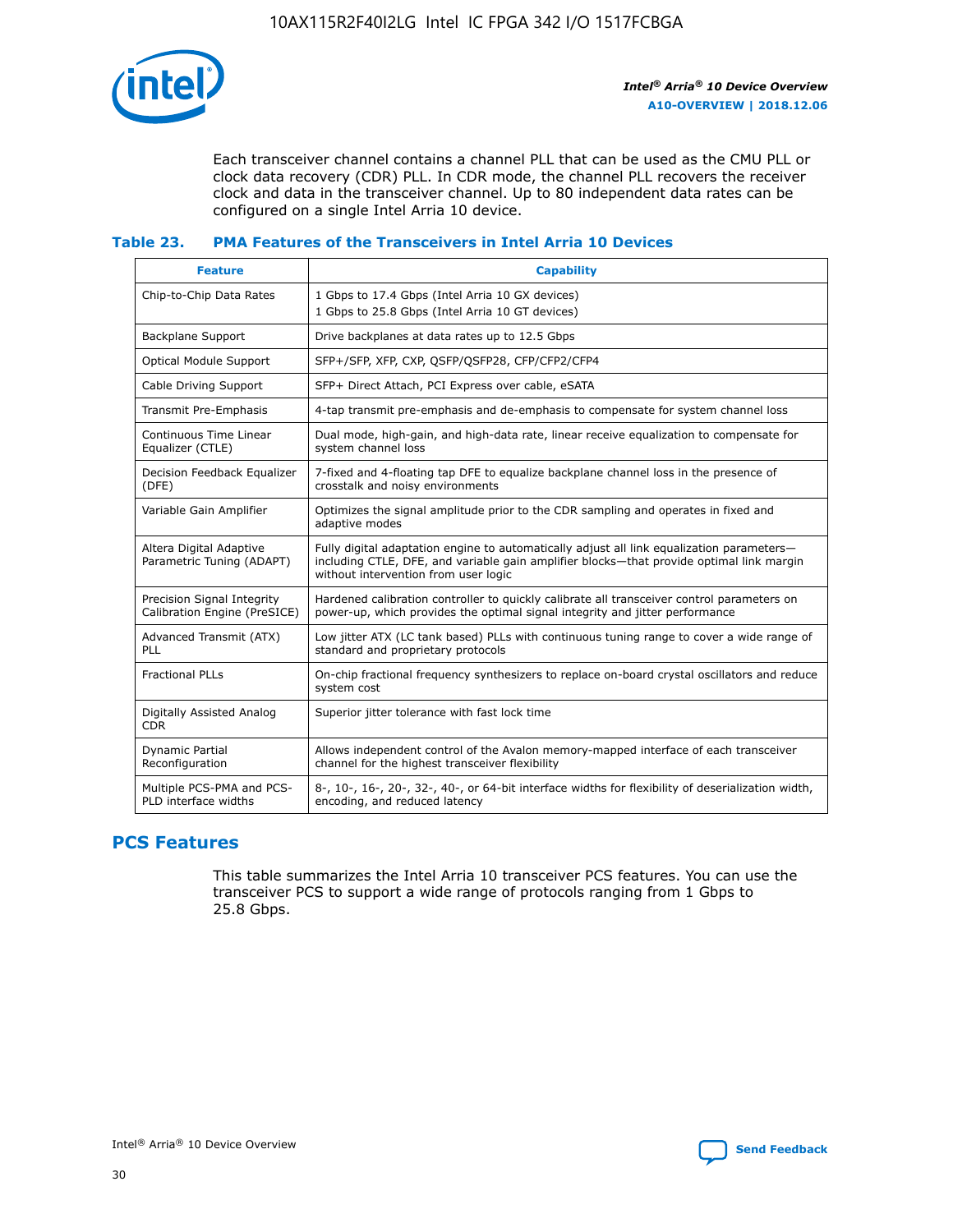

| <b>PCS</b>          | <b>Description</b>                                                                                                                                                                                                                                                                                                                                                                                             |
|---------------------|----------------------------------------------------------------------------------------------------------------------------------------------------------------------------------------------------------------------------------------------------------------------------------------------------------------------------------------------------------------------------------------------------------------|
| Standard PCS        | Operates at a data rate up to 12 Gbps<br>Supports protocols such as PCI-Express, CPRI 4.2+, GigE, IEEE 1588 in Hard PCS<br>Implements other protocols using Basic/Custom (Standard PCS) transceiver<br>configuration rules.                                                                                                                                                                                    |
| <b>Enhanced PCS</b> | Performs functions common to most serial data industry standards, such as word<br>alignment, encoding/decoding, and framing, before data is sent or received off-chip<br>through the PMA<br>• Handles data transfer to and from the FPGA fabric<br>Handles data transfer internally to and from the PMA<br>Provides frequency compensation<br>Performs channel bonding for multi-channel low skew applications |
| PCIe Gen3 PCS       | Supports the seamless switching of Data and Clock between the Gen1, Gen2, and Gen3<br>data rates<br>Provides support for PIPE 3.0 features<br>Supports the PIPE interface with the Hard IP enabled, as well as with the Hard IP<br>bypassed                                                                                                                                                                    |

#### **Related Information**

- PCIe Gen1, Gen2, and Gen3 Hard IP on page 26
- Interlaken Support on page 26
- 10 Gbps Ethernet Support on page 26

# **PCS Protocol Support**

This table lists some of the protocols supported by the Intel Arria 10 transceiver PCS. For more information about the blocks in the transmitter and receiver data paths, refer to the related information.

| <b>Protocol</b>                                 | <b>Data Rate</b><br>(Gbps) | <b>Transceiver IP</b>       | <b>PCS Support</b>                      |
|-------------------------------------------------|----------------------------|-----------------------------|-----------------------------------------|
| PCIe Gen3 x1, x2, x4, x8                        | 8.0                        | Native PHY (PIPE)           | Standard PCS and PCIe<br>Gen3 PCS       |
| PCIe Gen2 x1, x2, x4, x8                        | 5.0                        | Native PHY (PIPE)           | <b>Standard PCS</b>                     |
| PCIe Gen1 x1, x2, x4, x8                        | 2.5                        | Native PHY (PIPE)           | Standard PCS                            |
| 1000BASE-X Gigabit Ethernet                     | 1.25                       | Native PHY                  | <b>Standard PCS</b>                     |
| 1000BASE-X Gigabit Ethernet with<br>IEEE 1588v2 | 1.25                       | Native PHY                  | Standard PCS                            |
| 10GBASE-R                                       | 10.3125                    | Native PHY                  | <b>Enhanced PCS</b>                     |
| 10GBASE-R with IEEE 1588v2                      | 10.3125                    | Native PHY                  | <b>Enhanced PCS</b>                     |
| 10GBASE-R with KR FEC                           | 10.3125                    | Native PHY                  | <b>Enhanced PCS</b>                     |
| 10GBASE-KR and 1000BASE-X                       | 10.3125                    | 1G/10GbE and 10GBASE-KR PHY | Standard PCS and<br><b>Enhanced PCS</b> |
| Interlaken (CEI-6G/11G)                         | 3.125 to 17.4              | Native PHY                  | <b>Enhanced PCS</b>                     |
| SFI-S/SFI-5.2                                   | 11.2                       | Native PHY                  | <b>Enhanced PCS</b>                     |
| $10G$ SDI                                       | 10.692                     | Native PHY                  | <b>Enhanced PCS</b>                     |
|                                                 |                            |                             | continued                               |



**[Send Feedback](mailto:FPGAtechdocfeedback@intel.com?subject=Feedback%20on%20Intel%20Arria%2010%20Device%20Overview%20(A10-OVERVIEW%202018.12.06)&body=We%20appreciate%20your%20feedback.%20In%20your%20comments,%20also%20specify%20the%20page%20number%20or%20paragraph.%20Thank%20you.) Intel®** Arria<sup>®</sup> 10 Device Overview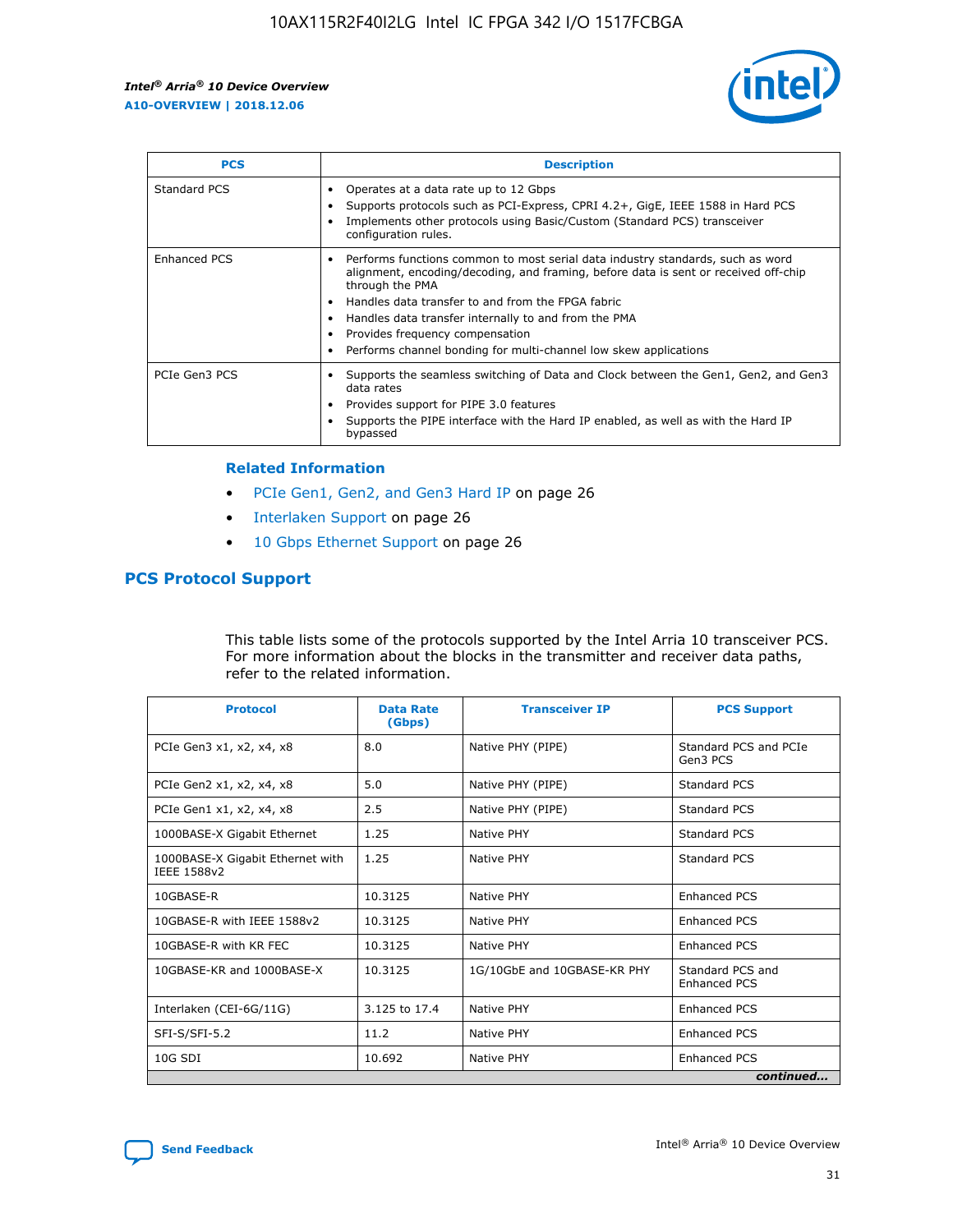

| <b>Protocol</b>      | <b>Data Rate</b><br>(Gbps) | <b>Transceiver IP</b> | <b>PCS Support</b> |
|----------------------|----------------------------|-----------------------|--------------------|
| CPRI 6.0 (64B/66B)   | 0.6144 to<br>10.1376       | Native PHY            | Enhanced PCS       |
| CPRI 4.2 (8B/10B)    | 0.6144 to<br>9.8304        | Native PHY            | Standard PCS       |
| OBSAI RP3 v4.2       | 0.6144 to 6.144            | Native PHY            | Standard PCS       |
| SD-SDI/HD-SDI/3G-SDI | $0.143(12)$ to<br>2.97     | Native PHY            | Standard PCS       |

## **Related Information**

#### [Intel Arria 10 Transceiver PHY User Guide](https://www.intel.com/content/www/us/en/programmable/documentation/nik1398707230472.html#nik1398707091164)

Provides more information about the supported transceiver protocols and PHY IP, the PMA architecture, and the standard, enhanced, and PCIe Gen3 PCS architecture.

# **SoC with Hard Processor System**

Each SoC device combines an FPGA fabric and a hard processor system (HPS) in a single device. This combination delivers the flexibility of programmable logic with the power and cost savings of hard IP in these ways:

- Reduces board space, system power, and bill of materials cost by eliminating a discrete embedded processor
- Allows you to differentiate the end product in both hardware and software, and to support virtually any interface standard
- Extends the product life and revenue through in-field hardware and software updates

<sup>(12)</sup> The 0.143 Gbps data rate is supported using oversampling of user logic that you must implement in the FPGA fabric.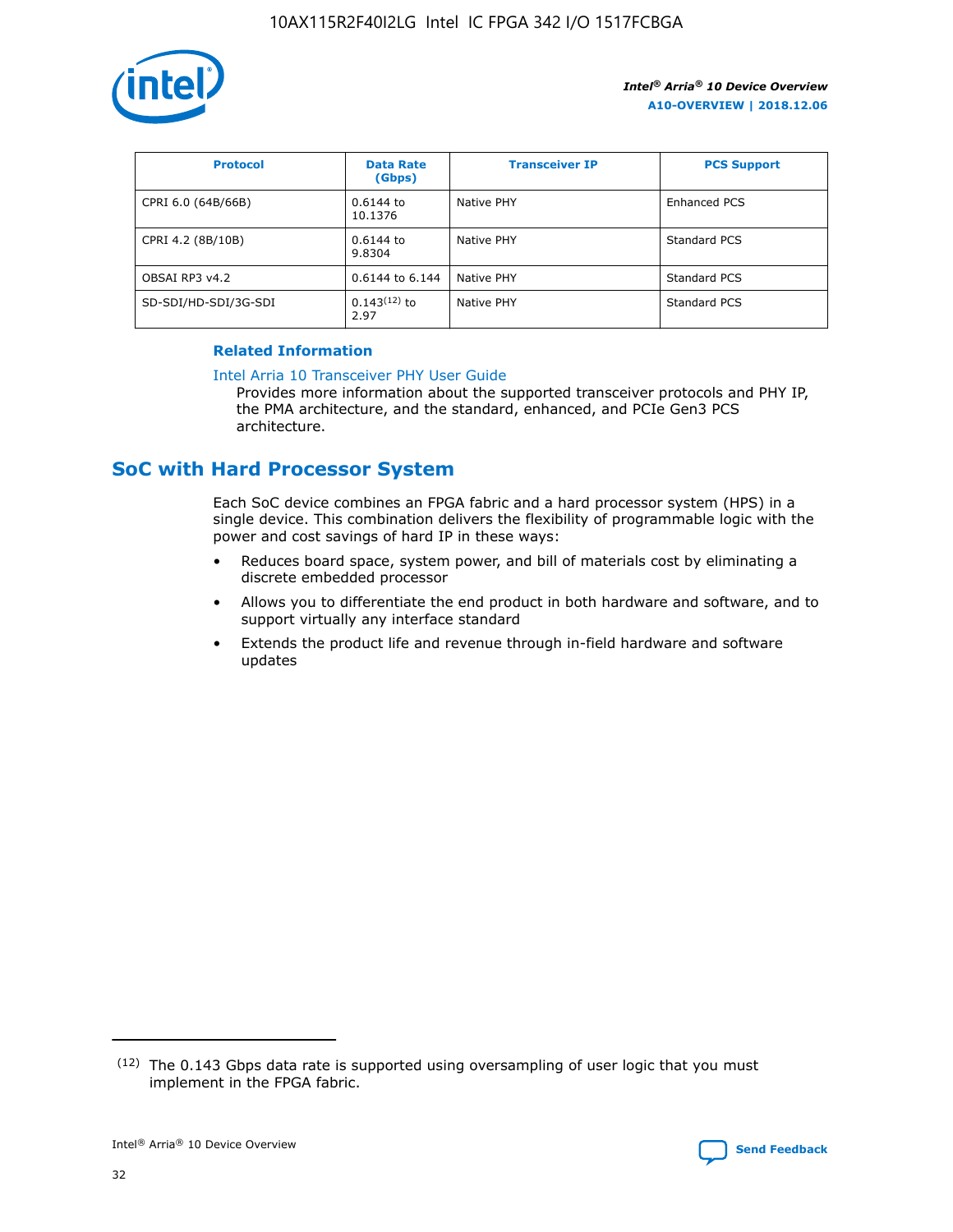

#### **Figure 9. HPS Block Diagram**

This figure shows a block diagram of the HPS with the dual ARM Cortex-A9 MPCore processor.



# **Key Advantages of 20-nm HPS**

The 20-nm HPS strikes a balance between enabling maximum software compatibility with 28-nm SoCs while still improving upon the 28-nm HPS architecture. These improvements address the requirements of the next generation target markets such as wireless and wireline communications, compute and storage equipment, broadcast and military in terms of performance, memory bandwidth, connectivity via backplane and security.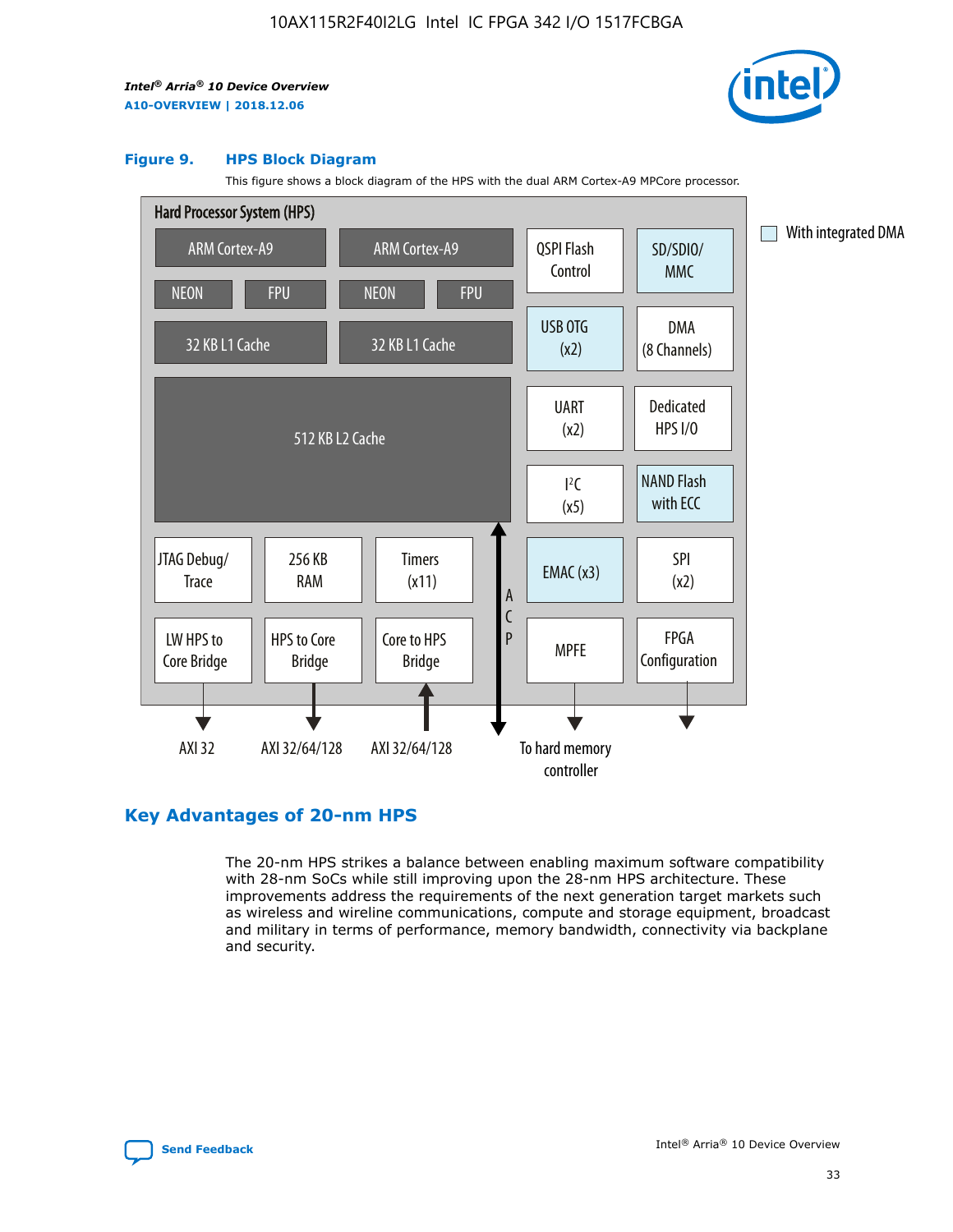

## **Table 24. Improvements in 20 nm HPS**

This table lists the key improvements of the 20 nm HPS compared to the 28 nm HPS.

| Advantages/<br><b>Improvements</b>                          | <b>Description</b>                                                                                                                                                                                                                                                                                                                                                                                                                                                                                                                                                                                                                                                                                                                                                                                                                                                                                                      |
|-------------------------------------------------------------|-------------------------------------------------------------------------------------------------------------------------------------------------------------------------------------------------------------------------------------------------------------------------------------------------------------------------------------------------------------------------------------------------------------------------------------------------------------------------------------------------------------------------------------------------------------------------------------------------------------------------------------------------------------------------------------------------------------------------------------------------------------------------------------------------------------------------------------------------------------------------------------------------------------------------|
| Increased performance and<br>overdrive capability           | While the nominal processor frequency is 1.2 GHz, the 20 nm HPS offers an "overdrive"<br>feature which enables a higher processor operating frequency. This requires a higher supply<br>voltage value that is unique to the HPS and may require a separate regulator.                                                                                                                                                                                                                                                                                                                                                                                                                                                                                                                                                                                                                                                   |
| Increased processor memory<br>bandwidth and DDR4<br>support | Up to 64-bit DDR4 memory at 2,400 Mbps support is available for the processor. The hard<br>memory controller for the HPS comprises a multi-port front end that manages connections<br>to a single port memory controller. The multi-port front end allows logic core and the HPS<br>to share ports and thereby the available bandwidth of the memory controller.                                                                                                                                                                                                                                                                                                                                                                                                                                                                                                                                                        |
| Flexible I/O sharing                                        | An advanced I/O pin muxing scheme allows improved sharing of I/O between the HPS and<br>the core logic. The following types of I/O are available for SoC:<br>17 dedicated I/Os-physically located inside the HPS block and are not accessible to<br>logic within the core. The 17 dedicated I/Os are used for HPS clock, resets, and<br>interfacing with boot devices, QSPI, and SD/MMC.<br>48 direct shared I/O-located closest to the HPS block and are ideal for high speed HPS<br>peripherals such as EMAC, USB, and others. There is one bank of 48 I/Os that supports<br>direct sharing where the 48 I/Os can be shared 12 I/Os at a time.<br>Standard (shared) I/O-all standard I/Os can be shared by the HPS peripherals and any<br>logic within the core. For designs where more than 48 I/Os are required to fully use all<br>the peripherals in the HPS, these I/Os can be connected through the core logic. |
| <b>EMAC</b> core                                            | Three EMAC cores are available in the HPS. The EMAC cores enable an application to<br>support two redundant Ethernet connections; for example, backplane, or two EMAC cores<br>for managing IEEE 1588 time stamp information while allowing a third EMAC core for debug<br>and configuration. All three EMACs can potentially share the same time stamps, simplifying<br>the 1588 time stamping implementation. A new serial time stamp interface allows core<br>logic to access and read the time stamp values. The integrated EMAC controllers can be<br>connected to external Ethernet PHY through the provided MDIO or I <sup>2</sup> C interface.                                                                                                                                                                                                                                                                  |
| On-chip memory                                              | The on-chip memory is updated to 256 KB support and can support larger data sets and<br>real time algorithms.                                                                                                                                                                                                                                                                                                                                                                                                                                                                                                                                                                                                                                                                                                                                                                                                           |
| <b>ECC</b> enhancements                                     | Improvements in L2 Cache ECC management allow identification of errors down to the<br>address level. ECC enhancements also enable improved error injection and status reporting<br>via the introduction of new memory mapped access to syndrome and data signals.                                                                                                                                                                                                                                                                                                                                                                                                                                                                                                                                                                                                                                                       |
| HPS to FPGA Interconnect<br><b>Backbone</b>                 | Although the HPS and the Logic Core can operate independently, they are tightly coupled<br>via a high-bandwidth system interconnect built from high-performance ARM AMBA AXI bus<br>bridges. IP bus masters in the FPGA fabric have access to HPS bus slaves via the FPGA-to-<br>HPS interconnect. Similarly, HPS bus masters have access to bus slaves in the core fabric<br>via the HPS-to-FPGA bridge. Both bridges are AMBA AXI-3 compliant and support<br>simultaneous read and write transactions. Up to three masters within the core fabric can<br>share the HPS SDRAM controller with the processor. Additionally, the processor can be used<br>to configure the core fabric under program control via a dedicated 32-bit configuration port.                                                                                                                                                                  |
| FPGA configuration and HPS<br>booting                       | The FPGA fabric and HPS in the SoCs are powered independently. You can reduce the clock<br>frequencies or gate the clocks to reduce dynamic power.<br>You can configure the FPGA fabric and boot the HPS independently, in any order, providing<br>you with more design flexibility.                                                                                                                                                                                                                                                                                                                                                                                                                                                                                                                                                                                                                                    |
| Security                                                    | New security features have been introduced for anti-tamper management, secure boot,<br>encryption (AES), and authentication (SHA).                                                                                                                                                                                                                                                                                                                                                                                                                                                                                                                                                                                                                                                                                                                                                                                      |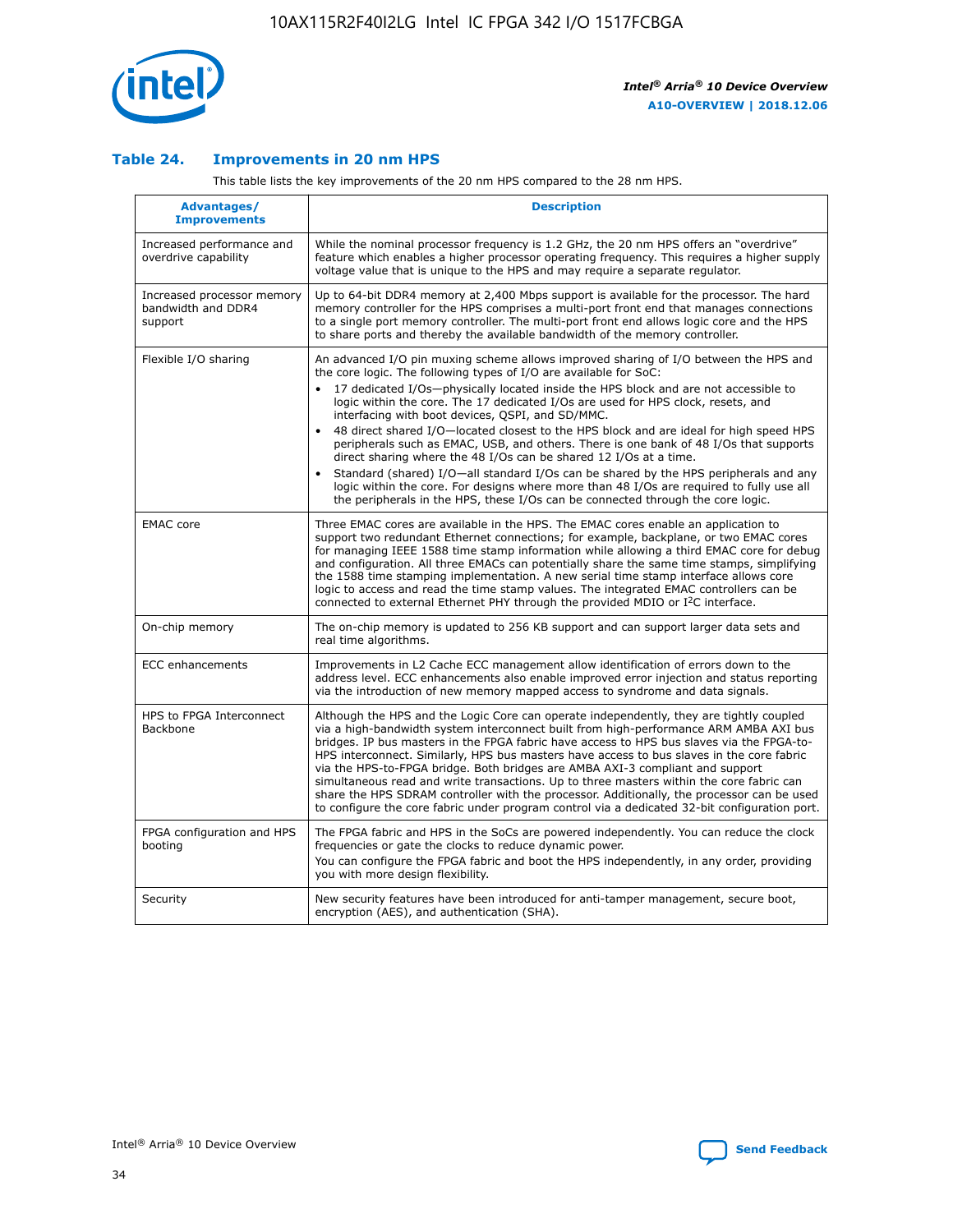

# **Features of the HPS**

The HPS has the following features:

- 1.2-GHz, dual-core ARM Cortex-A9 MPCore processor with up to 1.5-GHz via overdrive
	- ARMv7-A architecture that runs 32-bit ARM instructions, 16-bit and 32-bit Thumb instructions, and 8-bit Java byte codes in Jazelle style
	- Superscalar, variable length, out-of-order pipeline with dynamic branch prediction
	- Instruction Efficiency 2.5 MIPS/MHz, which provides total performance of 7500 MIPS at 1.5 GHz
- Each processor core includes:
	- 32 KB of L1 instruction cache, 32 KB of L1 data cache
	- Single- and double-precision floating-point unit and NEON media engine
	- CoreSight debug and trace technology
	- Snoop Control Unit (SCU) and Acceleration Coherency Port (ACP)
- 512 KB of shared L2 cache
- 256 KB of scratch RAM
- Hard memory controller with support for DDR3, DDR4 and optional error correction code (ECC) support
- Multiport Front End (MPFE) Scheduler interface to the hard memory controller
- 8-channel direct memory access (DMA) controller
- QSPI flash controller with SIO, DIO, QIO SPI Flash support
- NAND flash controller (ONFI 1.0 or later) with DMA and ECC support, updated to support 8 and 16-bit Flash devices and new command DMA to offload CPU for fast power down recovery
- Updated SD/SDIO/MMC controller to eMMC 4.5 with DMA with CE-ATA digital command support
- 3 10/100/1000 Ethernet media access control (MAC) with DMA
- 2 USB On-the-Go (OTG) controllers with DMA
- $\bullet$  5 I<sup>2</sup>C controllers (3 can be used by EMAC for MIO to external PHY)
- 2 UART 16550 Compatible controllers
- 4 serial peripheral interfaces (SPI) (2 Master, 2 Slaves)
- 62 programmable general-purpose I/Os, which includes 48 direct share I/Os that allows the HPS peripherals to connect directly to the FPGA I/Os
- 7 general-purpose timers
- 4 watchdog timers
- Anti-tamper, Secure Boot, Encryption (AES) and Authentication (SHA)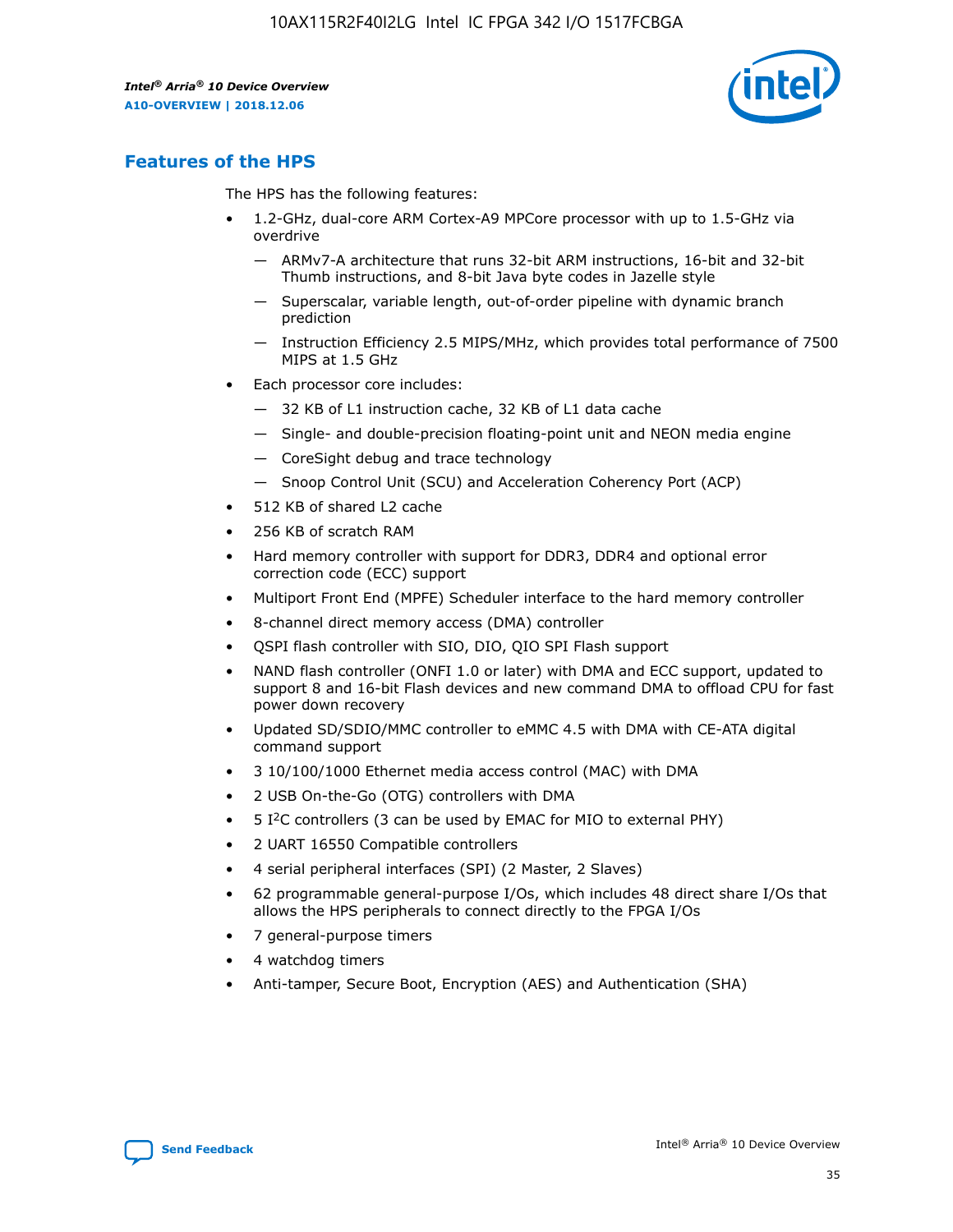

## **System Peripherals and Debug Access Port**

Each Ethernet MAC, USB OTG, NAND flash controller, and SD/MMC controller module has an integrated DMA controller. For modules without an integrated DMA controller, an additional DMA controller module provides up to eight channels of high-bandwidth data transfers. Peripherals that communicate off-chip are multiplexed with other peripherals at the HPS pin level. This allows you to choose which peripherals interface with other devices on your PCB.

The debug access port provides interfaces to industry standard JTAG debug probes and supports ARM CoreSight debug and core traces to facilitate software development.

## **HPS–FPGA AXI Bridges**

The HPS–FPGA bridges, which support the Advanced Microcontroller Bus Architecture (AMBA) Advanced eXtensible Interface (AXI™) specifications, consist of the following bridges:

- FPGA-to-HPS AMBA AXI bridge—a high-performance bus supporting 32, 64, and 128 bit data widths that allows the FPGA fabric to issue transactions to slaves in the HPS.
- HPS-to-FPGA Avalon/AMBA AXI bridge—a high-performance bus supporting 32, 64, and 128 bit data widths that allows the HPS to issue transactions to slaves in the FPGA fabric.
- Lightweight HPS-to-FPGA AXI bridge—a lower latency 32 bit width bus that allows the HPS to issue transactions to soft peripherals in the FPGA fabric. This bridge is primarily used for control and status register (CSR) accesses to peripherals in the FPGA fabric.

The HPS–FPGA AXI bridges allow masters in the FPGA fabric to communicate with slaves in the HPS logic, and vice versa. For example, the HPS-to-FPGA AXI bridge allows you to share memories instantiated in the FPGA fabric with one or both microprocessors in the HPS, while the FPGA-to-HPS AXI bridge allows logic in the FPGA fabric to access the memory and peripherals in the HPS.

Each HPS–FPGA bridge also provides asynchronous clock crossing for data transferred between the FPGA fabric and the HPS.

#### **HPS SDRAM Controller Subsystem**

The HPS SDRAM controller subsystem contains a multiport SDRAM controller and DDR PHY that are shared between the FPGA fabric (through the FPGA-to-HPS SDRAM interface), the level 2 (L2) cache, and the level 3 (L3) system interconnect. The FPGA-to-HPS SDRAM interface supports AMBA AXI and Avalon® Memory-Mapped (Avalon-MM) interface standards, and provides up to six individual ports for access by masters implemented in the FPGA fabric.

The HPS SDRAM controller supports up to 3 masters (command ports), 3x 64-bit read data ports and 3x 64-bit write data ports.

To maximize memory performance, the SDRAM controller subsystem supports command and data reordering, deficit round-robin arbitration with aging, and high-priority bypass features.

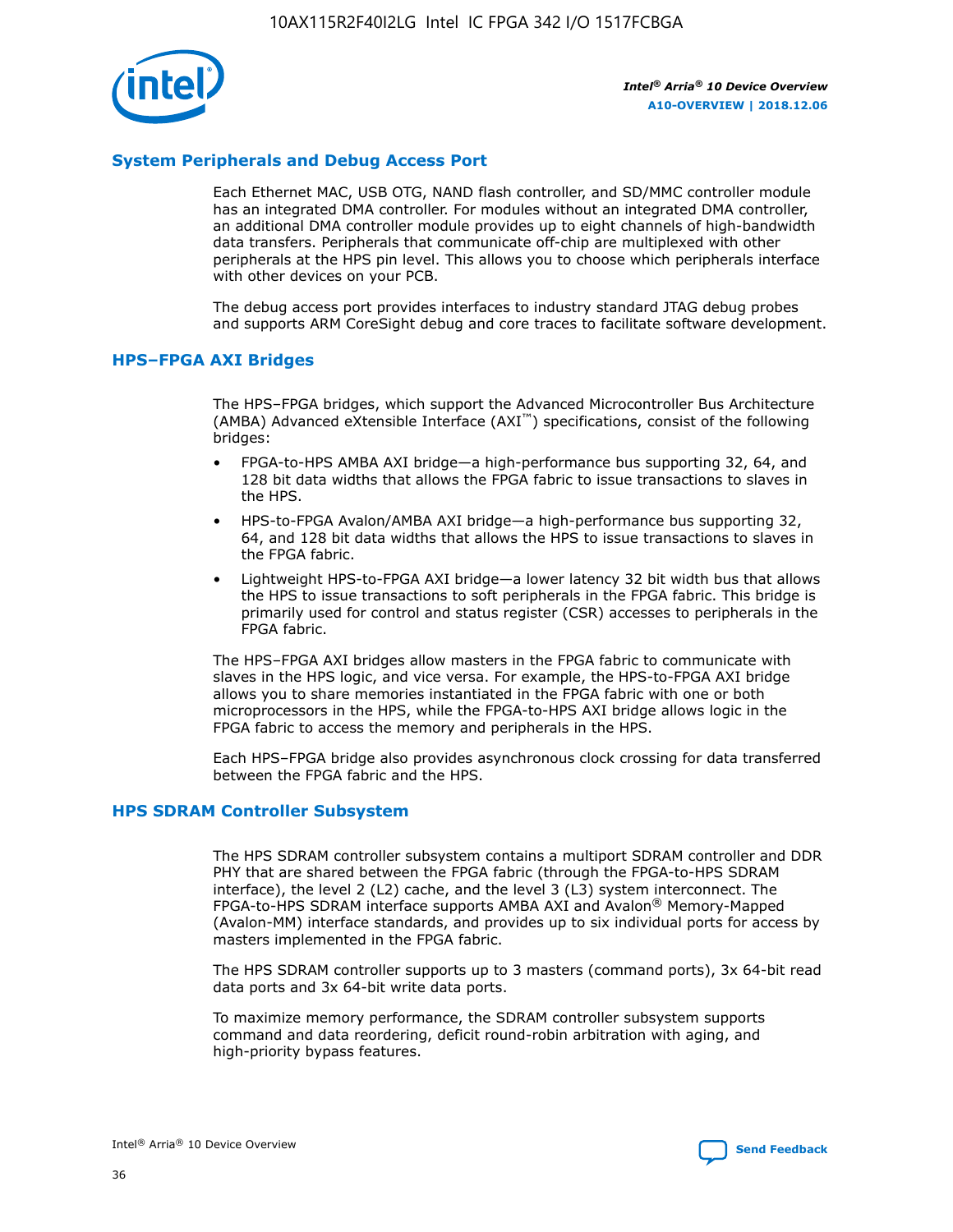

# **FPGA Configuration and HPS Booting**

The FPGA fabric and HPS in the SoC FPGA must be powered at the same time. You can reduce the clock frequencies or gate the clocks to reduce dynamic power.

Once powered, the FPGA fabric and HPS can be configured independently thus providing you with more design flexibility:

- You can boot the HPS independently. After the HPS is running, the HPS can fully or partially reconfigure the FPGA fabric at any time under software control. The HPS can also configure other FPGAs on the board through the FPGA configuration controller.
- Configure the FPGA fabric first, and then boot the HPS from memory accessible to the FPGA fabric.

## **Hardware and Software Development**

For hardware development, you can configure the HPS and connect your soft logic in the FPGA fabric to the HPS interfaces using the Platform Designer system integration tool in the Intel Quartus Prime software.

For software development, the ARM-based SoC FPGA devices inherit the rich software development ecosystem available for the ARM Cortex-A9 MPCore processor. The software development process for Intel SoC FPGAs follows the same steps as those for other SoC devices from other manufacturers. Support for Linux\*, VxWorks\*, and other operating systems are available for the SoC FPGAs. For more information on the operating systems support availability, contact the Intel FPGA sales team.

You can begin device-specific firmware and software development on the Intel SoC FPGA Virtual Target. The Virtual Target is a fast PC-based functional simulation of a target development system—a model of a complete development board. The Virtual Target enables the development of device-specific production software that can run unmodified on actual hardware.

# **Dynamic and Partial Reconfiguration**

The Intel Arria 10 devices support dynamic and partial reconfiguration. You can use dynamic and partial reconfiguration simultaneously to enable seamless reconfiguration of both the device core and transceivers.

# **Dynamic Reconfiguration**

You can reconfigure the PMA and PCS blocks while the device continues to operate. This feature allows you to change the data rates, protocol, and analog settings of a channel in a transceiver bank without affecting on-going data transfer in other transceiver banks. This feature is ideal for applications that require dynamic multiprotocol or multirate support.

# **Partial Reconfiguration**

Using partial reconfiguration, you can reconfigure some parts of the device while keeping the device in operation.

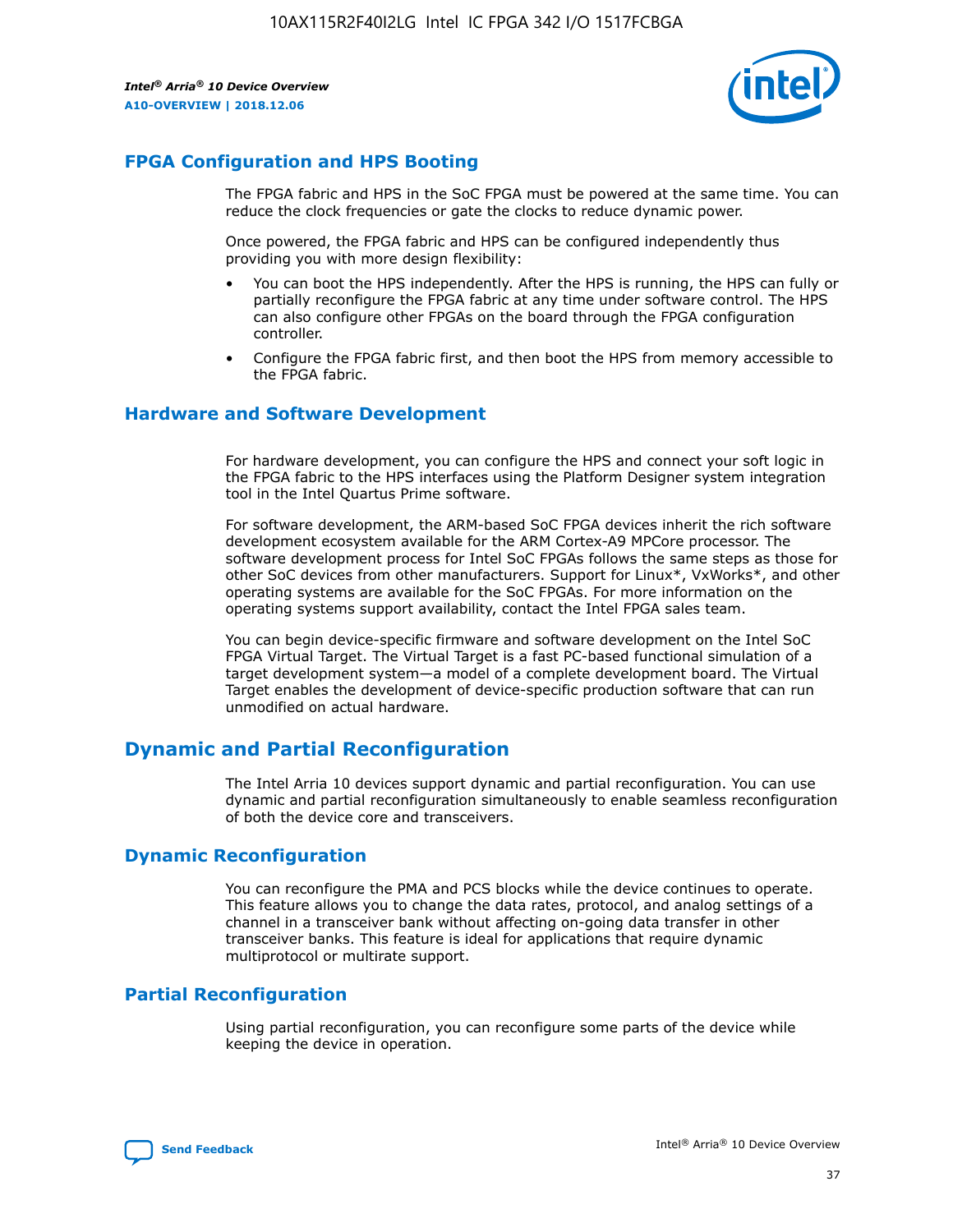

Instead of placing all device functions in the FPGA fabric, you can store some functions that do not run simultaneously in external memory and load them only when required. This capability increases the effective logic density of the device, and lowers cost and power consumption.

In the Intel solution, you do not have to worry about intricate device architecture to perform a partial reconfiguration. The partial reconfiguration capability is built into the Intel Quartus Prime design software, making such time-intensive task simple.

Intel Arria 10 devices support partial reconfiguration in the following configuration options:

- Using an internal host:
	- All supported configuration modes where the FPGA has access to external memory devices such as serial and parallel flash memory.
	- Configuration via Protocol [CvP (PCIe)]
- Using an external host—passive serial (PS), fast passive parallel (FPP) x8, FPP x16, and FPP x32 I/O interface.

# **Enhanced Configuration and Configuration via Protocol**

## **Table 25. Configuration Schemes and Features of Intel Arria 10 Devices**

Intel Arria 10 devices support 1.8 V programming voltage and several configuration schemes.

| <b>Scheme</b>                                                          | <b>Data</b><br><b>Width</b> | <b>Max Clock</b><br>Rate<br>(MHz) | <b>Max Data</b><br>Rate<br>(Mbps)<br>(13) | <b>Decompression</b> | <b>Design</b><br>Security <sup>(1</sup><br>4) | <b>Partial</b><br><b>Reconfiguration</b><br>(15) | <b>Remote</b><br><b>System</b><br><b>Update</b> |
|------------------------------------------------------------------------|-----------------------------|-----------------------------------|-------------------------------------------|----------------------|-----------------------------------------------|--------------------------------------------------|-------------------------------------------------|
| <b>JTAG</b>                                                            | 1 bit                       | 33                                | 33                                        |                      |                                               | Yes(16)                                          |                                                 |
| Active Serial (AS)<br>through the<br>EPCO-L<br>configuration<br>device | 1 bit,<br>4 bits            | 100                               | 400                                       | Yes                  | Yes                                           | $Y_{PS}(16)$                                     | Yes                                             |
| Passive serial (PS)<br>through CPLD or<br>external<br>microcontroller  | 1 bit                       | 100                               | 100                                       | Yes                  | Yes                                           | Yes(16)                                          | Parallel<br>Flash<br>Loader<br>(PFL) IP<br>core |
|                                                                        |                             |                                   |                                           |                      |                                               |                                                  | continued                                       |

<sup>(13)</sup> Enabling either compression or design security features affects the maximum data rate. Refer to the Intel Arria 10 Device Datasheet for more information.

<sup>(14)</sup> Encryption and compression cannot be used simultaneously.

 $(15)$  Partial reconfiguration is an advanced feature of the device family. If you are interested in using partial reconfiguration, contact Intel for support.

 $(16)$  Partial configuration can be performed only when it is configured as internal host.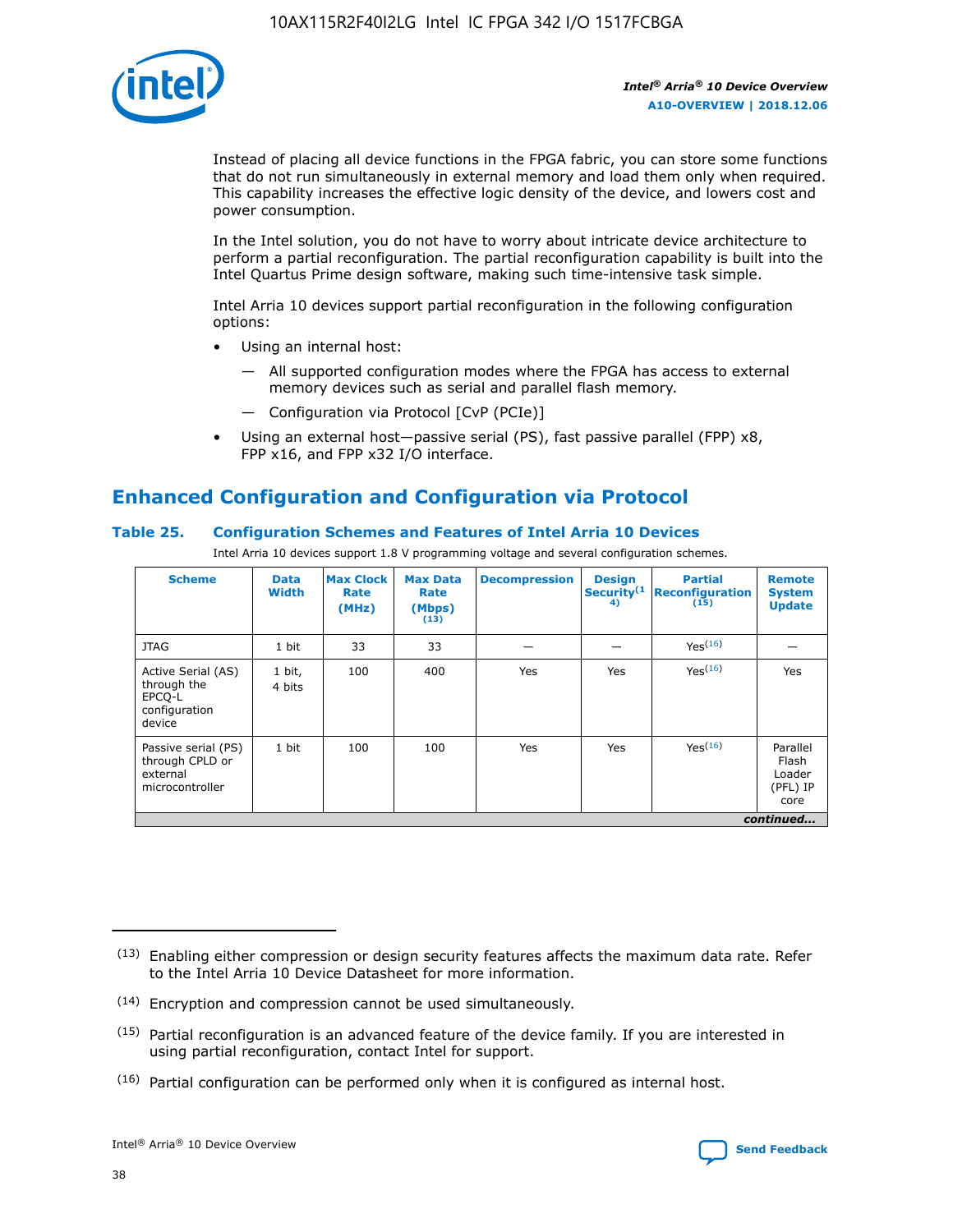

| <b>Scheme</b>                                   | <b>Data</b><br><b>Width</b> | <b>Max Clock</b><br>Rate<br>(MHz) | <b>Max Data</b><br>Rate<br>(Mbps)<br>(13) | <b>Decompression</b> | <b>Design</b><br>Security <sup>(1</sup><br>4) | <b>Partial</b><br><b>Reconfiguration</b><br>(15) | <b>Remote</b><br><b>System</b><br><b>Update</b> |
|-------------------------------------------------|-----------------------------|-----------------------------------|-------------------------------------------|----------------------|-----------------------------------------------|--------------------------------------------------|-------------------------------------------------|
| Fast passive                                    | 8 bits                      | 100                               | 3200                                      | Yes                  | Yes                                           | Yes(17)                                          | PFL IP                                          |
| parallel (FPP)<br>through CPLD or               | 16 bits                     |                                   |                                           | Yes                  | Yes                                           |                                                  | core                                            |
| external<br>microcontroller                     | 32 bits                     |                                   |                                           | Yes                  | Yes                                           |                                                  |                                                 |
| Configuration via                               | 16 bits                     | 100                               | 3200                                      | Yes                  | Yes                                           | Yes <sup>(17)</sup>                              |                                                 |
| <b>HPS</b>                                      | 32 bits                     |                                   |                                           | Yes                  | Yes                                           |                                                  |                                                 |
| Configuration via<br>Protocol [CvP<br>$(PCIe*)$ | x1, x2,<br>x4, x8<br>lanes  |                                   | 8000                                      | Yes                  | Yes                                           | Yes <sup>(16)</sup>                              |                                                 |

You can configure Intel Arria 10 devices through PCIe using Configuration via Protocol (CvP). The Intel Arria 10 CvP implementation conforms to the PCIe 100 ms power-up-to-active time requirement.

#### **Related Information**

[Configuration via Protocol \(CvP\) Implementation in Intel FPGAs User Guide](https://www.intel.com/content/www/us/en/programmable/documentation/dsu1441819344145.html#dsu1442269728522) Provides more information about the CvP configuration scheme.

# **SEU Error Detection and Correction**

Intel Arria 10 devices offer robust and easy-to-use single-event upset (SEU) error detection and correction circuitry.

The detection and correction circuitry includes protection for Configuration RAM (CRAM) programming bits and user memories. The CRAM is protected by a continuously running CRC error detection circuit with integrated ECC that automatically corrects one or two errors and detects higher order multi-bit errors. When more than two errors occur, correction is available through reloading of the core programming file, providing a complete design refresh while the FPGA continues to operate.

The physical layout of the Intel Arria 10 CRAM array is optimized to make the majority of multi-bit upsets appear as independent single-bit or double-bit errors which are automatically corrected by the integrated CRAM ECC circuitry. In addition to the CRAM protection, the M20K memory blocks also include integrated ECC circuitry and are layout-optimized for error detection and correction. The MLAB does not have ECC.

(14) Encryption and compression cannot be used simultaneously.

<sup>(17)</sup> Supported at a maximum clock rate of 100 MHz.



 $(13)$  Enabling either compression or design security features affects the maximum data rate. Refer to the Intel Arria 10 Device Datasheet for more information.

 $(15)$  Partial reconfiguration is an advanced feature of the device family. If you are interested in using partial reconfiguration, contact Intel for support.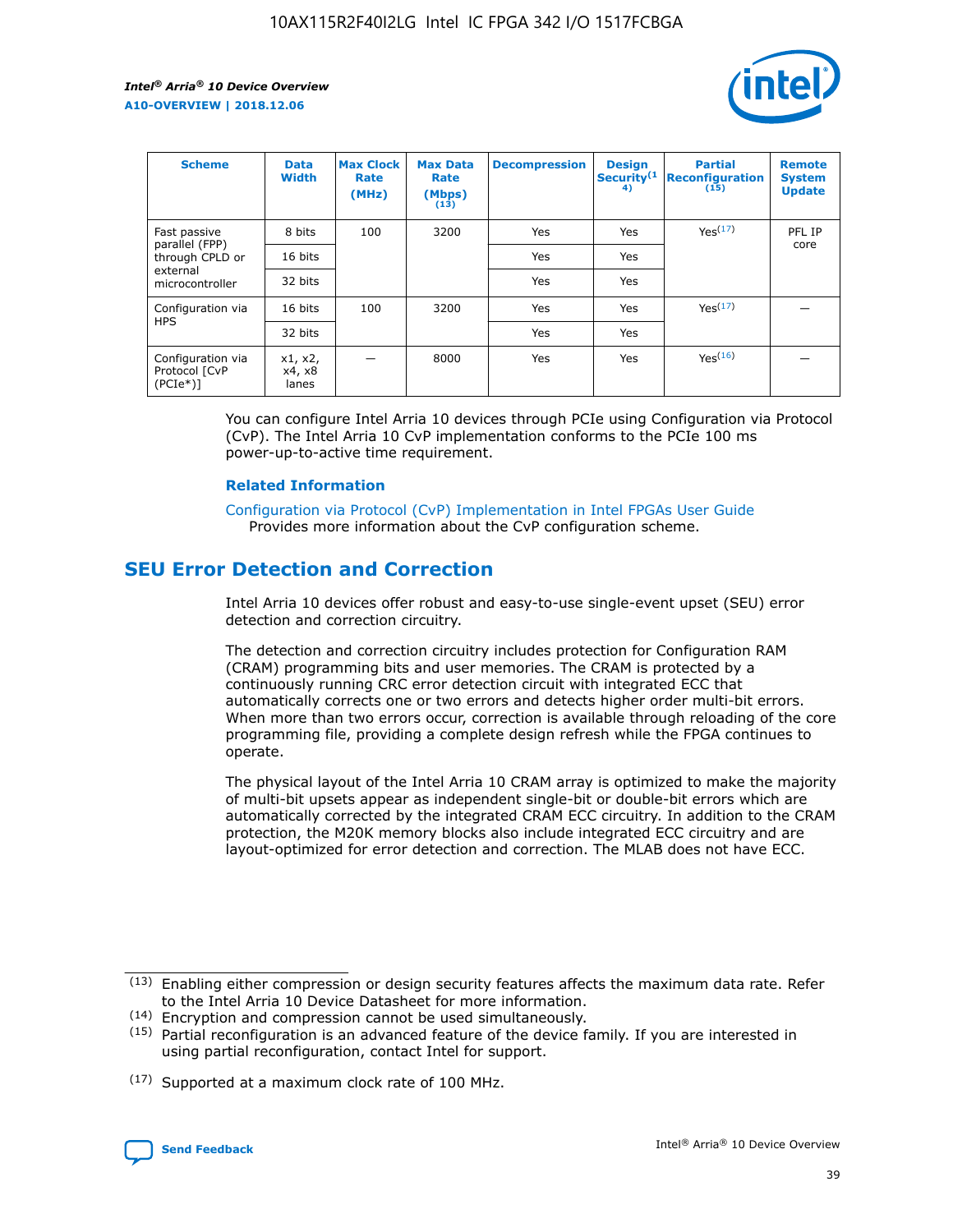

# **Power Management**

Intel Arria 10 devices leverage the advanced 20 nm process technology, a low 0.9 V core power supply, an enhanced core architecture, and several optional power reduction techniques to reduce total power consumption by as much as 40% compared to Arria V devices and as much as 60% compared to Stratix V devices.

The optional power reduction techniques in Intel Arria 10 devices include:

- **SmartVID**—a code is programmed into each device during manufacturing that allows a smart regulator to operate the device at lower core  $V_{CC}$  while maintaining performance
- **Programmable Power Technology**—non-critical timing paths are identified by the Intel Quartus Prime software and the logic in these paths is biased for low power instead of high performance
- **Low Static Power Options**—devices are available with either standard static power or low static power while maintaining performance

Furthermore, Intel Arria 10 devices feature Intel's industry-leading low power transceivers and include a number of hard IP blocks that not only reduce logic resources but also deliver substantial power savings compared to soft implementations. In general, hard IP blocks consume up to 90% less power than the equivalent soft logic implementations.

# **Incremental Compilation**

The Intel Quartus Prime software incremental compilation feature reduces compilation time and helps preserve performance to ease timing closure. The incremental compilation feature enables the partial reconfiguration flow for Intel Arria 10 devices.

Incremental compilation supports top-down, bottom-up, and team-based design flows. This feature facilitates modular, hierarchical, and team-based design flows where different designers compile their respective design sections in parallel. Furthermore, different designers or IP providers can develop and optimize different blocks of the design independently. These blocks can then be imported into the top level project.

# **Document Revision History for Intel Arria 10 Device Overview**

| <b>Document</b><br><b>Version</b> | <b>Changes</b>                                                                                                                                                                                                                                                              |
|-----------------------------------|-----------------------------------------------------------------------------------------------------------------------------------------------------------------------------------------------------------------------------------------------------------------------------|
| 2018.12.06                        | Added links to Intel Arria 10 device errata documents.<br>Removed automotive temperature option from the Intel Arria 10 GX devices.<br>Removed -3 fabric speed grade from the Intel Arria 10 GT devices.<br>Updated power options for the Intel Arria 10 GX and GT devices. |
| 2018.04.09                        | Updated the lowest $V_{CC}$ from 0.83 V to 0.82 V in the topic listing a summary of the device features.                                                                                                                                                                    |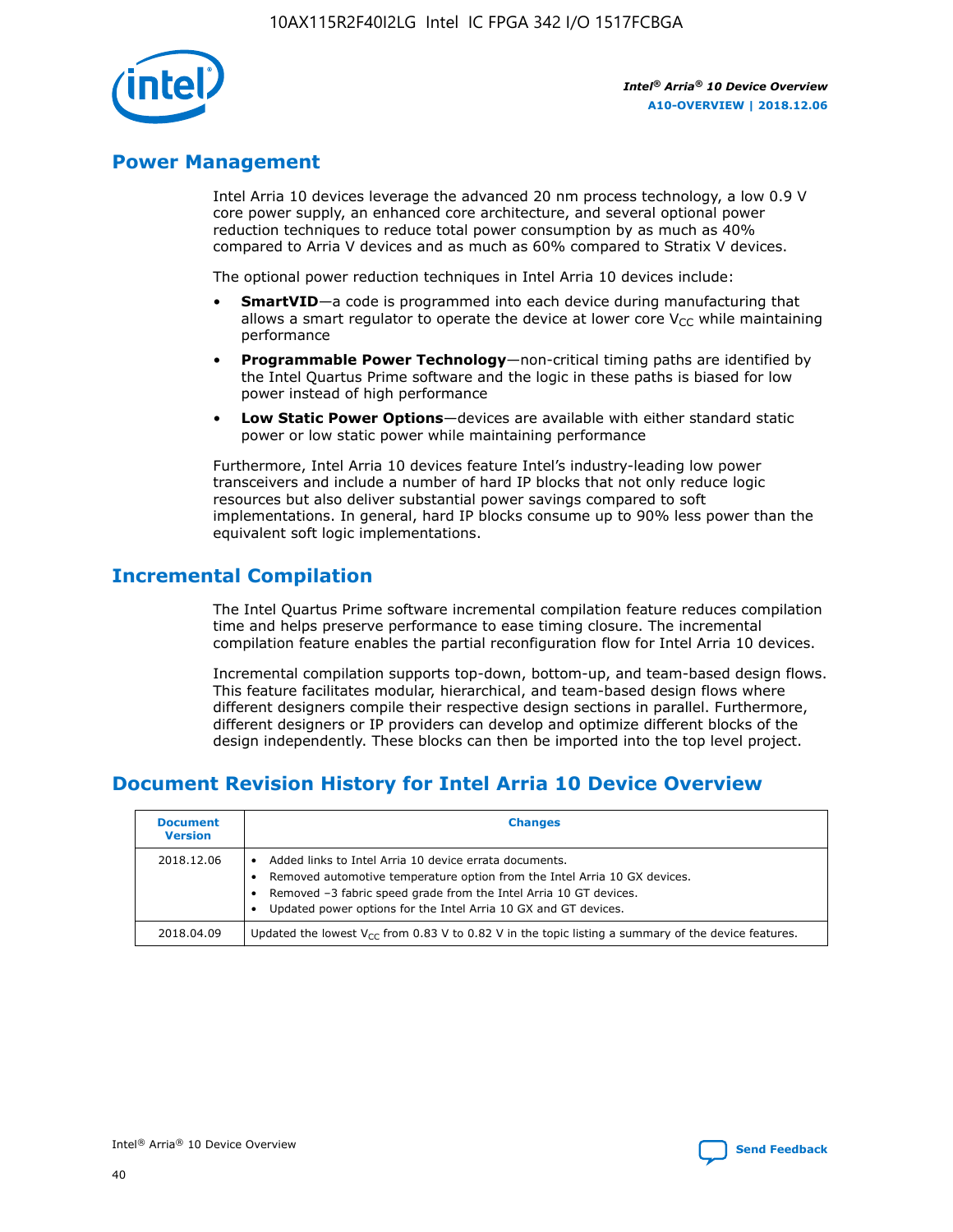

| <b>Date</b>    | <b>Version</b> | <b>Changes</b>                                                                                                                                                                                                                                                                                                                                                                                                                                                                                                                                                                                                                                                                                                                                                                                                                                                                                                                                               |
|----------------|----------------|--------------------------------------------------------------------------------------------------------------------------------------------------------------------------------------------------------------------------------------------------------------------------------------------------------------------------------------------------------------------------------------------------------------------------------------------------------------------------------------------------------------------------------------------------------------------------------------------------------------------------------------------------------------------------------------------------------------------------------------------------------------------------------------------------------------------------------------------------------------------------------------------------------------------------------------------------------------|
| January 2018   | 2018.01.17     | Updated the maximum data rate for HPS (Intel Arria 10 SX devices<br>external memory interface DDR3 controller from 2,166 Mbps to 2,133<br>Mbps.<br>Updated maximum frequency supported for half rate QDRII and QDRII<br>+ SRAM to 633 MHz in Memory Standards Supported by the Soft<br>Memory Controller table.<br>Updated transceiver backplane capability to 12.5 Gbps.<br>Removed transceiver speed grade 5 in Sample Ordering Core and<br>Available Options for Intel Arria 10 GX Devices figure.<br>Removed package code 40, low static power, SmartVID, industrial, and<br>military operating temperature support from Sample Ordering Core and<br>Available Options for Intel Arria 10 GT Devices figure.<br>Updated short reach transceiver rate for Intel Arria 10 GT devices to<br>25.8 Gbps.<br>Removed On-Die Instrumentation - EyeQ and Jitter Margin Tool<br>support from PMA Features of the Transceivers in Intel Arria 10 Devices<br>table. |
| September 2017 | 2017.09.20     | Updated the maximum speed of the DDR4 external memory interface from<br>1,333 MHz/2,666 Mbps to 1,200 MHz/2,400 Mbps.                                                                                                                                                                                                                                                                                                                                                                                                                                                                                                                                                                                                                                                                                                                                                                                                                                        |
| July 2017      | 2017.07.13     | Corrected the automotive temperature range in the figure showing the<br>available options for the Intel Arria 10 GX devices from "-40°C to 100°C"<br>to "-40°C to 125°C".                                                                                                                                                                                                                                                                                                                                                                                                                                                                                                                                                                                                                                                                                                                                                                                    |
| July 2017      | 2017.07.06     | Added automotive temperature option to Intel Arria 10 GX device family.                                                                                                                                                                                                                                                                                                                                                                                                                                                                                                                                                                                                                                                                                                                                                                                                                                                                                      |
| May 2017       | 2017.05.08     | Corrected protocol names with "1588" to "IEEE 1588v2".<br>$\bullet$<br>Updated the vertical migration table to remove vertical migration<br>$\bullet$<br>between Intel Arria 10 GX and Intel Arria 10 SX device variants.<br>Removed all "Preliminary" marks.<br>$\bullet$                                                                                                                                                                                                                                                                                                                                                                                                                                                                                                                                                                                                                                                                                   |
| March 2017     | 2017.03.15     | Removed the topic about migration from Intel Arria 10 to Intel Stratix<br>$\bullet$<br>10 devices.<br>Rebranded as Intel.<br>$\bullet$                                                                                                                                                                                                                                                                                                                                                                                                                                                                                                                                                                                                                                                                                                                                                                                                                       |
| October 2016   | 2016.10.31     | Removed package F36 from Intel Arria 10 GX devices.<br>Updated Intel Arria 10 GT sample ordering code and maximum GX<br>$\bullet$<br>transceiver count. Intel Arria 10 GT devices are available only in the<br>SF45 package option with a maximum of 72 transceivers.                                                                                                                                                                                                                                                                                                                                                                                                                                                                                                                                                                                                                                                                                        |
| May 2016       | 2016.05.02     | Updated the FPGA Configuration and HPS Booting topic.<br>$\bullet$<br>Remove V <sub>CC</sub> PowerManager from the Summary of Features, Power<br>Management and Arria 10 Device Variants and packages topics. This<br>feature is no longer supported in Arria 10 devices.<br>Removed LPDDR3 from the Memory Standards Supported by the HPS<br>Hard Memory Controller table in the Memory Standards Supported by<br>Intel Arria 10 Devices topic. This standard is only supported by the<br><b>FPGA</b><br>Removed transceiver speed grade 5 from the Device Variants and<br>Packages topic for Arria 10 GX and SX devices.                                                                                                                                                                                                                                                                                                                                   |
| February 2016  | 2016.02.11     | Changed the maximum Arria 10 GT datarate to 25.8 Gbps and the<br>$\bullet$<br>minimum datarate to 1 Gbps globally.<br>Revised the state for Core clock networks in the Summary of Features<br>$\bullet$<br>topic.<br>Changed the transceiver parameters in the "Summary of Features for<br>$\bullet$<br>Arria 10 Devices" table.<br>Changed the transceiver parameters in the "Maximum Resource Counts<br>for Arria 10 GT Devices" table.<br>Changed the package availability for GT devices in the "Package Plan<br>for Arria 10 GT Devices" table.<br>Changed the package configurations for GT devices in the "Migration"<br>Capability Across Arria 10 Product Lines" figure.<br>continued                                                                                                                                                                                                                                                               |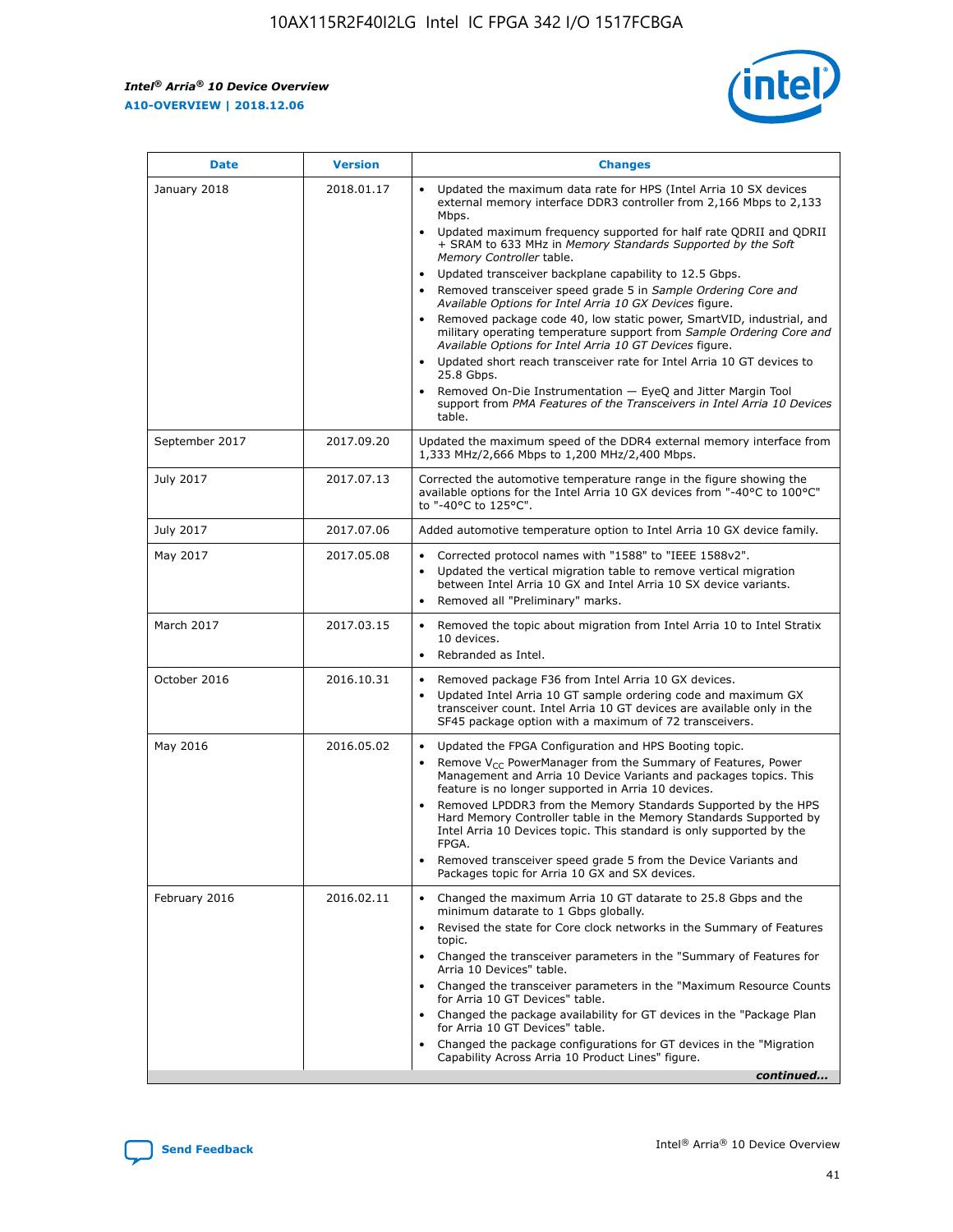

| <b>Date</b>   | <b>Version</b> | <b>Changes</b>                                                                                                                                                               |
|---------------|----------------|------------------------------------------------------------------------------------------------------------------------------------------------------------------------------|
|               |                | • Changed transceiver parameters in the "Low Power Serial Transceivers"<br>section.                                                                                          |
|               |                | Changed the transceiver descriptions in the "Device Variants for the<br>Arria 10 Device Family" table.                                                                       |
|               |                | Changed the "Sample Ordering Code and Available Options for Arria 10<br>GT Devices" figure.                                                                                  |
|               |                | Changed the datarates for GT devices in the "PMA Features" section.                                                                                                          |
|               |                | Changed the datarates for GT devices in the "PCS Features" section.                                                                                                          |
| December 2015 | 2015.12.14     | Updated the number of M20K memory blocks for Arria 10 GX 660 from<br>2133 to 2131 and corrected the total RAM bit from 48,448 Kb to<br>48,408 Kb.                            |
|               |                | Corrected the number of DSP blocks for Arria 10 GX 660 from 1688 to<br>$\bullet$<br>1687 in the table listing floating-point arithmetic resources.                           |
| November 2015 | 2015.11.02     | Updated the maximum resources for Arria 10 GX 220, GX 320, GX 480,<br>GX 660, SX 220, SX 320, SX 480, and SX 660.                                                            |
|               |                | • Updated resource count for Arria 10 GX 320, GX 480, GX 660, SX 320,<br>SX 480, a SX 660 devices in Number of Multipliers in Intel Arria 10<br><b>Devices</b> table.        |
|               |                | Updated the available options for Arria 10 GX, GT, and SX.                                                                                                                   |
|               |                | Changed instances of Quartus II to Quartus Prime.<br>$\bullet$                                                                                                               |
| June 2015     | 2015.06.15     | Corrected label for Intel Arria 10 GT product lines in the vertical migration<br>figure.                                                                                     |
| May 2015      | 2015.05.15     | Corrected the DDR3 half rate and quarter rate maximum frequencies in the<br>table that lists the memory standards supported by the Intel Arria 10 hard<br>memory controller. |
| May 2015      | 2015.05.04     | • Added support for 13.5G JESD204b in the Summary of Features table.<br>Added a link to Arria 10 GT Channel Usage in the Arria 10 GT Package<br>$\bullet$<br>Plan topic.     |
|               |                | • Added a note to the table, Maximum Resource Counts for Arria 10 GT<br>devices.                                                                                             |
|               |                | • Updated the power requirements of the transceivers in the Low Power<br>Serial Transceivers topic.                                                                          |
| January 2015  | 2015.01.23     | • Added floating point arithmetic features in the Summary of Features<br>table.                                                                                              |
|               |                | • Updated the total embedded memory from 38.38 megabits (Mb) to<br>65.6 Mb.                                                                                                  |
|               |                | • Updated the table that lists the memory standards supported by Intel<br>Arria 10 devices.                                                                                  |
|               |                | Removed support for DDR3U, LPDDR3 SDRAM, RLDRAM 2, and DDR2.                                                                                                                 |
|               |                | Moved RLDRAM 3 support from hard memory controller to soft memory<br>controller. RLDRAM 3 support uses hard PHY with soft memory<br>controller.                              |
|               |                | Added soft memory controller support for QDR IV.<br>$\bullet$                                                                                                                |
|               |                | Updated the maximum resource count table to include the number of<br>$\bullet$<br>hard memory controllers available in each device variant.                                  |
|               |                | Updated the transceiver PCS data rate from 12.5 Gbps to 12 Gbps.<br>$\bullet$                                                                                                |
|               |                | Updated the max clock rate of PS, FPP x8, FPP x16, and Configuration<br>via HPS from 125 MHz to 100 MHz.                                                                     |
|               |                | Added a feature for fractional synthesis PLLs: PLL cascading.<br>$\bullet$                                                                                                   |
|               |                | Updated the HPS programmable general-purpose I/Os from 54 to 62.                                                                                                             |
|               |                | continued                                                                                                                                                                    |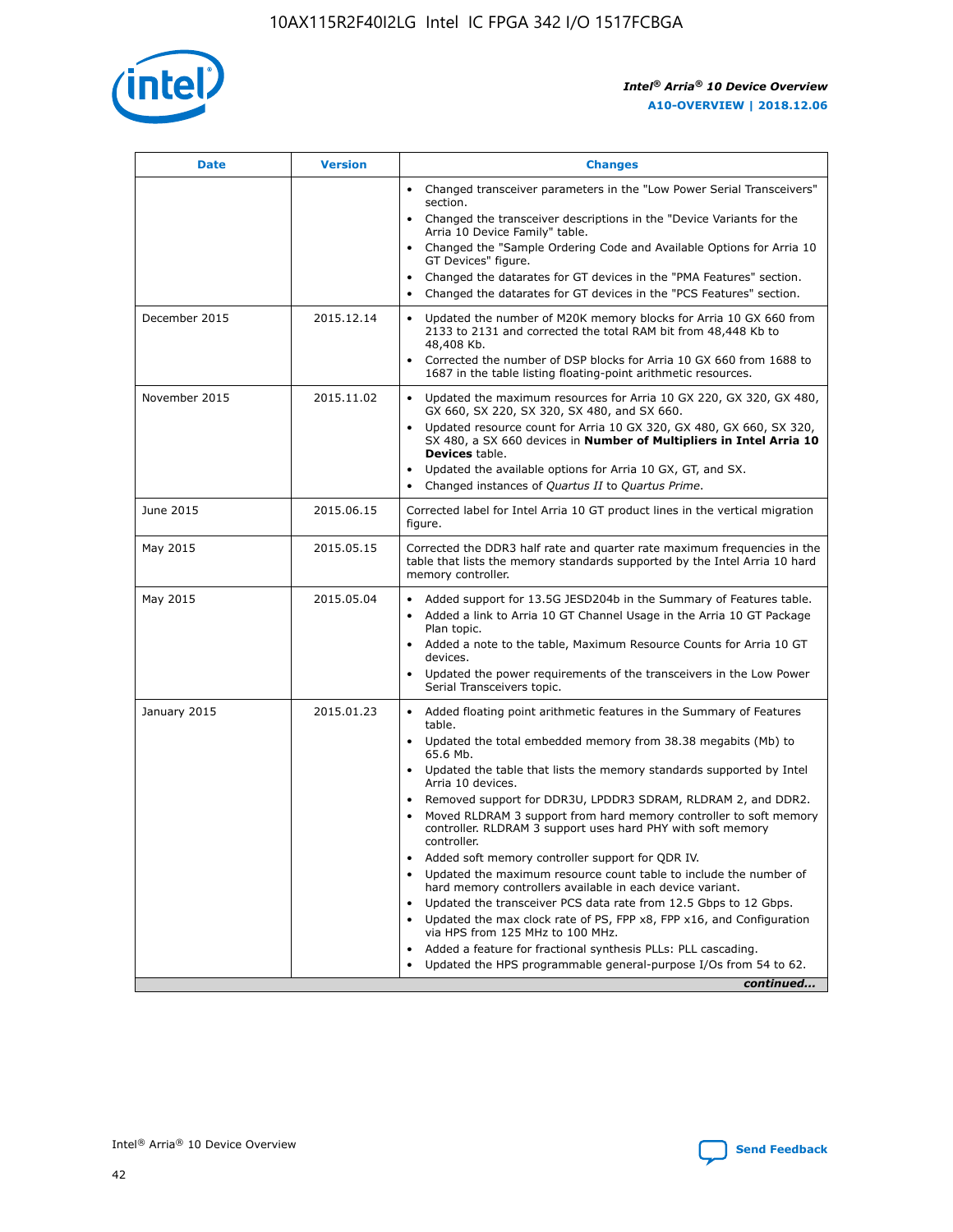r



| <b>Date</b>    | <b>Version</b> | <b>Changes</b>                                                                                                                                                                                                                                                                                                                                                                                                                                                                                                                                      |
|----------------|----------------|-----------------------------------------------------------------------------------------------------------------------------------------------------------------------------------------------------------------------------------------------------------------------------------------------------------------------------------------------------------------------------------------------------------------------------------------------------------------------------------------------------------------------------------------------------|
| September 2014 | 2014.09.30     | Corrected the 3 V I/O and LVDS I/O counts for F35 and F36 packages<br>$\bullet$<br>of Arria 10 GX.<br>Corrected the 3 V I/O, LVDS I/O, and transceiver counts for the NF40<br>$\bullet$<br>package of the Arria GX 570 and 660.<br>Removed 3 V I/O, LVDS I/O, and transceiver counts for the NF40<br>package of the Arria GX 900 and 1150. The NF40 package is not<br>available for Arria 10 GX 900 and 1150.                                                                                                                                       |
| August 2014    | 2014.08.18     | Updated Memory (Kb) M20K maximum resources for Arria 10 GX 660<br>devices from 42,660 to 42,620.<br>Added GPIO columns consisting of LVDS I/O Bank and 3V I/O Bank in<br>$\bullet$<br>the Package Plan table.<br>Added how to use memory interface clock frequency higher than 533<br>$\bullet$<br>MHz in the I/O vertical migration.<br>Added information to clarify that RLDRAM3 support uses hard PHY with<br>$\bullet$<br>soft memory controller.<br>Added variable precision DSP blocks support for floating-point<br>$\bullet$<br>arithmetic. |
| June 2014      | 2014.06.19     | Updated number of dedicated I/Os in the HPS block to 17.                                                                                                                                                                                                                                                                                                                                                                                                                                                                                            |
| February 2014  | 2014.02.21     | Updated transceiver speed grade options for GT devices in Figure 2.                                                                                                                                                                                                                                                                                                                                                                                                                                                                                 |
| February 2014  | 2014.02.06     | Updated data rate for Arria 10 GT devices from 28.1 Gbps to 28.3 Gbps.                                                                                                                                                                                                                                                                                                                                                                                                                                                                              |
| December 2013  | 2013.12.10     | Updated the HPS memory standards support from LPDDR2 to LPDDR3.<br>Updated HPS block diagram to include dedicated HPS I/O and FPGA<br>$\bullet$<br>Configuration blocks as well as repositioned SD/SDIO/MMC, DMA, SPI<br>and NAND Flash with ECC blocks.                                                                                                                                                                                                                                                                                            |
| December 2013  | 2013.12.02     | Initial release.                                                                                                                                                                                                                                                                                                                                                                                                                                                                                                                                    |